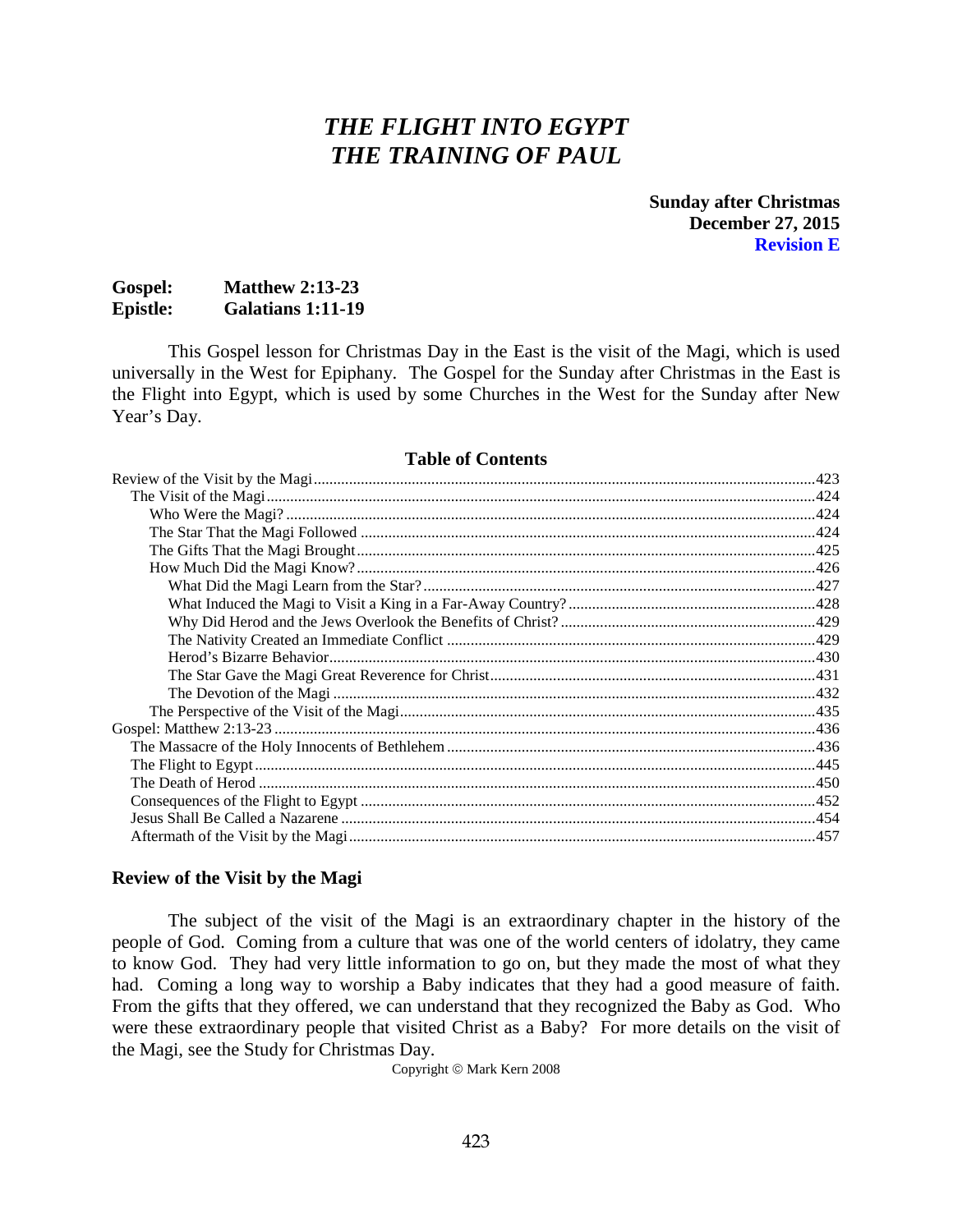# <span id="page-1-0"></span>**The Visit of the Magi**

This Gospel lesson for Christmas Day in the East is used universally in the West for Epiphany.

# **Who Were the Magi?**

<span id="page-1-1"></span>According to tradition, the Wise Men or Magi came from Persia. They were descendants of the Prophet Daniel and knew something about God from Daniel's writings. Daniel had predicted that there would be 483 years from the command to rebuild Jerusalem until Messiah came (i.e. 69 x 7 years; Daniel 9:25). Having access to the records in Babylon, they knew about what year to expect Messiah.

As a result of Daniel, there was a ruling class of Magi in Persia who ran the government, appointed the kings and performed the religious functions. Three of these Magi led the entourage over the 800 mile journey from Babylon to Jerusalem. According to Western tradition, their names were Gaspar, Melchior and Balthazar; in later centuries, the relics of these three Magi were very highly honored both in Constantinople and later in Medieval Europe. According to Syrian tradition<sup>[1](#page-1-4)</sup>, the names of the Magi were Larvandad, Gushnasaph and Hormisdas.

# **The Star That the Magi Followed**

<span id="page-1-2"></span>The Magi claimed to be following a star all the way from the East (Matthew 2:2). This was no ordinary star, and the Magi knew it! As the star moved, they moved; finally the star stopped over the house<sup>[2](#page-1-5)</sup> that Mary and Joseph and Jesus were living in (Matthew 2:9). Some people have tried to link this star with several planets; I'm not sure that's possible (due to Matthew 2:9). Many of the Church Fathers suggested that the star was supernatural: a very luminous angel.

The Prophet Balaam  $(15<sup>th</sup>$  century BC), from Babylon, had prophesied concerning a star in connection with the coming Messiah (Numbers 24:17). That the Magi made the connection between the star they followed and 15-century-old prophecies indicates that their enlightenment was quite advanced.

When the Magi arrived in Jerusalem, they must have known they were close. But the star had disappeared for a while (either intentionally or due to cloud cover); otherwise Herod's soldiers could have followed the star also. John Chrysostom reached<sup>[3](#page-1-6)</sup> this conclusion also. After leaving Herod's palace, the Magi "rejoiced with exceedingly great joy when they saw the star" again (Matthew 2:10). This indicates that the star reappeared to them.

<span id="page-1-4"></span><span id="page-1-3"></span> <sup>1</sup> [http://en.wikipedia.org/wiki/Biblical\\_Magi.](http://en.wikipedia.org/wiki/Biblical_Magi)

<span id="page-1-5"></span><sup>2</sup> The word "house" (Greek: *oikia*) refers to a household, not just to a building.

<span id="page-1-6"></span><sup>3</sup> John Chrysostom, Homilies on Matthew, VI, 3.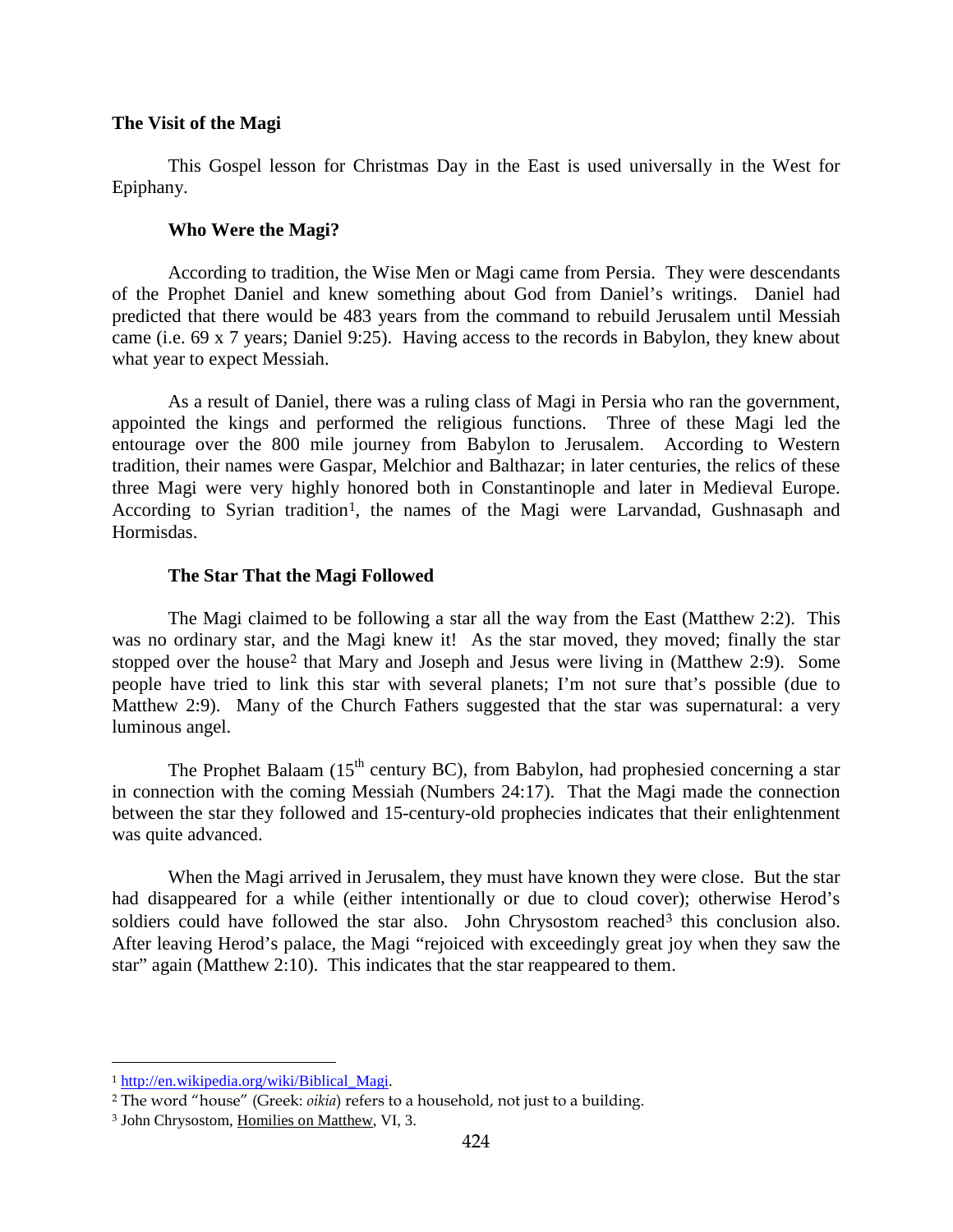# **The Gifts That the Magi Brought**

The treasures the Magi gave to the baby Jesus were gold, frankincense and myrrh (Matthew 2:11). It was common for kings to present gifts to other kings when they visited, where there was often some significance to the actual gifts presented. When the Queen of Sheba visited King Solomon, she was very impressed by all he did and by his wisdom. Therefore she presented him with 120 talents (4 1/2 tons) of gold plus a great deal of spices and precious stones (1 Kings 10:1-10). The gold in the Magi's gifts thus represents earthly royalty visiting heavenly royalty.

Frankincense was a costly gum-resin from plants that grew in certain parts of Arabia. It was to be used only in connection with the things of God and was customarily beaten very finely (Exodus 30:36). For example, it was used:

- As part of the Holy Incense of the Holy Place (Exodus 30:34-36)
- As part of the Grain Offering (Leviticus 2:1-2, 14-16, 6:14-18)
- As a topping for the Loaves of Showbread (Leviticus 24:5-9)
- Never as part of a Jealousy Offering (Numbers 5:15)
- Never as part of personal use perfumes (Exodus 30:37-38)

For the Magi to give frankincense to Jesus indicated they knew something about His deity and holiness.

Myrrh was made from the gum of an Arabian tree (Balsamodendron Myrrha). It was used:

- As part of the Holy Anointing Oil (Exodus 30:22-33)
- In the beautification of royal women (Esther 2:12)
- As part of the fragrance of Messiah (Psalm 45:8)
- For embalming (John 19:39)

The Magi giving myrrh to Jesus indicated that they knew He was Messiah and that He planned to give His life for mankind.

Irenaeus of Lyons stated<sup>[4](#page-2-0)</sup> the meaning of the gifts that the Magi brought. These gifts demonstrated to some degree what the Magi knew about Christ.

"Balaam prophesied regarding Emmanuel's star, 'A star shall rise out of Jacob, and a man shall spring out of Israel' (Numbers 24:17 LXX). But Matthew says that the Magi, coming from the east, exclaimed, 'For we have seen His star in the east, and are come to worship Him' (Matthew 2:2). Having been led by the star into the house of Jacob to Emmanuel, they showed, by the gifts which they offered, who it was that was worshipped. They offered myrrh, because it was He who should die and be buried for the mortal human race; gold, because He was a King, 'of whose kingdom is no end' (Luke 1:33); and frankincense, because He was God, who also 'was made known in Judea' (Psalm 76:1), and was 'declared to those who sought Him not'" (Isaiah 65:1).

<span id="page-2-0"></span> <sup>4</sup> Irenaeus of Lyons, Against Heresies, III, ix, 2.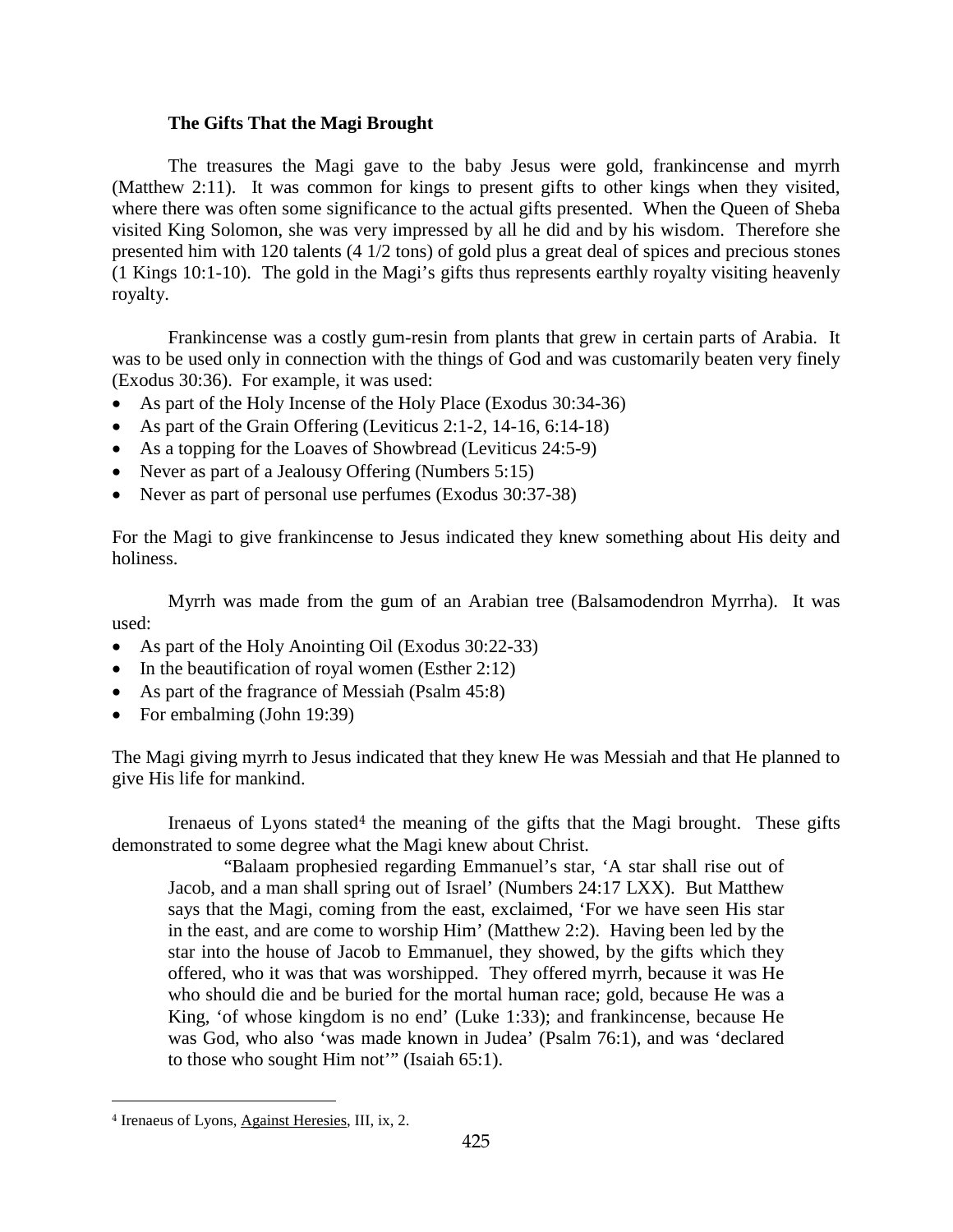Ambrose of Milan concurred<sup>[5](#page-3-1)</sup> with Irenaeus' interpretation of the meaning of the gold, frankincense and myrrh. Gold represents royalty; frankincense represents divinity; and myrrh represents burial and implies resurrection.

"The Magi, when they worshipped the Lord, brought out gold, frankincense, and myrrh (Matthew 2:11). By gold they acknowledged the power of a king; they venerated God by the frankincense; and by myrrh they acknowledged the resurrection of the body. We too have this treasure if we look into ourselves; 'For we have this treasure in earthen vessels' (2 Corinthians 4:7). We have gold which we can give, for God does not exact of you the precious gift of shining metal, but that gold which at the Day of Judgment the fire shall be unable to consume. Nor does He require precious gifts, but the good odor of faith, which the altars of our heart sends forth and the disposition of a faithful mind exhales."

#### **How Much Did the Magi Know?**

<span id="page-3-0"></span>The Magi probably saw right through Herod's lies about wanting to worship the new King himself (Matthew 2:8). After all, Herod had no idea that this event had happened in his own backyard and he hadn't noticed the star. The Jewish leaders also were totally unaware of what had happened. The Jewish leaders knew from the Prophet Micah that the Messiah was to be born in Bethlehem (Micah 5:2-4). They even used this against Jesus, assuming that He was born in Nazareth since He grew up there (Acts 24:5, John 7:40-43). The Magi, on the other hand, had come 800 miles with a small army carrying treasures (Matthew 2:11) to present to the new King that prophecy spoke of as the turning point of human history.

One might excuse Herod for not knowing, but the Jewish leaders had no excuse at all. If they had missed the announcement by the shepherds, they certainly hadn't missed the proclamation of the Virgin Birth by Zachariah the chief priest and father of John the Baptist. Zachariah had spoken with the midwives who attended the birth of Christ to confirm that Mary was still a virgin following childbirth<sup>[6](#page-3-2)</sup>. At the time of Mary's "purification" 40 days after Jesus' birth, Zachariah was taking his turn as chief priest in the Temple. He had Mary stand in the place reserved for virgins where women with husbands had no right to stand; thus he proclaimed the virgin-birth. The Jewish elders were so bent out of shape by this that they immediately went to Herod to plot Zachariah's death<sup>[7](#page-3-3)</sup>. Zachariah was later murdered by Herod's soldiers in front of the Temple during the massacre of the Holy Innocents when he wouldn't disclose the hiding place of his son John. Thirty years later, the Lord laid this murder charge at the feet of the scribes and Pharisees (Matthew 23:36).

<span id="page-3-1"></span> <sup>5</sup> Ambrose of Milan, Concerning Widows, V, 30.

<span id="page-3-2"></span><sup>6</sup> Holy Apostles Convent, The Life of the Virgin Mary, Holy Apostles Convent and Dormition Skete, 1989, pp. 176- 179.

<span id="page-3-3"></span><sup>7</sup> Holy Apostles Convent, The Life of the Virgin Mary, Holy Apostles Convent and Dormition Skete, 1989, pp. 235- 236.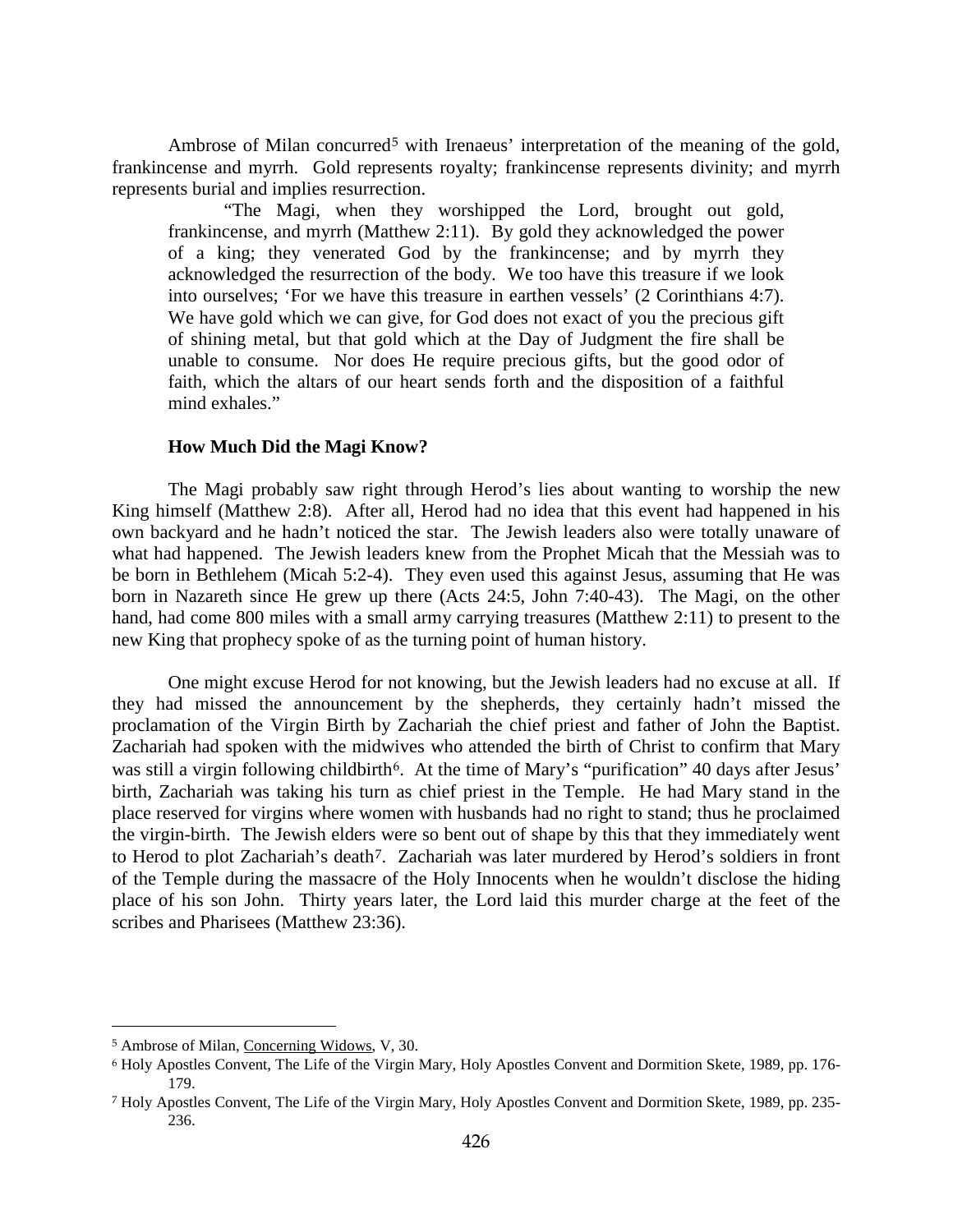Ambrose of Milan stated<sup>[8](#page-4-1)</sup> that the Magi believed in one God and that they brought their gifts according to what they understood.

"All nature testifies to the Unity of God, inasmuch as the universe is one. The Faith declares that there is one God, seeing that there is one belief in both the Old and the New Testament. Grace witnesses that there is one Spirit, all holy, because there is one Baptism, in the Name of the Trinity. The prophets proclaim, the Apostles hear, the voice of one God. In one God did the Magi believe, and they brought in adoration, gold, frankincense, and myrrh to Christ's cradle, confessing, by the gift of gold, His Royalty, and with the incense worshipping Him as God. For gold is the sign of kingdom, incense of God, myrrh of burial."

When Herod secretly called the Magi for a private audience (Matthew 2:7), he asked what time the star appeared. Herod figured -- probably correctly -- that the star appeared when Jesus was born. Thus Herod found out how old Jesus was and used this information as part of his murderous plot on the Holy Innocents (Matthew 2:16-18). The Magi probably didn't trust anything Herod said; he had been in power for over 30 years and had a reputation for extreme cruelty. For example, Herod had a number of his own family executed on the merest suspicion; Augustus Caesar was said to have commented "it is better to be Herod's hog than to be his son". Just before he died<sup>[9](#page-4-2)</sup>, Herod rounded up and imprisoned a number of the Jewish leaders; then he gave orders that they all be executed the day he died so that no one would rejoice that Herod died. In short, Herod was a monster and Josephus recorded him dying an agonizingly painful death. When the Magi were divinely warned in a dream not to return to Herod (Matthew 2:12), they didn't need a lot of persuasion.

When the Magi reached the house where Mary, Joseph, Jesus (and probably James also) lived, they fell down and worshipped Him (Matthew 2:11). Joseph was not wealthy; the offering they gave at the time of their purification was two turtledoves -- the default offering for those too poor to afford a lamb (Luke 2:22-24, Leviticus 12:1-8).

# **What Did the Magi Learn from the Star?**

<span id="page-4-0"></span>Astrology does not pretend to predict who is to be born, but what will happen to them. Chrysostom made<sup>[10](#page-4-3)</sup> a number of points concerning the star:

- 1. The star that the Magi saw was supernatural in some way; it was some invisible power transformed into the appearance of a star.
- 2. The star outshone the sun in broad daylight. It moved first from East to West as the Magi moved from Persia toward the Mediterranean; then it moved from North to South as the Magi moved down the coast toward Jerusalem.
- 3. The star appeared, then hid itself, then appeared again (Matthew 2:9-10). On their way to Palestine, it led them; when they set foot in Jerusalem, it hid itself. After they left Herod, it appeared again. This is not the motion of a star but of some power highly endowed with reason. It did not have a course of its own, but it moved when they needed to move. In this way it was just like the pillar and the cloud that led Israel out of Egypt (Exodus 14:19).

<span id="page-4-1"></span> <sup>8</sup> Ambrose of Milan, Exposition of the Christian Faith, I, iv, 31.

<span id="page-4-2"></span><sup>9</sup> Josephus, Antiquities, Books 15, 16, 17; Wars of the Jews, Book 1, chapters 22-33

<span id="page-4-3"></span><sup>10</sup> John Chrysostom, Homilies on Matthew, VI, 3-4.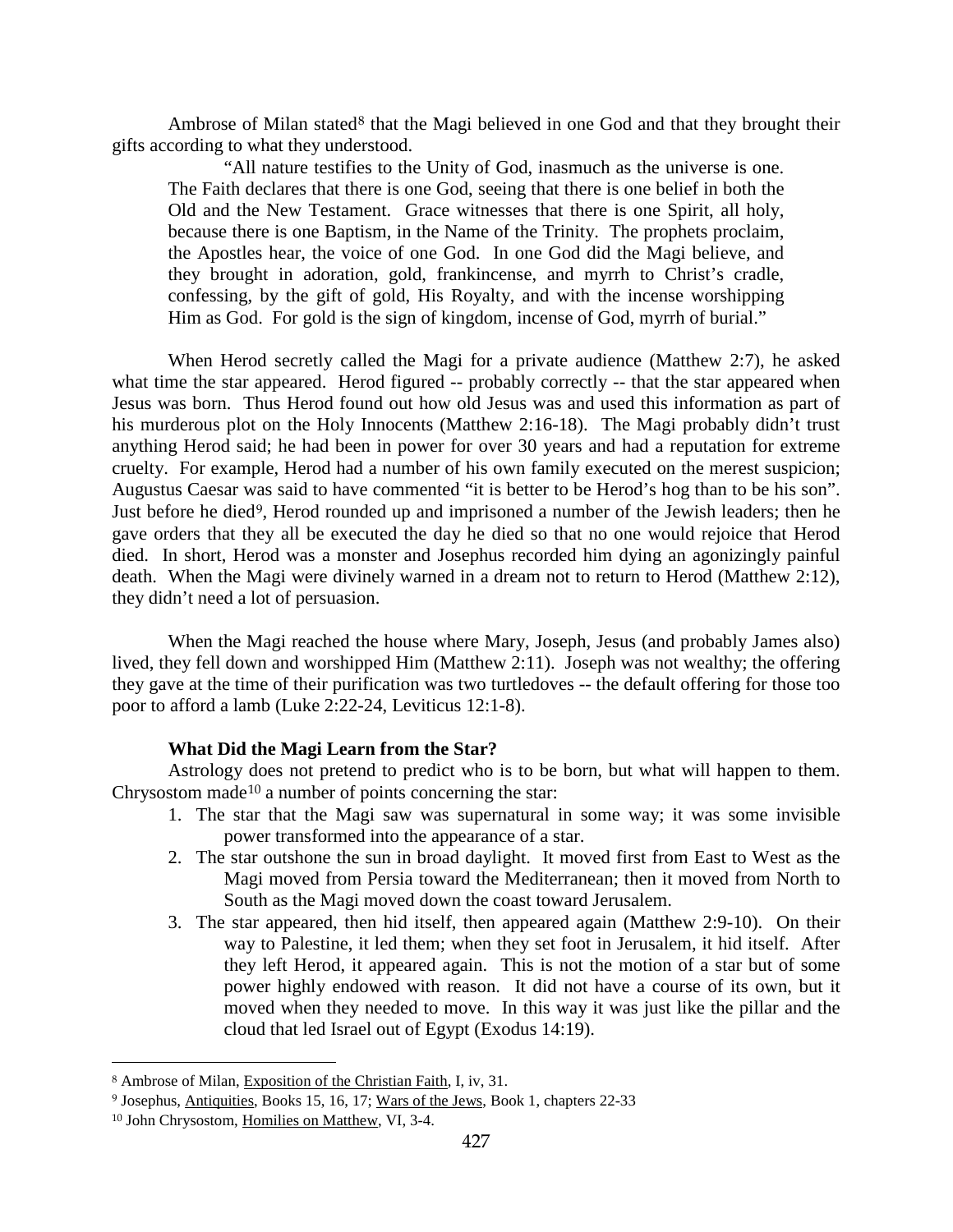- 4. The star pointed out Christ: 'The star went before them, till it came and stood over where the young Child was' (Matthew 2:9). It is not possible for a star in the distant heavens to focus on such a confined space as a baby sleeping in a cradle.
- 5. Why did the star appear like this? To reprove the Jews for their willful ignorance! From the beginning, Christ opened the door to the Gentiles. Because the Jews wouldn't listen to the Prophets continually speaking of His advent, He caused the announcement to come first from barbarians speaking a Persian language. This was similar to Jonah and the Ninevites (Jonah 1-4) and the Queen of Sheba (1 Kings 10:1-13), who will testify against the unbelieving Jews at the Judgment.
- 6. Why did God do it this way? The Persians would not have listened to Hebrew prophets, to angels or to a voice from heaven. In His exceeding condescension, God called them by the things that are familiar to them<sup>[11](#page-5-1)</sup>. He showed a large and extraordinary star, so as to astonish them, both at the greatness and beauty of its appearance, and the manner of its course. He led them by the hand, and set them by the manger; after that it was no longer by a star, but by an angel that He spoke to them. Thus they became better men little by little.

#### **What Induced the Magi to Visit a King in a Far-Away Country?**

<span id="page-5-0"></span>John Chrysostom asked<sup>[12](#page-5-2)</sup> "What did they hope to gain?" They did not expect Him to reign over them in Persia. Their courage in coming to Jerusalem and in speaking to one of the world's most renowned tyrants is remarkable.

"Why did the Magi come to entertain the thought of visiting Christ, and who it was that stirred them up to this? It does not seem to me to be the work of the star only, but also of God, who moved their soul. This same kind of thing He did in the case of Cyrus, persuading him to let the Jews go (Ezra 1:1-11). He did not destroy their free will, since even when He called Paul from above by a voice; He displayed both His own grace and Paul's obedience. Did He reveal this to all the wise men of the East? Everyone would not have believed, but these were better prepared than the rest. There were also countless nations that perished, but it was to the Ninevites only that the prophet Jonah was sent; and there were two thieves on the cross, but only one was saved (Luke 23:39-43). Notice the virtue of these men, not only by their coming, but also by their boldness of speech. That they may not seem to be impostors, they tell who showed them the way, and the length of their journey. On their arrival, they had boldness of speech; 'We have

<span id="page-5-1"></span><sup>&</sup>lt;sup>11</sup> John Chrysostom, Homilies on Matthew, VI, 3-4. Chrysostom stated that God did the same thing for the people of Ekron and Gaza. The five cities of the Philistines, at the coming of the Ark ( ) were struck with a deadly plague, and found no deliverance. The Philistine men called their prophets, gathered an assembly, and sought to discover an escape from this divine scourge. Their prophets said that they should yoke to the ark untamed heifers, which had just given birth to their first calves, and let them go their way, with no man to guide them. So it would be clear whether the plague was from God or whether it was an accident that brought the disease. 'If they break the yoke in pieces for lack of practice, or turn where their calves are mooing, it is a chance that has happened. But if they go on right, and err not from the way, and neither the mooing of their young, nor their ignorance of the way, have any effect on them, it is quite plain that it is the hand of God that has visited our cities' (). The inhabitants of those cities obeyed the words of their prophets; God followed up the counsel of the prophets, showing condescension in that instance also, and counted it worthy of Himself to bring to effect the prediction of the prophets. As a result even His enemies bore witness to the power of God.

<span id="page-5-2"></span><sup>12</sup> John Chrysostom, Homilies on Matthew, VI, 5.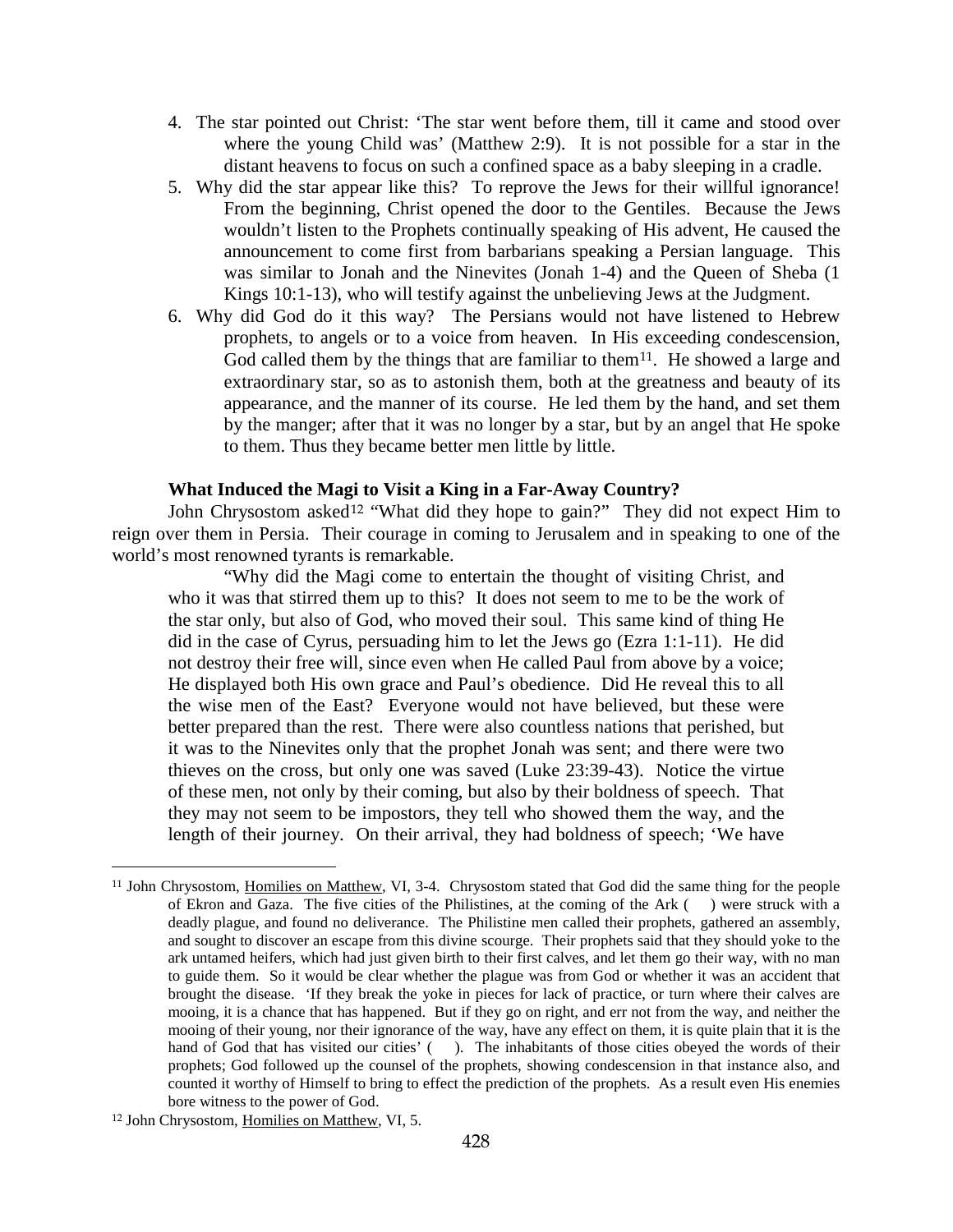come to worship Him' (Matthew 2:2). They were not afraid of the people's anger, or of the tyranny of the king. To me they seem to have been teachers of their countrymen at home. If they did not shrink from saying this here, much more would they speak boldly in their own country, as having received both the oracle from the angel, and the testimony from the Prophet Balaam."

# **Why Did Herod and the Jews Overlook the Benefits of Christ?**

<span id="page-6-0"></span>Chrysostom noted<sup>[13](#page-6-2)</sup> that Herod might be uneasy about the birth of a king, but why was Jerusalem troubled? The prophets had foretold this, and now it has even come to the attention of the Persians. The whole earth was going to come under His rule, according to the prophets, and Israel was to be the center of the earth. Yet they still opposed Him.

"'When Herod had heard, he was troubled, and all Jerusalem with him' (Matthew 2:3). Herod naturally, as being king, was afraid both for himself and for his children; but why Jerusalem? Surely the prophets had foretold Christ to be a Savior, Benefactor, and a Deliverer from above. Why then should Jerusalem be troubled? From the same feeling which caused them to turn away from God during the Exodus, when He was pouring His benefits on them; they thought only of the pots of meat in Egypt, while enjoying the benefits of great freedom."

"Notice the accuracy of the prophets! The prophet had foretold this from the beginning, 'They shall be willing, *even* if they were burnt with fire; for unto us a Child is born, unto us a Son is given'" (Isaiah 9:5-6 LXX).

"Although troubled, they did not seek to see what has happened, neither do they follow the wise men, nor make any particular inquiry. In this way they were both contentious and careless beyond all men. They had reason to pride themselves that the king was born among them, and had attracted the Persians to Himself. They were on the verge of having everyone subject to them, as though their affairs had advanced towards improvement; from the outset Christ's empire had become so glorious; nevertheless, even for this, they do not become better. They were just delivered from their captivity there; and it was natural for them to think, 'If the Gentiles tremble before our king at His birth, much more when grown up will they fear and obey Him, and our nation will be more glorious than that of the barbarians'".

"None of these things awakens them, so great was their dullness. Their envy showed itself instead. Whoever stands in battle against this attitude must be more fervent than fire. Therefore Christ said, 'I came to send fire on the earth, and how I wish it were already kindled!' (Luke 12:49). On this account the Spirit appears in fire" (Acts 2:3-4).

#### **The Nativity Created an Immediate Conflict**

<span id="page-6-1"></span>John Chrysostom noted<sup>[14](#page-6-3)</sup> the immediate conflict between the Infant Christ and the Jewish leaders. When the Magi arrived, the Jews were compelled against their will to read the writings in favor of the truth. All the events were done in order that the Jews might not say, "We don't know when or where He was born".

<span id="page-6-2"></span> <sup>13</sup> John Chrysostom, Homilies on Matthew, VI, 6-7.

<span id="page-6-3"></span><sup>14</sup> John Chrysostom, Homilies on Matthew, VII, 1-2.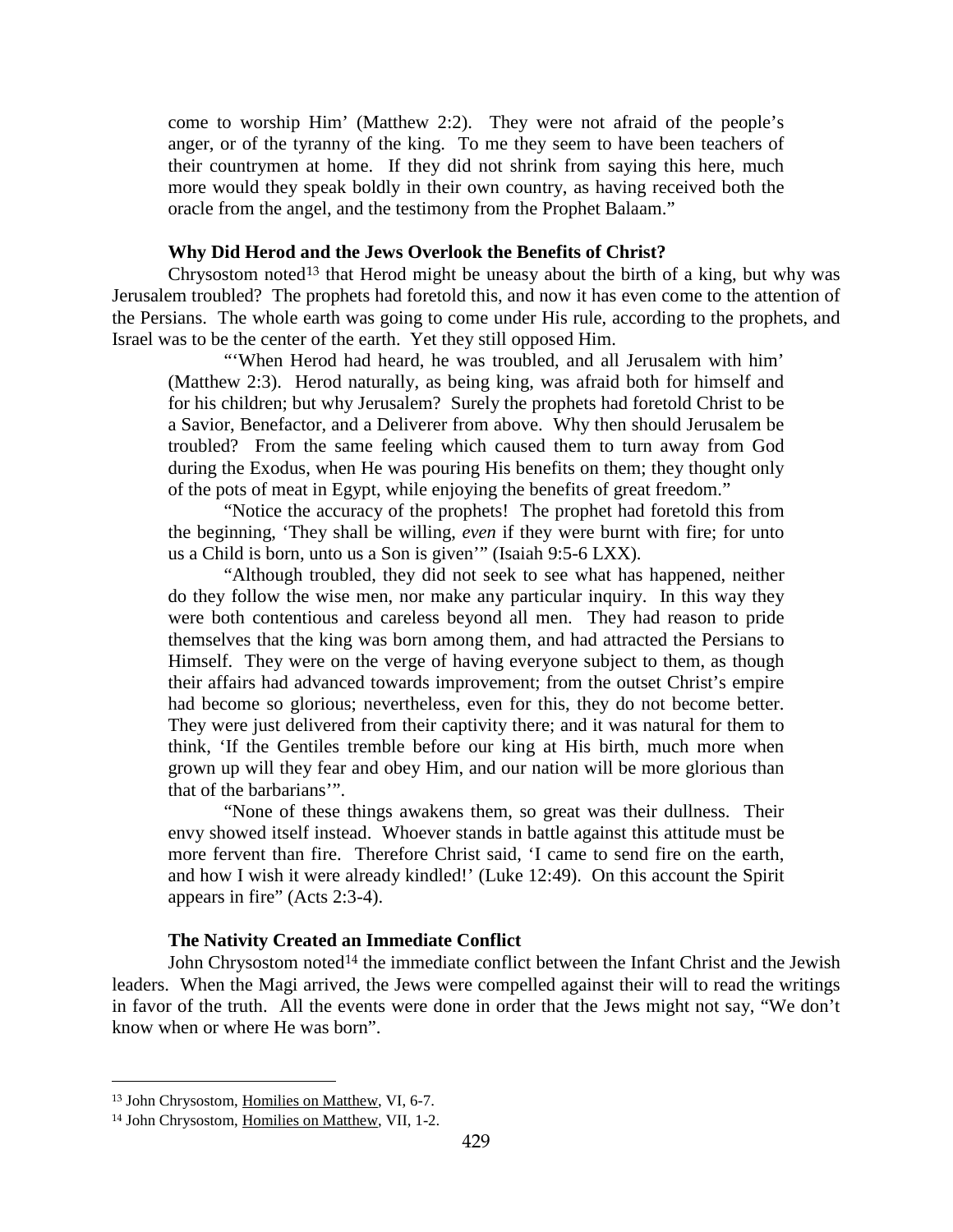"Notice how all things are done to convict the Jews! As long as Christ was out of their sight, the envy had not yet gripped them, and they spoke with truth; but when they saw the glory that came from the miracles, a grudging spirit possessed them, and from then on, they betrayed the truth."

"However, the truth was exalted by all things, and its strength was gathered even by its enemies. In the case of the Magi, both the barbarians and the Jews learn something from one another, and teach one another, which is beyond expectation. The Jews heard from the wise men that a star had proclaimed Christ in the land of the Persians. The wise men, in their turn, were informed by the Jews that this Man, whom the star proclaimed, had been made known from a long time ago by the Hebrew prophets. The enemies of the truth are compelled even against their will to read the writings in favor of the truth, and to interpret the prophecy. Having spoken of Bethlehem, and how that out of it He shall come that should rule Israel, they proceed to add that 'His goings forth are from of old, from everlasting'" (Micah 5:2).

"One might ask, if He was to come from Bethlehem, why did He live in Nazareth after His birth; why obscure the prophecy? He did not obscure the prophecy, but He unfolded it all the more. While His mother had her residence in Nazareth, He was born in Bethlehem to show that the events were a Divine dispensation. He didn't return to Nazareth immediately after His birth, giving opportunity to those that might be inquisitive to examine all things accurately. There were many things to move them to such an inquiry, at least if they had been inclined to pay attention to them."

"Thus at the coming of the wise men the whole city was in a flutter, and together with the city the king. The prophet Micah was brought forward, and a court of high authority was convened; many other things were done there also. Anna, Simeon, Zachariah, the angels, and the shepherds; all these things were sufficient to the attentive to give hints for ascertaining what had taken place. If the wise men that came from Persia were not ignorant of the place, much more those, who lived there, might acquaint themselves with these things."

"He revealed Himself from the beginning by many miracles, but when they would not see, He hid Himself for a while, to be again revealed from another more glorious beginning. It was no longer the wise men or the star, but the Father from above that proclaimed Him at the streams of Jordan (Matthew 3:17). But at the time of the birth, just so many things happened as were fitted quietly to mark out Him that was come. In order that the Jews might not say, 'We don't know when or where He was born' (John 7:27), all these events in which the wise men were concerned were brought about by God's providence; so that they would have no excuse."

# **Herod's Bizarre Behavior**

<span id="page-7-0"></span>John Chrysostom stated<sup>[15](#page-7-1)</sup> that Herod's actions went beyond just madness to extreme stupidity. The events he witnessed should have told him that he was dealing with God, but he still tried to fight it. Herod's perception was distorted, both of the Jews and the Magi. His logic did not help him but even telegraphed his intentions to those he was trying to subvert.

<span id="page-7-1"></span> <sup>15</sup> John Chrysostom, Homilies on Matthew, VII, 3.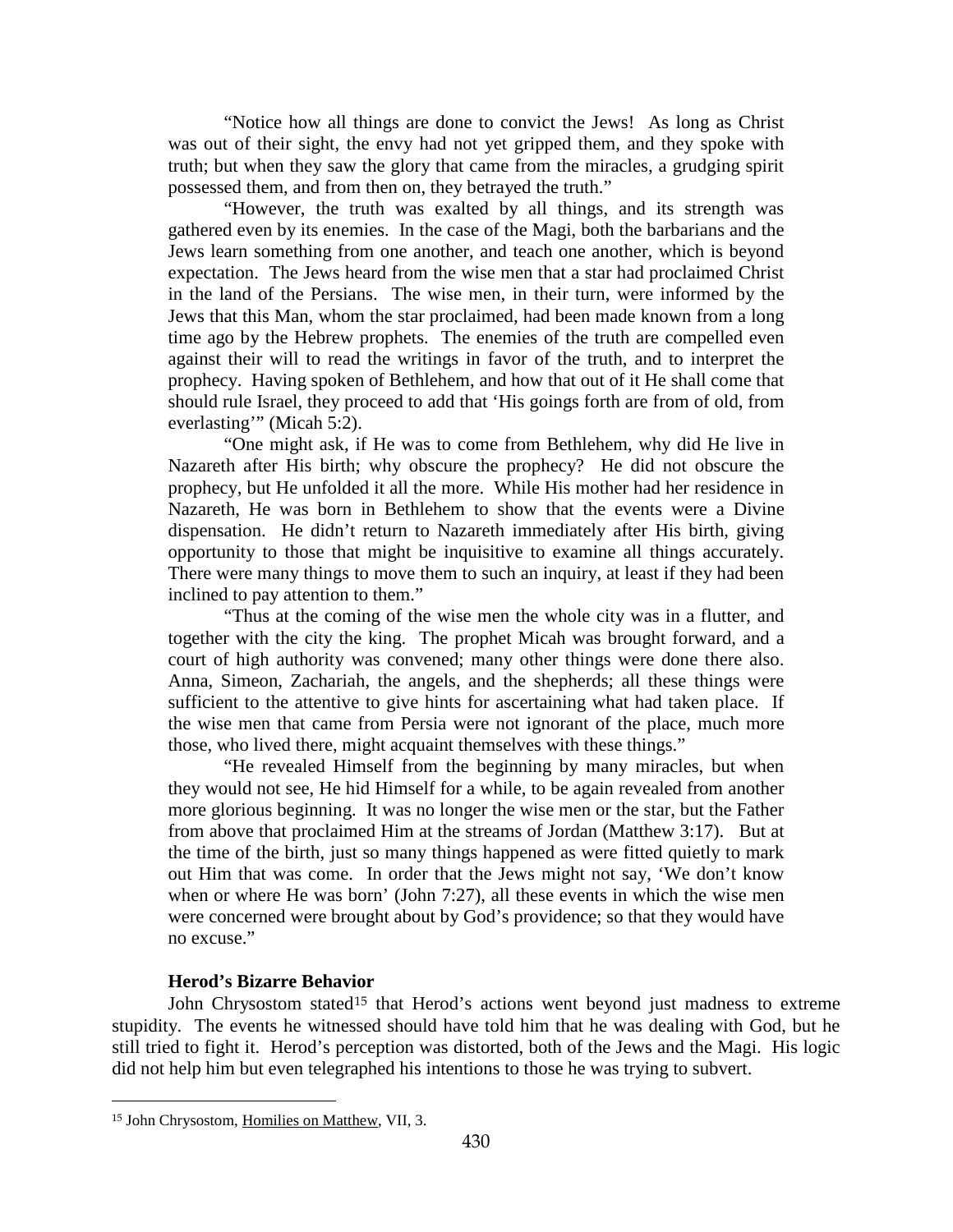"Herod's attempt to slay Christ means that this was not just an act of madness; it also meant that he was an idiot. The events that he witnessed should have been enough to have restrained anyone from any such attempt. What occurred was not after the manner of man. A star called the wise men from heaven; barbarians make a long pilgrimage to worship a Baby in diapers lying in a manger; prophets from of old, proclaimed all this beforehand. These and all the rest were more than human events; but nevertheless, none of these things restrained him! Wickedness is like this, and is always attempting impossibilities. Note the utter folly of Herod's logic. If on the one hand he believed the prophecy, and regarded it to be unchangeable, it was quite clear that he was attempting impossibilities. If on the other hand he disbelieved, and did not expect that those sayings would come to pass, there was no need to be in fear and alarm, or to form any plot to kill Christ. Either way his craftiness was superfluous."

"In addition, did Herod think that the wise men would regard him greater than of the Child that was born, for the sake of which they had taken so long a journey? If they were so inflamed with longing for the Child before they even saw Him; after they had seen with their eyes, and been confirmed by the prophecy, how did Herod hope to persuade them to betray the young Child to him? Herod was thinking like an idiot!"

"Herod called the wise men privately and inquired of them (Matthew 2:7). He thought that the Jews would favor the Child; he never expected that they would fall into such madness as to be willing to give up to His enemies their Protector and Savior, and Him who came for the deliverance of their nation. Therefore he both called them privately, and sought the time not of the Child, but of the star. His slaying the children 'from two years old and under' (Matthew 2:16) was done for the sake of a fuller security, adding to the time he ascertained, so that not one might escape."

"Having therefore called them, he said, 'Go and search diligently for the young Child; and when you have found Him, bring me word again, that I may come and worship Him also'" (Matthew 2:8).

"Do you see his extreme folly? If he said these things in sincerity, why does he need to inquire privately? But if he intends to plot against Him, how is it he does not perceive, from the fact of their being asked secretly, the wise men will be able to perceive his craftiness? A soul taken captive by wickedness becomes more utterly senseless than anything!"

# **The Star Gave the Magi Great Reverence for Christ**

<span id="page-8-0"></span>John Chrysostom stated<sup>[16](#page-8-1)</sup> that the Magi had enormous reverence for Christ. This was so pronounced that they couldn't even conceive that Herod would plot against Him. The star that guided them didn't just lead them to the vicinity where Jesus was, but even pointed Him out. This star was no ordinary heavenly body; it actually paused in the heavens to illuminate Christ.

"The wise men did not perceive Herod's plot to kill Christ because of their great reverence for Him. They never could have expected that he could have gone on to such great wickedness, and that he would have attempted to form plots against a dispensation that was so marvelous. They departed suspecting none of

<span id="page-8-1"></span> <sup>16</sup> John Chrysostom, Homilies on Matthew, VII, 4.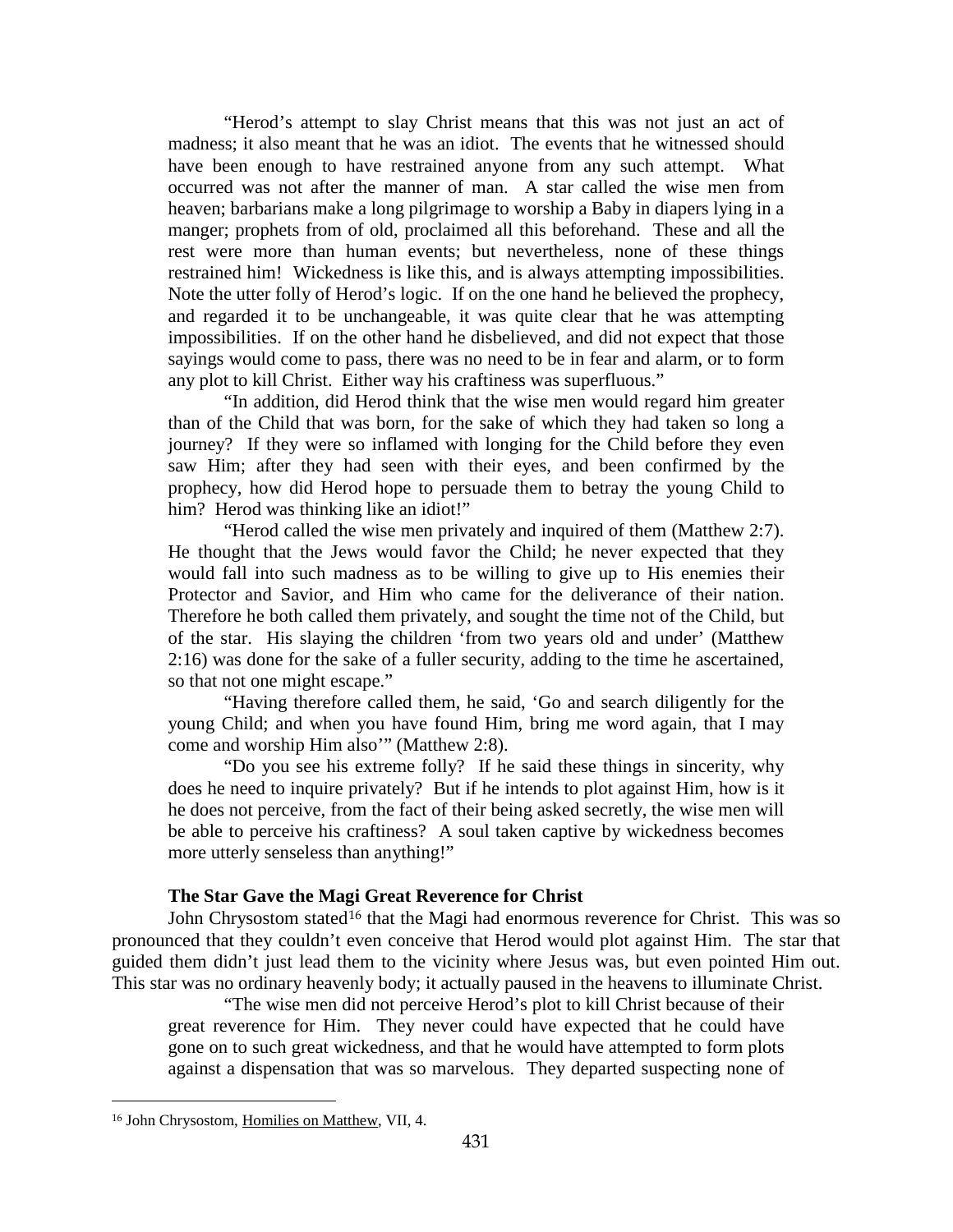these things, but from what they knew they anticipated the benefit for the rest of mankind."

"The star, which they saw in the East, went before them' (Matthew 2:9). The star had been hidden, that having lost their guide, they might be obliged to make inquiry of the Jews, and so the matter might be made clear to everyone. After they made inquiries, and had Christ's enemies for informants, the star appeared to them again. Notice the excellent order; in the first place, after the star, the people of the Jews and the king received them, and these bring in the prophecy to explain what had appeared. Next, after the prophet, an angel again took them up and taught them all things. For a time they journeyed from Jerusalem to Bethlehem by the guidance of the star, the star again journeying with them from Jerusalem. From this we might learn that this was not one of the ordinary stars, for there is not so much as one star that has this nature. It didn't just move, but 'went ahead of them', drawing and guiding them on in midday."

"What was the need of this star any more', one may ask, 'when the place was ascertained?' In order that the Child also might be designated! There was nothing to make Him clear, since the house was not conspicuous, neither was His mother glorious or distinguished. There were also many other children in Bethlehem. The star was needed then to set the Magi at the place where Jesus was. Therefore the star reappeared on their coming out of Jerusalem, and doesn't disappear, before it has reached the manger. This was marvel on top of marvel; for the Magi worshipping, as the star going before them were strange things. This was enough to attract even people made out of stone. If the wise men had said they had heard prophets say these things, or if angels had spoken to them in private, people might have disbelieved. But when the vision of the star appeared in the heavens, even those that were exceedingly shameless had their mouths stopped."

"Moreover, the star, when it stood over the young Child, stopped in its course again. This thing itself also was of a greater power than belongs to a star, now to hide itself, now to appear, and having appeared to stand still. From this the Magi also received an increase of faith. For this cause they rejoiced also, that they had found what they were looking for; they had been proved to be messengers of truth; their great journey had been fruitful, so great a longing did they have for Christ. First the star came and stood over Christ's head, showing that what is born is Divine. Next standing there, the star leads them to worship Him; they were not simply barbarians, but the wiser sort among all people."

# **The Devotion of the Magi**

<span id="page-9-0"></span>John Chrysostom was impressed<sup>[17](#page-9-1)</sup> with the faith and devotion of the Magi to Christ, and their gifts were given as to God and not to man. They were not offended or put off by Jesus' humble life. Both the Magi and Christ Himself became fugitives because of this. But all this was done for a very far-reaching reason; it was done to emphasize the Incarnation; Christ was really human and had to run for His life.

"What was it that induced the Magi to worship Christ? The Virgin Mary was not conspicuous, nor was the house distinguished; the other things that they

<span id="page-9-1"></span> <sup>17</sup> John Chrysostom, Homilies on Matthew, VIII, 1-2.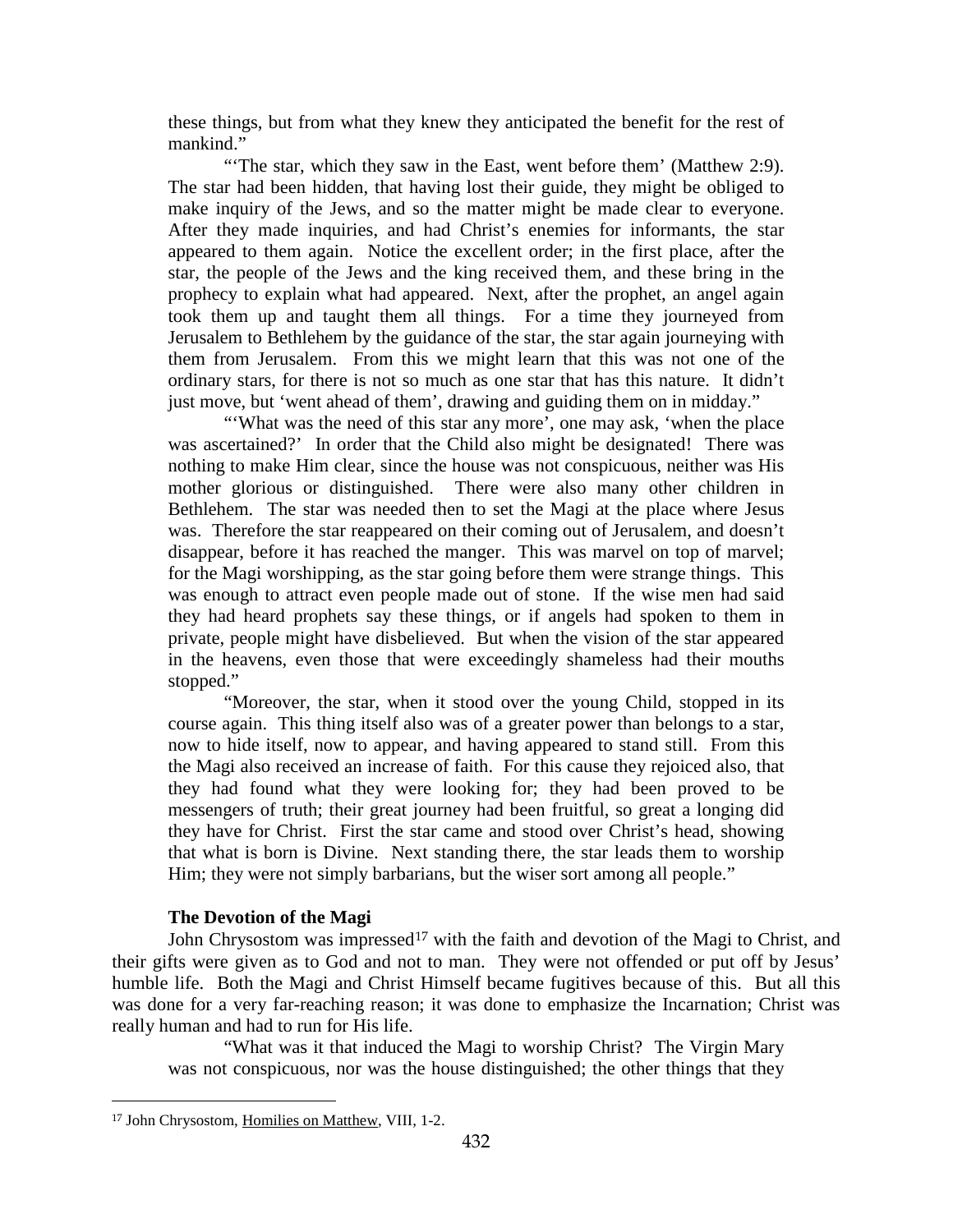saw were not apt to amaze or attract them. Yet they not only worship, but also 'opened their treasures' (Matthew 2:11), and 'offered gifts'. The gifts were not as to a man, but as to God; the frankincense and the myrrh were a symbol of this. What then was their inducement? Both the star and the illumination of God in their mind, guiding them by little and little to the more perfect knowledge! None of the outward circumstances was that great; it was a manger, a shed, and a poor mother. They didn't approach Christ as mere man, but as a God and Benefactor. They were not offended by anything they saw outwardly, but even worshipped and brought gifts. The Magi came close to the self-devotion of the Church, for it was knowledge, obedience and love that they offered to Him. 'And being warned of God in a dream that they should not return to Herod, they departed to their own country another way'" (Matthew 2:11).

"Notice their faith; they were not offended, but are docile and considerate; they are not troubled; they don't reason with themselves, saying, 'If this Child is great, and has any strength, why is there need of flight, and a clandestine retreat? How can it be, that when we have come openly and boldly, and have stood against so great a people, and against a king's madness, the angel sends us out of the city as runaways and fugitives?' None of these things did they say or think. This most especially belongs to faith, not to seek an account of what is commanded, but merely to obey the commandments laid upon us."

"'When the Magi had departed, an angel appeared to Joseph in a dream, saying, Arise, take the young Child and His mother, and flee into Egypt" (Matthew 2:13).

"There is something here worth inquiring into, both touching the Magi, and touching the Child. If they were not troubled, but received everything with faith, it is worthy of examination why the Magi and the young Child are not preserved there in Bethlehem, but they go as fugitives into Persia, and He with His mother into Egypt. What is the alternative? Should He have fallen into the hands of Herod, and yet not have been killed? If this happened, He would not have been thought to have taken on flesh; the greatness of the Incarnation would not have been believed."

"Christ sent the Magi off quickly, both commissioning them as teachers to the land of the Persians, and at the same time intercepting the madness of the king, that he might learn that he was attempting impossible things, and might quench his wrath. By His power He didn't only subdue His enemies, but also deceived them with ease. Thus He deceived the Egyptians at the Exodus, having power to transfer their wealth openly into the hands of the Hebrews (Exodus 12:36); He did this secretly and with craft; and this made Him an object of terror to His enemies. The people of Ekron, when they had taken the Ark of the Covenant, and were struck with the plague, advised their countrymen not to fight, saying, 'Don't harden your hearts, as Pharaoh did when He mocked them, and they let His people go' (1 Samuel 6:6 LXX). The same thing happened on this occasion also; something sufficient to astonish the tyrant. Consider what it was natural for Herod to feel, and how his breath would be stopped, deceived as he was by the wise men, and thus laughed to scorn. What if Herod did not become better? It is not Christ's fault, who marvelously ordered all this, but it is the excess of Herod's madness, not yielding even to those things which should have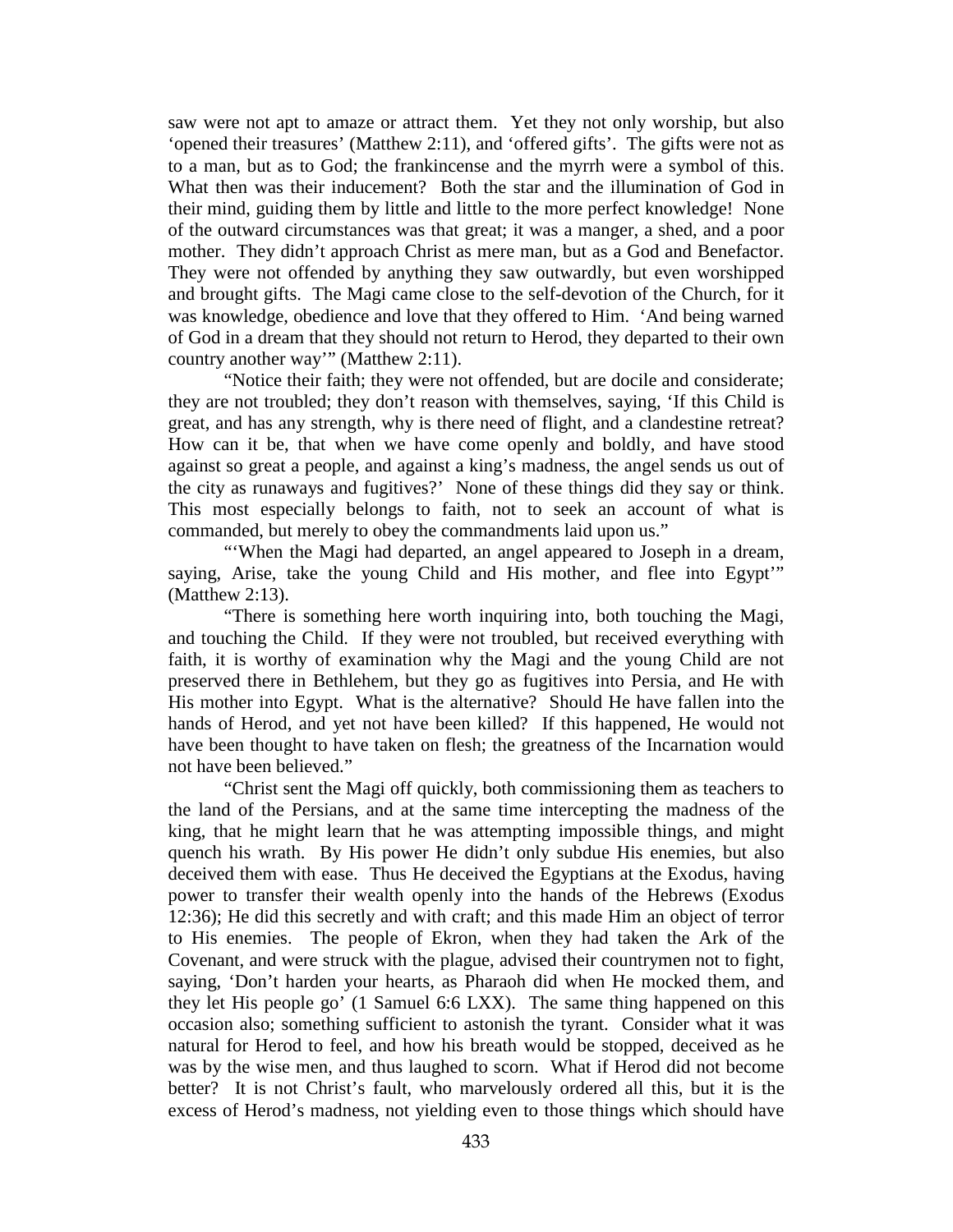persuaded him, and deterred him from his wickedness. Going on still further, Herod received a sharper punishment for so great a foolishness."

John Chrysostom stated<sup>[18](#page-11-0)</sup> that the result of the visit of the Magi was the spread of the Gospel to the Gentiles, especially those that were really into idolatry. The lesson for us is that we can expect hostility and suffering as we try to be godly.

"Why was the young Child sent to Egypt? In the first place, Matthew mentioned the cause, 'That it might be fulfilled, Out of Egypt have I called my Son' (Matthew 2:15). At the same time the beginning of hope was proclaimed to the world. That is, since Babylon and Egypt, most in the whole earth, were burned up with the flame of ungodliness, Christ signified from the beginning that He means to correct and amend this. He induced men to expect His bounties throughout the whole world; therefore He sent to the wise men to Babylon, and He Himself visited Egypt with His mother."

"There is another lesson which we are taught also, namely to look for temptations and plots. This was the case for Christ even from His swaddling clothes! Thus you see at His birth, first a tyrant raging, then Him taking flight, and departure beyond the border; and for no crime His mother is exiled into the land of the barbarians. When you hear these things, you should not be troubled or say, 'What can this be? I ought to be crowned and celebrated, and be glorious and illustrious for fulfilling the Lord's commandment'. This supposes that you are thought worthy to serve in some spiritual matter, and then see yourself suffering incurable ills, and enduring countless dangers. Having this as an example, you might bear all things nobly, knowing that this especially is the order of all things spiritual, to have temptations everywhere of the same kind as them. This is the case not only with regard to the mother of the young Child, but also of the Magi; since they retired secretly as fugitives. She, who had never stepped out of her house, is commanded to undergo so long a journey of affliction, on account of this wonderful birth, and her spiritual labor. Observe a wonder again! Palestine plots and Egypt receives and preserves Him that is the object of the plots."

Origen, reflecting the prevailing opinion of his day, stated<sup>[19](#page-11-1)</sup> that the Magi were familiar with the power of sorcery; but the events surrounding the birth of Christ overshadowed their sorcery, and they knew that someone greater than the demons had come. As a result, they had to see Who this was that Balaam had foretold. By their gifts, they knew that He was both God and man, and that His mission would be to die.

"The Magi were familiar with evil spirits, and invoked them to bring about such results that do not exceed the strength of the evil spirits. Should some greater revelation of divinity be made, then the powers of the evil spirits are overthrown, being unable to resist the light of divinity. It is probable that since at the birth of Jesus 'a multitude of the heavenly host praised God, saying, Glory to God in the highest, and on earth peace, goodwill towards men' (Luke 2:14), the evil spirits consequently became feeble, the falsity of their sorcery being clear, and their power being broken. This overthrow was brought about not only by the

<span id="page-11-0"></span> <sup>18</sup> John Chrysostom, Homilies on Matthew, VIII, 3.

<span id="page-11-1"></span><sup>19</sup> Origen, Against Celsus, I, 60.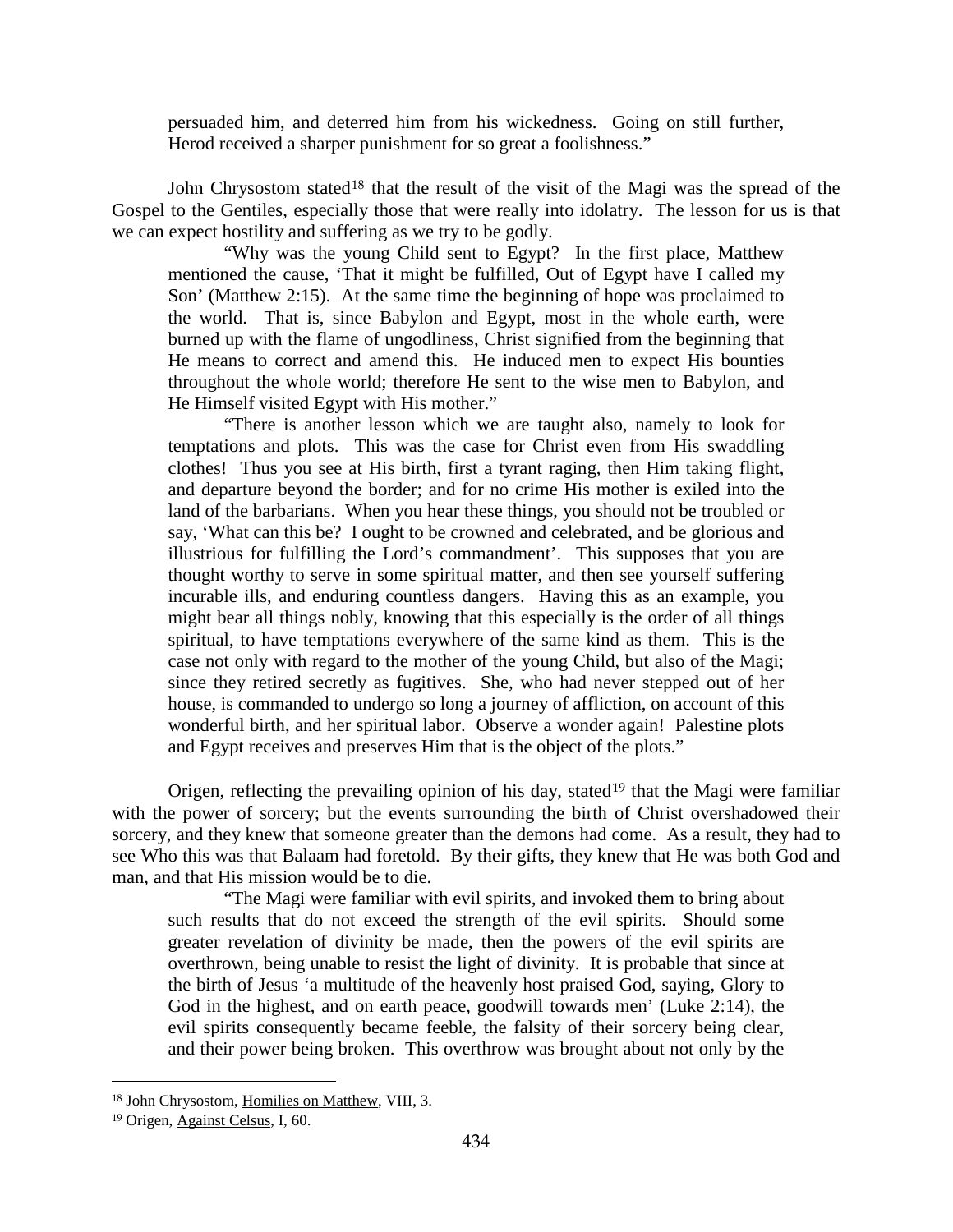angels visiting earth on account of the birth of Jesus, but also by the power of Jesus Himself, and His Divinity. The Magi, accordingly, wishing to produce their customary results, which they used to perform by means of certain spells and sorceries, sought to know the reason for their failure, conjecturing the cause to be a great one. Beholding a divine sign in the heaven, they desired to learn its significance. They possessed the prophecies of Balaam, which Moses records, inasmuch as Balaam was celebrated for such predictions, they found the prophecy about the star, and the words, 'I will show Him, but not now; I bless Him, but He is not near' (Numbers 24:17 OSB LXX). They conjectured that the man whose appearance had been foretold along with that of the star, had actually come into the world. Having predetermined that he was superior in power to all demons, and to all common appearances and powers, they resolved to worship Him. They came to Judea, persuaded that some king had been born. But they did not know over what kingdom he was to reign, and were ignorant also of the place of his birth. They brought gifts, which they offered to him as one whose nature was both of God and of a mortal man. That is, they gave gold, as to a king; myrrh, as to one who was mortal; and incense, as to God; and they brought these offerings after they had learned the place of His birth. Since He was God, raised far above all those angels that minister to men, an angel rewarded the piety of the Magi for their worship of Him, by making known to them that they were not to go back to Herod, but to return to their own homes by another way."

# **The Perspective of the Visit of the Magi**

<span id="page-12-0"></span>The visit of the Magi to the Infant Christ is an event unique in human history. Coming from a culture that was one of the world centers of idolatry, they came to know God. They had very little information to go on, but they made the most of what they had. Coming a long way to worship a one-year old Baby indicates that they had a good measure of faith. Since they recognized the Baby as God, they were not concerned about a possible conflict between the Baby and other earthly kings for two reasons. First, this Baby, Who was a king, came for the benefit of all mankind, and everyone should have been able to recognize this. Second, this Baby was God, and as God He was capable of defending Himself in any conflict.

Hilary of Poitiers gave<sup>[20](#page-12-1)</sup> a perspective of the Magi visit to the Infant Christ. Not only did the angels glorify God to the shepherds, but the royal Magi, after a life devoted to sorcery and vanity, bow their knees before a Baby wrapped in smelly swaddling clothes! The outward appearance is much different than the inward reality!

"The light of a new star shines for the Magi; a heavenly sign escorts the Lord of heaven. An Angel brings to the shepherds the news that Christ the Lord is born. A multitude of the heavenly host flock together to sing the praise of that childbirth; the rejoicing of the Divine Company proclaims the fulfillment of the mighty work. Glory to God in heaven, and peace on earth to men of good will is announced. The Magi come and worship Him wrapped in swaddling clothes; after a life devoted to mystic rites of vain philosophy they bow the knee before a Baby in His cradle. Thus the Magi stoop to reverence the infirmities of Infancy;

<span id="page-12-1"></span> <sup>20</sup> Hilary of Poitiers, On the Trinity, II, 27.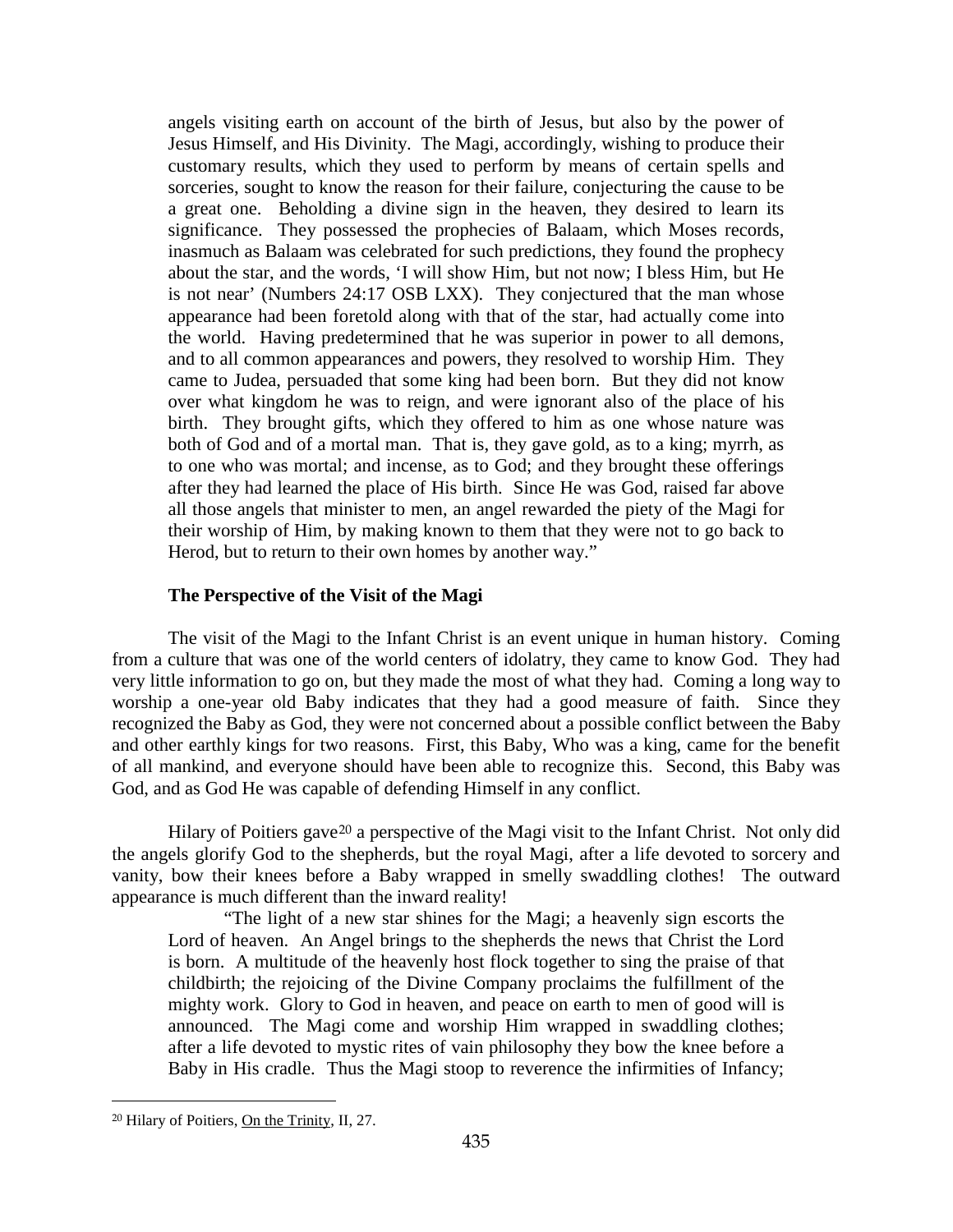its cries are greeted by the heavenly joy of angels. The Spirit Who inspired the prophet, the heralding Angel, the light of the new star, all gather around Him. In such way it was that the Holy Spirit's descent and the overshadowing power of the Most High brought Him to His birth. The inward reality is much different than the outward appearance; the eye sees one thing, the soul another. A virgin bears; her child is of God. An Infant wails; angels are heard in praise. There are common swaddling clothes; God is being worshipped. The glory of His Majesty is not forfeited when He assumes the lowliness of flesh."

# <span id="page-13-0"></span>**Gospel: Matthew 2:13-23**

The subject of today's Gospel is the flight into Egypt of Joseph, Mary and Jesus to avoid the massacre of the children of Bethlehem by Herod. This follows verse by verse the Gospel lesson for Christmas Day, which is the visit of the Magi to the infant Jesus.

# <span id="page-13-1"></span>**The Massacre of the Holy Innocents of Bethlehem**

After their visit to Jesus, Joseph and Mary, the Magi were warned in a dream not to return to Herod. Therefore they left for their own country by another route (Matthew 2:12). When they departed, an angel appeared to Joseph in a dream saying,

"Arise and take the child and His mother, and flee to Egypt, and remain there until I tell you; for Herod is going to search for the child to destroy Him. He arose and took the child and His mother by night and departed for Egypt; and was there until the death of Herod" (Matthew 2:13-15).

Just as Joseph, Mary, Jesus and James left for Egypt, Herod went on a rampage. "When Herod saw that he had been tricked by the Magi, he became very enraged, and sent and slew all the male children who were in Bethlehem and in all its vicinity from two years old and under, according to the time which he had ascertained from the Magi" (Matthew 2:16). According to tradition, Jesus was about one year old when the 14,000 innocent children were massacred.

The rampage of Herod in slaughtering the innocent children of Bethlehem was similar in a way to the rampage of Pharaoh in Egypt at the time of the Exodus. Pharaoh's fear was that Israel was getting too numerous, and that they might take over the Kingdom in Egypt. Therefore he ordered all male babies to be drowned in the Nile (Exodus 1:22). Moses was spared this execution through the faith of his parents, and he lived to be brought up as the son of Pharaoh's daughter, who was barren. Thus Moses became Pharaoh's only heir. Jesus was spared execution at the hand of Herod, who feared that He might take over the Kingdom in Israel.

Cyprian of Carthage stated<sup>[21](#page-13-2)</sup> that just like the Prophets and the Apostles, the children of Bethlehem were murdered for Christ's Name sake. This shows us that martyrdom is something that even an infant can accomplish. If we refuse to suffer for our Lord, who suffered for us, we are without excuse.

"The martyrs are witnesses of the proofs of great courage and faith, and they exhort us by their sufferings to the triumphs of martyrdom. Remember the

<span id="page-13-2"></span> <sup>21</sup> Cyprian, Epistles, LX, 6.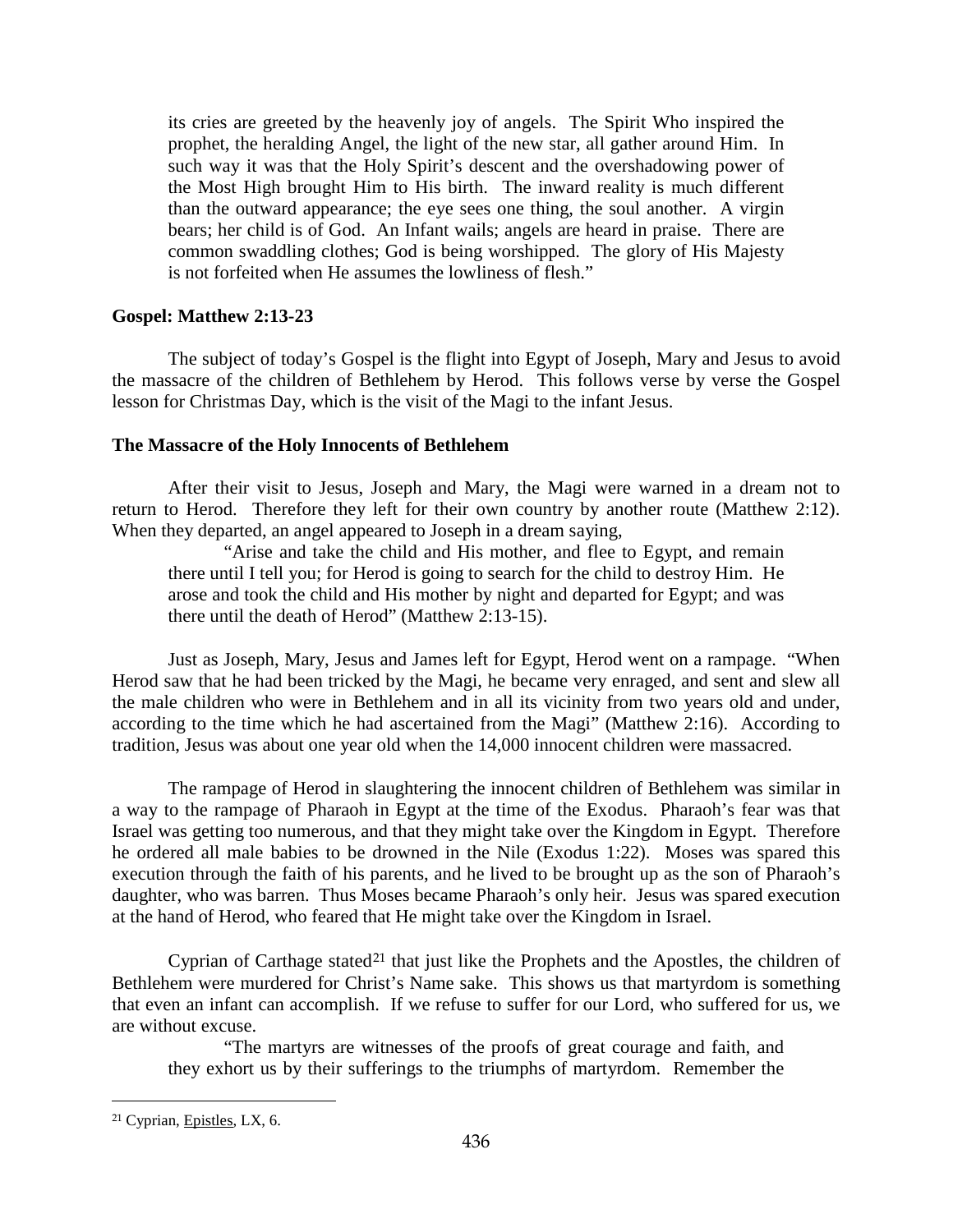prophets, whom the Holy Spirit quickened to the foreknowledge of future events! Remember the Apostles, whom the Lord chose! Since these righteous men were slain for righteousness' sake, have they not taught us also to be willing to die? The nativity of Christ witnessed the martyrdom of infants, so that they who were two years old and under were slain for His Name's sake. An age not yet fit for the battle appeared fit for the crown. That it might be clear that those who are slain for Christ's sake are innocent, innocent infancy was put to death for His Name's sake. No one is free from the danger of persecution, when even these infants accomplished martyrdom. How serious is the case of a Christian man, if he, a servant, is unwilling to suffer, when his Master first suffered; why are we unwilling to suffer for our own sins, when He who had no sin of His own suffered for us? The Son of God suffered that He might make us sons of God; are we unwilling to suffer that we may continue to be a son of God? If we suffer from the world's hatred, Christ first endured the world's hatred. If we suffer reproach in this world, exile, or tortures, the Maker and Lord of the world experienced harder things than these. He also warns us, 'If the world hates you, remember that it hated Me before you. If you were of the world, the world would love its own; but because you are not of the world, but I have chosen you out of the world, therefore the world hates you. Remember the word that I said to you, The servant is not greater than his lord. If they have persecuted me, they will also persecute you' (John 15:20). Whatever our Lord and God taught, He also did, that the disciple might not be excused if he learns and doesn't do."

Ignatius of Antioch stated<sup>[22](#page-14-0)</sup> that Satan was perplexed over Who Jesus was as a baby. But just as a precaution, he tried to eliminate Him by Herod.

"Seeing these things, Satan was perplexed. He was ignorant that it was a virgin that should bring forth; but the angels song of praise struck him with astonishment, as well as the adoration of the Magi, and the appearance of the star. You reverted to his state of willful ignorance, because all the circumstances seemed to him trifling. He considered the swaddling clothes, the circumcision, and the nourishment by means of mother's milk contemptible; these things appeared to him unworthy of God."

Ephraim the Syrian described<sup>[23](#page-14-1)</sup> the visit of the Magi in his Christmas Hymns, where each verse has a part for the chanter and a response from the people, such as, "Blessed is He Who called Him out of Egypt!" While prophets had predicted the time of Christ's birth, they didn't make it plain regarding when; the Magi correctly interpreted the prophets. When Herod's soldiers tried to follow the Magi, the star hid itself so that the Magi could go nowhere. The star called the worshippers but hindered the murderers. When Herod's soldiers quit trying to follow, the star reappeared, and the Magi rejoiced. The murdered babies were an offering as virgin first fruits, martyrs to God.

"The doves moaned in Bethlehem, that the serpent destroyed their offspring. The eagle left for Egypt, to go down and receive the promises. Egypt rejoiced in Him that came. Blessed is He Who called Him out of Egypt!"

<span id="page-14-0"></span> <sup>22</sup> Ignatius of Antioch, Epistle to the Philippians, Chapter 9.

<span id="page-14-1"></span><sup>23</sup> Ephraim the Syrian, Nineteen Hymns on the Nativity of Christ, XVII, 3-20.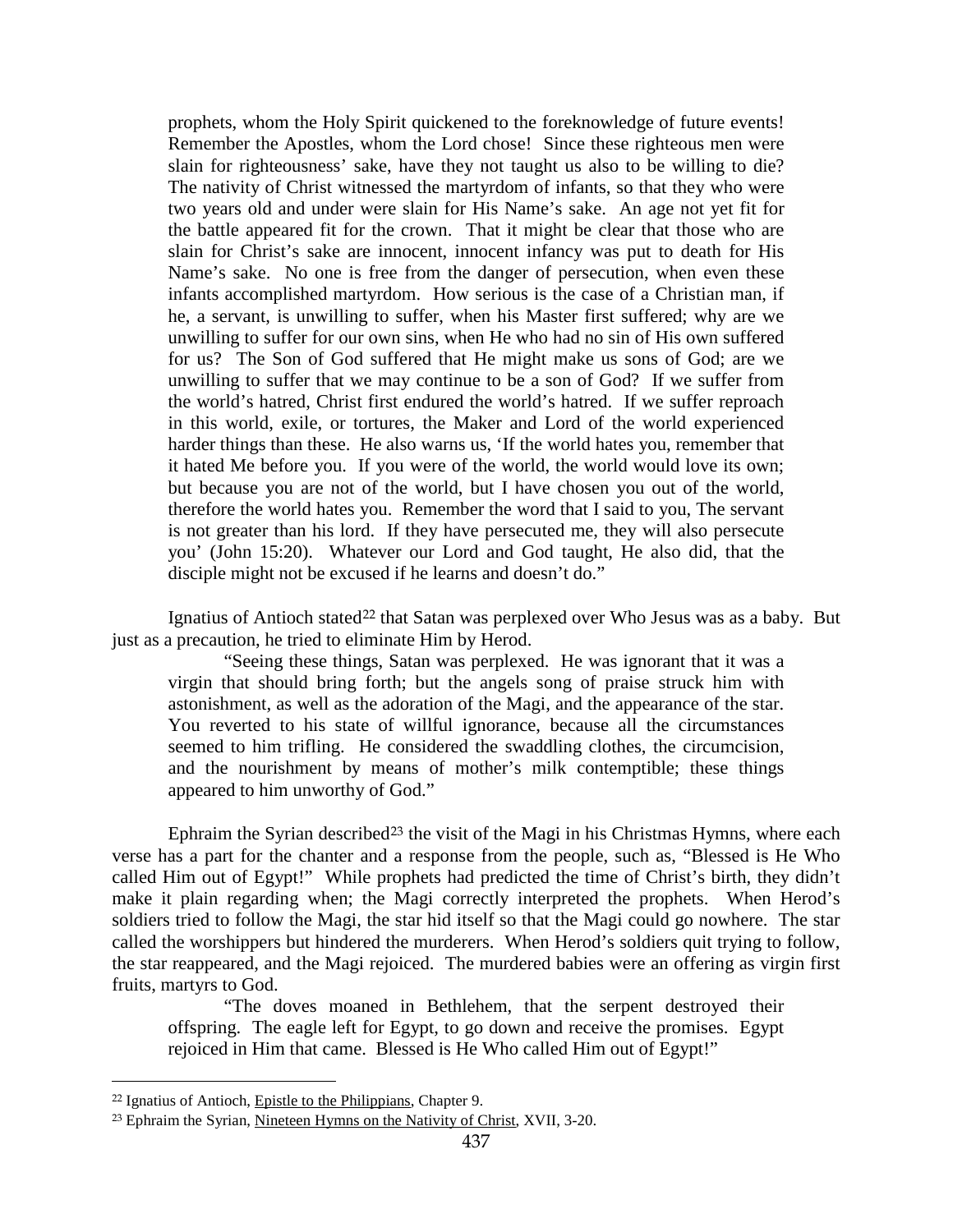"The Scribes read daily that the star rises out of Jacob. The Voice and the reading was for the people; the rising of the Star and the interpretation was for the Gentiles; for them were the Books and for us the facts; for them the boughs and for us the fruits. The Scribes read the things that are written; the Magi saw the things get done, outshining that which was read. Blessed is He Who added to us their books!"

"Regarding the shining star that went before the bearers of the offerings, who is able to tell why it withdrew and appeared? It appeared and proclaimed the crown; it was hidden and concealed the location of His Body. It was established for the Son for two reasons, herald and guardian; it guarded His Body, it proclaimed His Crown. Blessed is He Who has given wisdom to them that proclaim Him!"

"The tyrant gazed on the Magi as they asked, 'Where is the son of the King?' While his heart was gloomy, he tried to put on a cheerful countenance. With the sheep Herod sent wolves, that they should kill the Lamb of God. Blessed be He Who yet again subdued them."

"The Magi declared to the tyrant, 'When your servants joined us, the bright star withdrew itself; the paths hid themselves'. The blessed ones didn't know that the king had sent bitter foes, murderers as if worshippers, to destroy the sweet fruit. To You be glory, Medicine of life!"

"When the Magi received the commandment to go and seek Him, it is written of them that they saw that bright star and rejoiced. Thus it is known that it had been withdrawn; therefore they rejoiced at its aspect. It was hidden and hindered the murderers; it arose and called the worshippers. Blessed be He Who has triumphed in all things!"

"The abhorred one who slew the children, how did he overlook the Child? Justice hindered him in that he thought the Magi would return to him. While he stayed waiting to seize, the Worshipped and His worshippers escaped his hands. The offerings and the worshippers took flight from the tyrant. Glory to Him who knows all counsel!"

"The blameless Magi as they slept, meditated on their beds; sleep became a mirror, and a dream rose on it as light. The murderer they saw and trembled as his guile and his sword flashed around. He taught his men guile, he sharpened the sword to sharpness; but the Watcher taught the sleepers. Blessed is He who gives prudence to the simple!"

"Prophets declared concerning His Birth, but they didn't make the time of His birth plain. He sent the Magi, and they came and showed its time. Yet the Magi who made known the time, didn't make plain who the Child should be. A star of splendid light, in its course showed who the Child was, how splendid was His lineage. Blessed is He Who was pointed out by them all!"

"They scorned the trumpet of Isaiah, which sounded out His pure Conception. They silenced the lute of the Psalms, which sang of His Priesthood. The harp of the Spirit they hushed, which sang again of His Kingdom. Under deep silence they closed up the great Birth that joined the cry of those above with those below. Blessed is He Who appeared in the midst of silence!"

"His voice was the secret key that opened the mouths of the Magi. Whereas preachers were silent in Judah, they made their voice sound throughout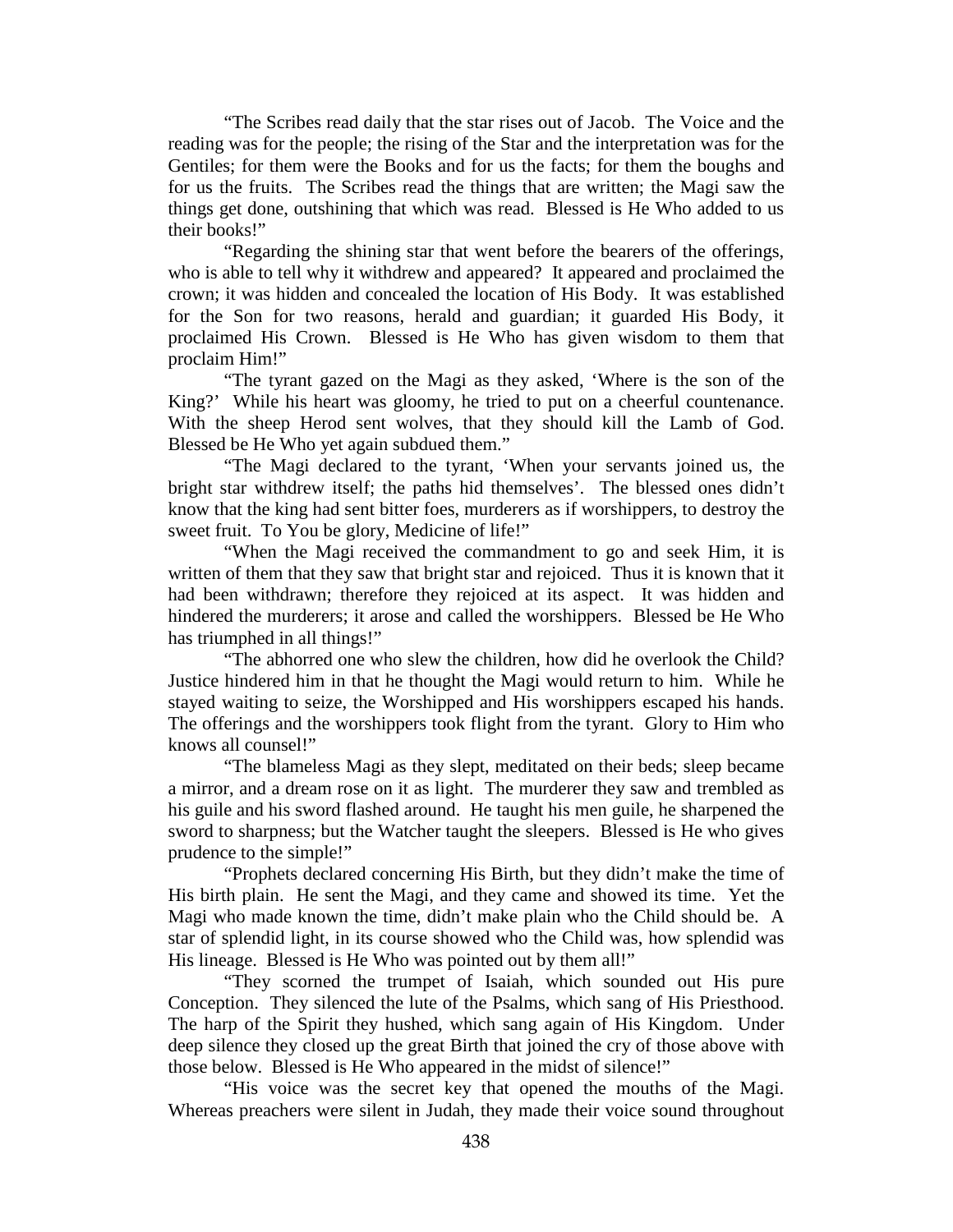creation; and the Gospel which those had scorned, these who came from far took and departed. The scorners began to hear their own orders come from Gentile strangers, who cried out the name of the Son of David. Blessed is He Who by our voice has put them to silence!"

"The slayers of Bethlehem mowed down the tender flowers hoping that among them should perish the tender seedling, wherein was hidden the Bread of life. But the ear of corn that has life had escaped, that it should come to the sheaves at the time of harvest. The grape that escaped when young, gave itself to the treading at His Passion, that its wine might give life to souls. Glory to You, Treasury of life!"

"The murderers went into a paradise, full of tender fruits; they shook off the flowers from the bough, blossoms and buds they destroyed, unblemished oblations the persecutor unwittingly offered. To him woe, but to them blessing! Bethlehem was first to give virgin fruits to the Holy One. Blessed is He Who receives the first fruits!"

"The Scribes were silenced in envy, the Pharisees in jealousy. Men of stone[24](#page-16-0) cried out and gave praise; those who had a heart of stone applauded the presence of the Stone that was rejected but has become the Head. Stones were made flesh by that Stone, and obtained mouths to speak; stones cried out through that Stone. Blessed is Your Birth that has caused stones to cry out!"

"The Star that is written in Scripture, the Gentiles saw from afar, that the People who are nearby might be shamed. O People instructed and puffed up, which by the Gentiles have been in turn instructed, as to how and where they saw. That vision of which Balaam spoke; strangers who saw it spread abroad concerning it. Blessed is He Who has provoked to jealousy those of His own house!"

Traditional sources state[25](#page-16-1) that Herod thought that the toddler John the Baptist was the person that the Magi were searching for due to the acclaim at his miraculous birth and the circumstances of the recovery of speech of his father Zachariah (Luke 1:17-19, 57-66). When Zachariah would not reveal where John was, he was murdered in front of the Temple next to the altar, where the blood stains soaked into the pavement.

"When Herod knew that he had been mocked by the Magi, in a rage he sent murderers, 'Slay the children from two years old and under'. Mary, hearing that the children were being killed, was afraid, and took the infant and swaddled Him, and put Him into an ox-stall. Elizabeth, hearing that they were searching for John, took him and went up into the hill-country, and kept looking where to conceal him. There was no place of concealment; so Elizabeth groaned with a loud voice, and said, 'O mountain of God, receive mother and child'. Immediately the mountain was split, and received her. A light also shone about them, for an angel of the Lord was with them, watching over them."

<span id="page-16-0"></span><sup>&</sup>lt;sup>24</sup> That is men with a heart of stone (Ezekiel 36:26). The Stone is the One that the builders rejected (Psalm 118:22, Matthew 21:42).

<span id="page-16-1"></span><sup>25</sup> Roberts and Donaldson, "The Protevangelium of James", 22-24, in Apocrypha of the New Testament, The Ante-Nicene Fathers, Volume 8.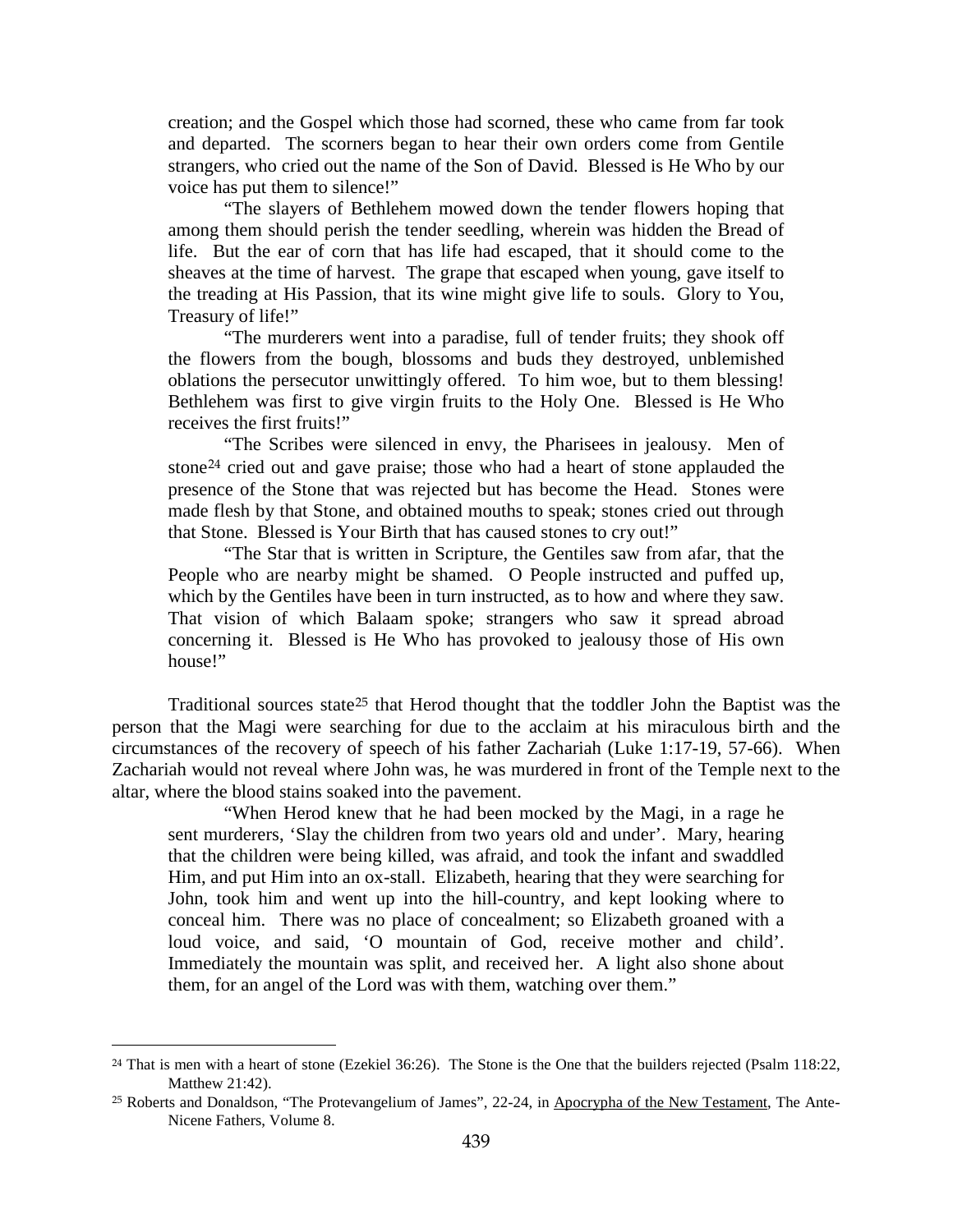"Herod searched for John, and sent officers to Zachariah, saying, 'Where have you hid your son? Zachariah answered, 'I am the servant of God in holy things, and I sit constantly in the temple of the Lord. I do not know where my son is'. The officers went away, and reported all these things to Herod. Herod was enraged, and said, 'His son is destined to be king over Israel'. Herod sent to him again, saying, 'Tell the truth; where is your son? You know that your life is in my hand'. Zachariah said, 'I am God's martyr if you shed my blood; for the Lord will receive my spirit, because you shed innocent blood at the vestibule of the temple of the Lord'. Zachariah was murdered about daybreak, but the sons of Israel did not know that he had been murdered."

"At the hour of the greeting the priests went away, and Zachariah did not come out to meet them with a blessing, according to his custom. The priests stood waiting for Zachariah to greet him at the prayer, and to glorify the Most High. Zachariah still delayed, and they were all afraid. Finally one of them ventured to go in, and he saw clotted blood beside the altar; and he heard a voice saying, 'Zachariah has been murdered, and his blood shall not be wiped up until his avenger comes'. Hearing this, he was afraid, and went out and told it to the priests. They ventured in, and saw what had happened; the structure of the temple made a wailing noise, and they tore their clothes from the top to the bottom. They were afraid, and went out and reported to the people that Zachariah had been murdered. All the tribes of the people heard and mourned for him three days. After the three days, the priests consulted as to whom they should put in his place; the lot fell upon Simeon. It was Simeon who had been warned by the Holy Spirit that he should not see death until he should see the Christ in the flesh."

According to tradition<sup>[26](#page-17-0)</sup>, the Apostle Matthew wrote an account of the early life of Christ, but didn't publish it. Jerome translated it into Latin in the 4<sup>th</sup> century; the only copies extant today are Jerome's Latin translation. According to Matthew, Herod first tried to chase down the Magi, but he couldn't find them. Then he went after the children of Bethlehem.

"When Herod saw that he had been made sport of by the Magi, his heart swelled with rage, and he sent through all the roads, wishing to seize them and put them to death. But when he could not find them at all; he sent again to Bethlehem and all its borders, and slew all the male children whom he found of two years old and under, according to the time that he had ascertained from the Magi."

"The day before this was done, Joseph was warned in his sleep by the angel of the Lord, who said to him, 'Take Mary and the child, and go into Egypt by the way of the desert'. Joseph went according to the saying of the angel."

In connection with this slaughter, Matthew quoted a prophecy of Jeremiah, "A voice was heard in Ramah, lamentation, weeping, and great mourning; Rachel weeping for her children, refusing to be comforted because they are no more" (Matthew 2:18, Jeremiah 31:15). Rachel was the wife of Jacob and mother of Joseph and Benjamin. Rachel had been barren for a long time prior to Joseph's birth and had given her maid to her husband because of her barrenness; her children were very important to her (Genesis 30:1-8). As Jacob and his family were traveling

<span id="page-17-0"></span> <sup>26</sup> Roberts and Donaldson, "The Gospel of Pseudo-Matthew", 17, in Apocrypha of the New Testament, The Ante-Nicene Fathers, Volume 8. See also the introduction by Jerome to The Gospel of Pseudo-Matthew.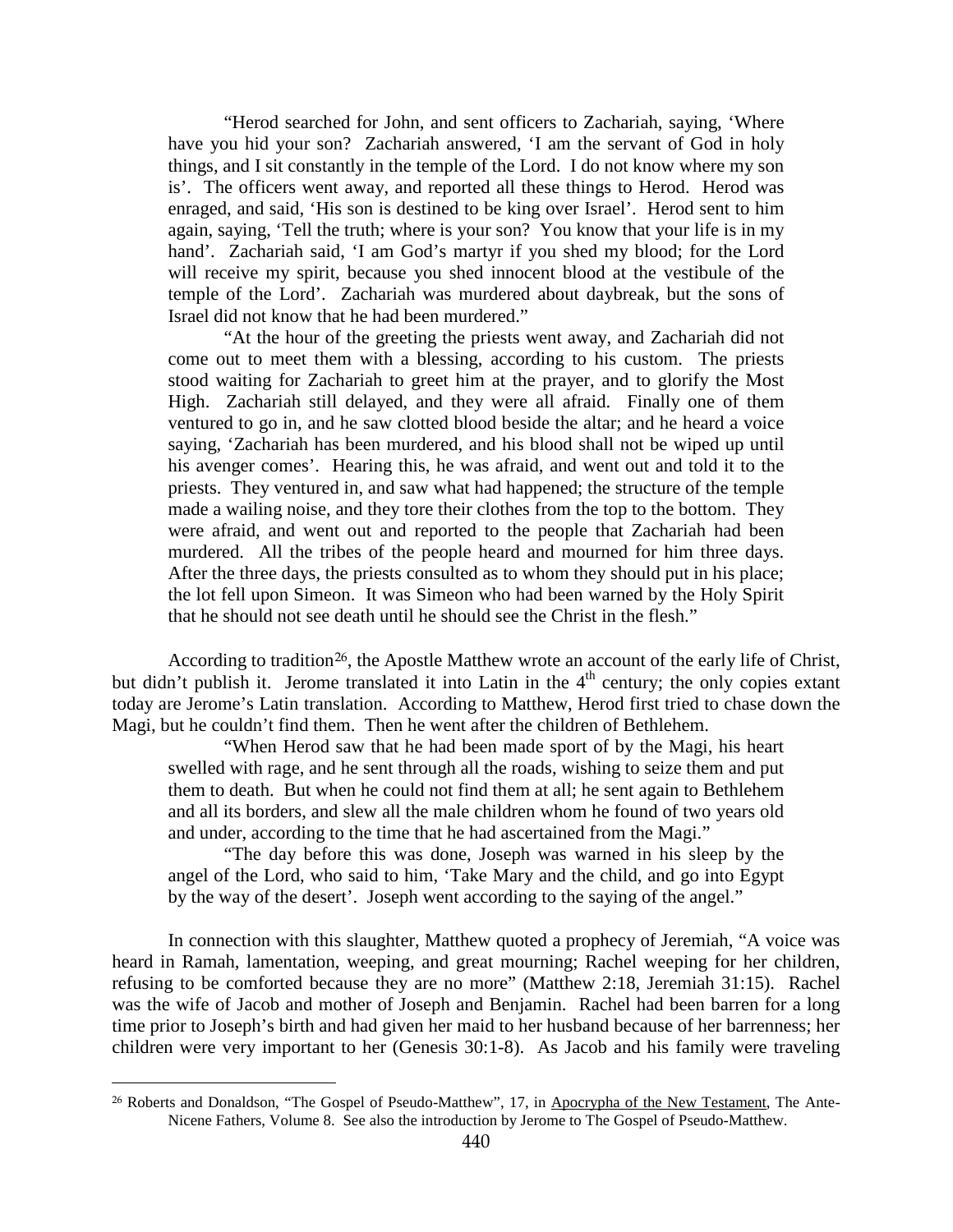back to Canaan from Mesopotamia, Rachel gave birth to Benjamin just before they arrived in Bethlehem, near Ramah<sup>[27](#page-18-0)</sup>. Rachel died in childbirth and was buried there (Genesis 35:16-20). Later, when the promised land was divided among the twelve tribes of Israel, Ramah along with Bethel, Jerusalem and Bethlehem were among the cities within the land allocated to the tribe of Benjamin (Joshua 18:21-28).

Thus, Jeremiah's prophecy goes beyond the weeping of the mothers of the slaughtered children; even Rachel, herself, was weeping inconsolably. One might object that Rachel had been dead for c.1800 years; how could she weep? To understand this, one needs to understand the Lord's viewpoint concerning who's dead. As proof of the Resurrection, the Lord had quoted a much quoted passage, "I am the God of Abraham, the God of Isaac and the God of Jacob. God is not the God of the dead but of the living" (Matthew 22:32). If Jacob is not dead, neither is Rachel.

Justin Martyr stated[28](#page-18-1) that Rachel weeping for her children refers to the women of the neighborhood of Bethlehem, weeping for their slaughtered babies. The city of Ramah was a little North of Bethlehem, but in Justin's day there was another city called Ramah on the East side of the Jordan; that is in Arabia.

"The Magi from Arabia did not return to Herod, as he had asked them to do, but departed by another way to their own country, according to the commands laid on them. Joseph, with Mary and the Child, had gone into Egypt, as it was revealed to them to do. Since Herod did not know the Child whom the Magi had gone to worship, he simply ordered all the children then in Bethlehem to be massacred. Jeremiah prophesied that this would happen, 'A voice was heard in Ramah, lamentation *and* bitter weeping, Rachel weeping for her children, refusing to be comforted for her children, because they *are* no more' (Jeremiah 31:15). Therefore, on account of the voice, which would be heard from Ramah, i.e., from Arabia -- for there is in Arabia at this time a place called Ramah -- wailing would come on the place where Rachel the wife of Jacob called Israel, the holy patriarch, has been buried, i.e., in Bethlehem. The women weep for their own slaughtered children, and have no consolation by reason of what has happened to them."

The heartless slaughter of all these children raises another issue: how could a loving God allow this tragedy to happen? After all, the Lord had said that a sparrow doesn't even fall to the ground apart from the Father's will and that the very hairs of our head are numbered (Matthew 10:29-30). So He knew what was going on!

John Chrysostom addressed<sup>[29](#page-18-2)</sup> the rank injustice of the murder of the children of Bethlehem and compared it with Herod Antipas' execution of the guards who were holding the Apostle Peter (Acts 12:19). Both Herods were illogical and didn't understand the Divinely ordered circumstances that presented themselves. In both cases, the Herod involved lashed out at innocent bystanders for something that was beyond his control. In both cases, the fault lies totally with the Herod involved and not with anyone else.

<span id="page-18-0"></span> <sup>27</sup> Ramah is just North of Bethlehem.

<span id="page-18-1"></span><sup>28</sup> Justin Martyr, Dialogue with Trypho, 78.

<span id="page-18-2"></span><sup>29</sup> John Chrysostom, Homilies on Matthew, IX, 1.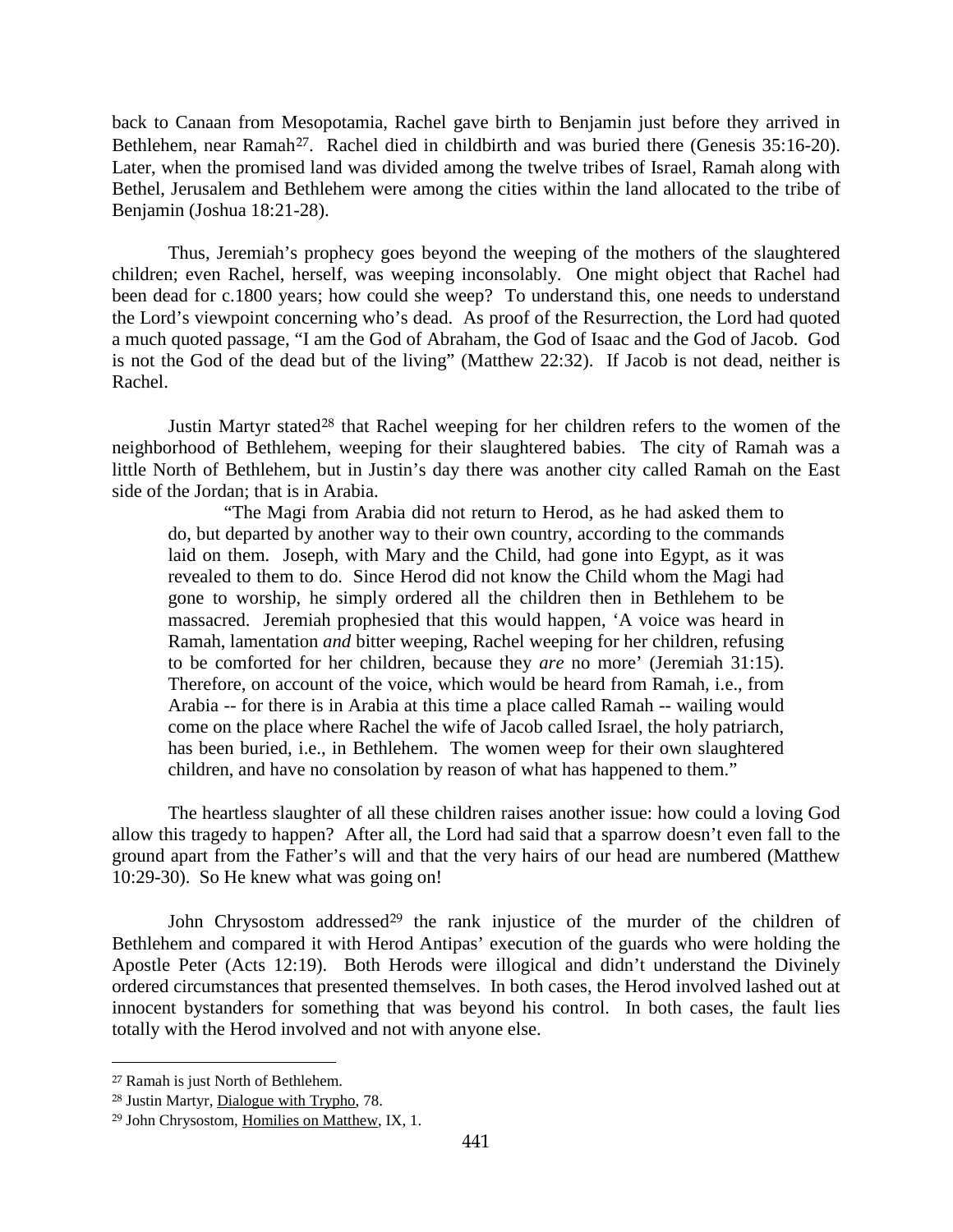"Listen to me carefully, because many idle things are uttered by many people about the children of Bethlehem. The course of events is full of injustice, and some people express their perplexity about it in a way that is full of audaciousness and frenzy. In order that we may be free of their madness and perplexity, allow us to speak a little about this topic. If this is their charge, that the children were abandoned to be slain, they should find fault likewise with the slaughter of the soldiers that kept Peter (Acts 12:19). Here, when the young Child had fled, other children are massacred in the place of Him who was sought; there, Peter having been delivered from his prison by the angel, Herod Antipas when he had looked for Peter and didn't find him, slew instead the soldiers that kept him."

"This is an example of injustice also and not a solution, but an enhancement of our difficulty. I bring forward this case, that I may propose one and the same solution. Christ was not the cause of the slaughter of the children of Bethlehem; it was the king's cruelty. Neither was Peter the cause of the soldiers' death, but the madness of Herod Antipas. If Herod Antipas had seen the wall broken through, or the doors overthrown, he might, perhaps, have had ground to accuse the soldiers that kept the Apostle Peter of neglect. But nothing was damaged, the doors were thrown wide open, and the chains were still fastened to the hands of them that kept Peter, for in fact they were bound to him. Herod Antipas might have inferred from these things -- that is, if he had been strictly doing a judge's office on the matters before him -- that the event was not of human power, but of some divine and wonder-working power. He might have adored the doer of these things, instead of waging war with the guards. God had done all that He did in order to lead the king to the truth, not to expose the guards to implications of neglect of duty. If Herod proved senseless, the skillful Physician of Souls may manage all things for good, but the insubordination of him that is diseased overturns it."

"The same thing happened with the children of Bethlehem! Why was Herod the Great angry at bring mocked by the Magi? Did he not know that the birth was divine? Did he not summon the chief princes of the Jews? Did he not gather together the scribes? Did they not bring the prophet Micah with them to the court of judgment, proclaiming these things beforehand from of old? Did Herod not see how the old things agreed with the new? Did he not hear that a star also directed these men? Did he not notice the zeal of the barbarians? Did he not marvel at their boldness? Was he not horror-struck at the truth of the prophet? Did he not perceive what was happening? Why didn't he reason with himself from all these things, that this event was not the craftiness of the Magi, but a Divine Power dispensing all things? Even if Herod the Great was deceived by the wise men, how is that the fault of the young children, who have done no wrong?"

Regarding why the innocent had to suffer, Chrysostom addressed<sup>[30](#page-19-0)</sup> this issue at length. No matter how much we suffer, we do not lose anything; instead we gain considerably from all the suffering that we have to put up with.

"Although there are many people that injure (others), yet there is not so much as one that is injured. That which we may suffer unjustly from anyone, it

<span id="page-19-0"></span> <sup>30</sup> John Chrysostom, Homilies on Matthew, IX, 2.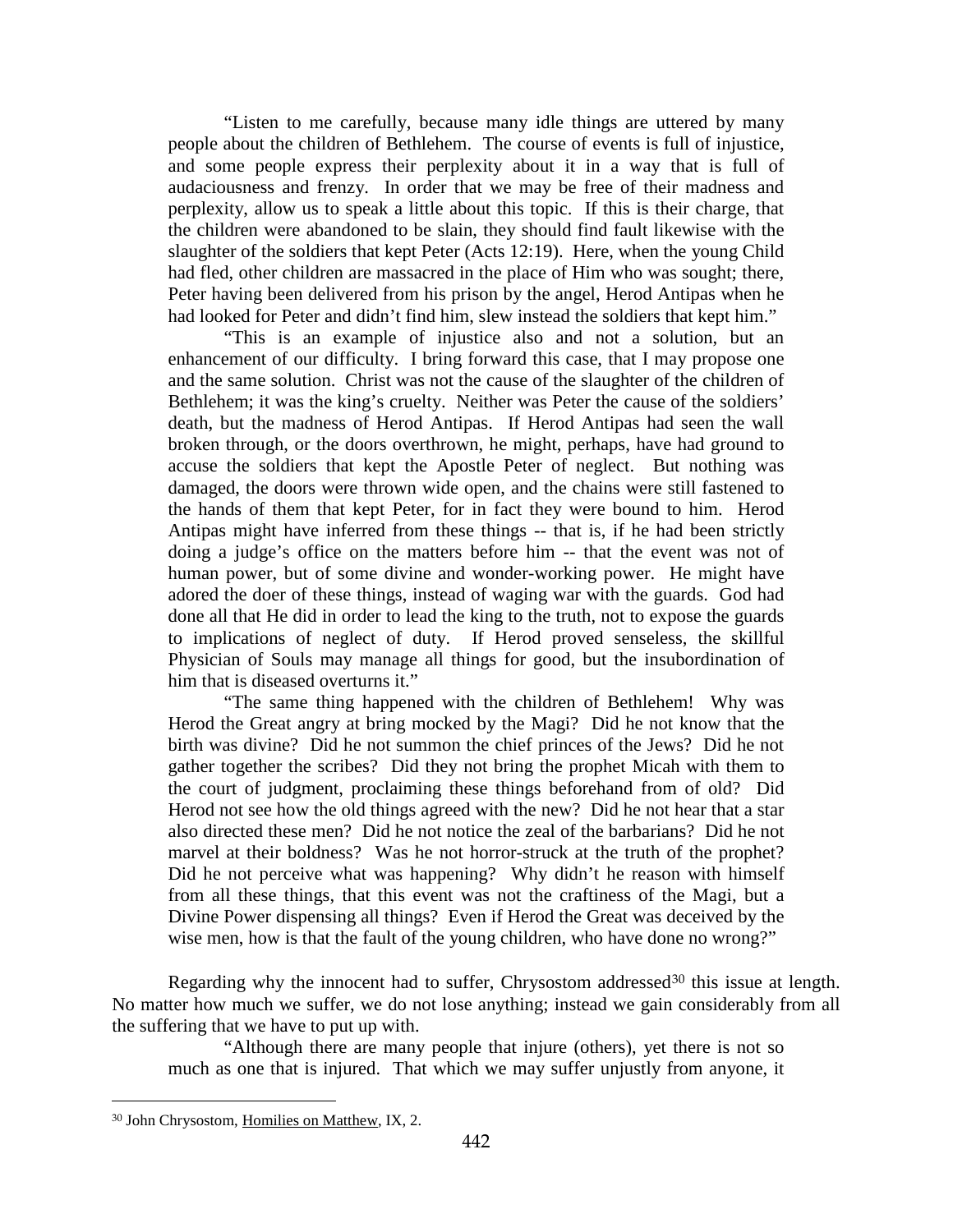speaks either to the doing away of our sins, God so putting the wrong to our account, or it goes to the recompense of rewards."

"To be clearer, let us use an illustration. Consider a certain servant who owes his Master a lot of money, and suppose that this servant has been spitefully used and robbed by unjust men. If it had been in the Master's power to stop the plunderer and He didn't, but instead He credited what was taken toward the servant's debt, has the servant been injured? By no means! What if the Master credits the servant more than he lost? Has he not gained in the process?"

Irenaeus of Lyons stated<sup>[31](#page-20-0)</sup> that Jesus as an infant intentionally sent the children of Bethlehem, who belonged to the House of David, and who were His age, on ahead of Him into His Kingdom.

"Jesus as a baby was Himself Christ, whom Simeon carried in his arms and blessed the Most High (Luke 2:25-28). On beholding Him, the shepherds glorified God (Luke 2:20). John the Baptist, while yet in his mother's womb, and Christ in the womb of Mary, recognized Him as the Lord, and greeted Him with leaping (Luke 1:44). The Magi, when they had seen, adored, and offered their gifts to Him, prostrated themselves to the eternal King, and departed by another way, not returning by the way of the Assyrians (Matthew 2:1-12). 'Before the child shall know how to call his father or his mother, He shall receive the power of Damascus, and the spoils of Samaria[32](#page-20-1), before the king of the Assyrians' (Isaiah 8:4 LXX).

"For this reason, He suddenly removed those children belonging to the house of David, whose happy lot it was to have been born at that time that He might send them on ahead into His kingdom. Since He was Himself an infant, He so arranging it that human infants should be martyrs, slain according to the Scriptures, for the sake of Christ, who was born in Bethlehem of Judah, in the city of David."

Chrysostom gave[33](#page-20-2) several other illustrations. "Remember David, as a fugitive from Absalom, came upon Shimei, a relative of Saul. Shimei followed David as he went along cursing him continually, throwing stones at him and reviling him, trampling on his afflictions as being well deserved." David's captains wanted to "cut off this dead dog's head." But David forbid it saying, "Let him alone and let him curse; perhaps the Lord will look upon my affliction and return good to me instead of his cursing this day" (2 Samuel 16:5-12).

Quoting David again, Chrysostom said, "Look upon my affliction and my trouble, and forgive all my sins. Look upon my enemies, for they have been multiplied, and they have hated me with unjust hatred" (Psalm 25:18-19 LXX). Lazarus for the same cause enjoyed comfort

<span id="page-20-0"></span> <sup>31</sup> Irenaeus of Lyons, Against Heresies, III, xvi, 4.

<span id="page-20-1"></span><sup>32</sup> Tertullian, Answer to Jews, Chapter 9; Against Marcion, II, ii, 3, 13, noted that this prophecy cannot refer to a military campaign because the central figure is too young to command an army. However Christ could do this even as an infant. Therefore the prophecy must be figurative in some way. Tertullian stated that this prophecy was fulfilled by the Magi; the gold and spices they gave represents the power of the East. Samaria and Damascus stood for idolatry following the days of Solomon. The Magi had abandoned their idolatry to come visit Christ.

<span id="page-20-2"></span><sup>33</sup> John Chrysostom, Homilies on Matthew, IX, 2.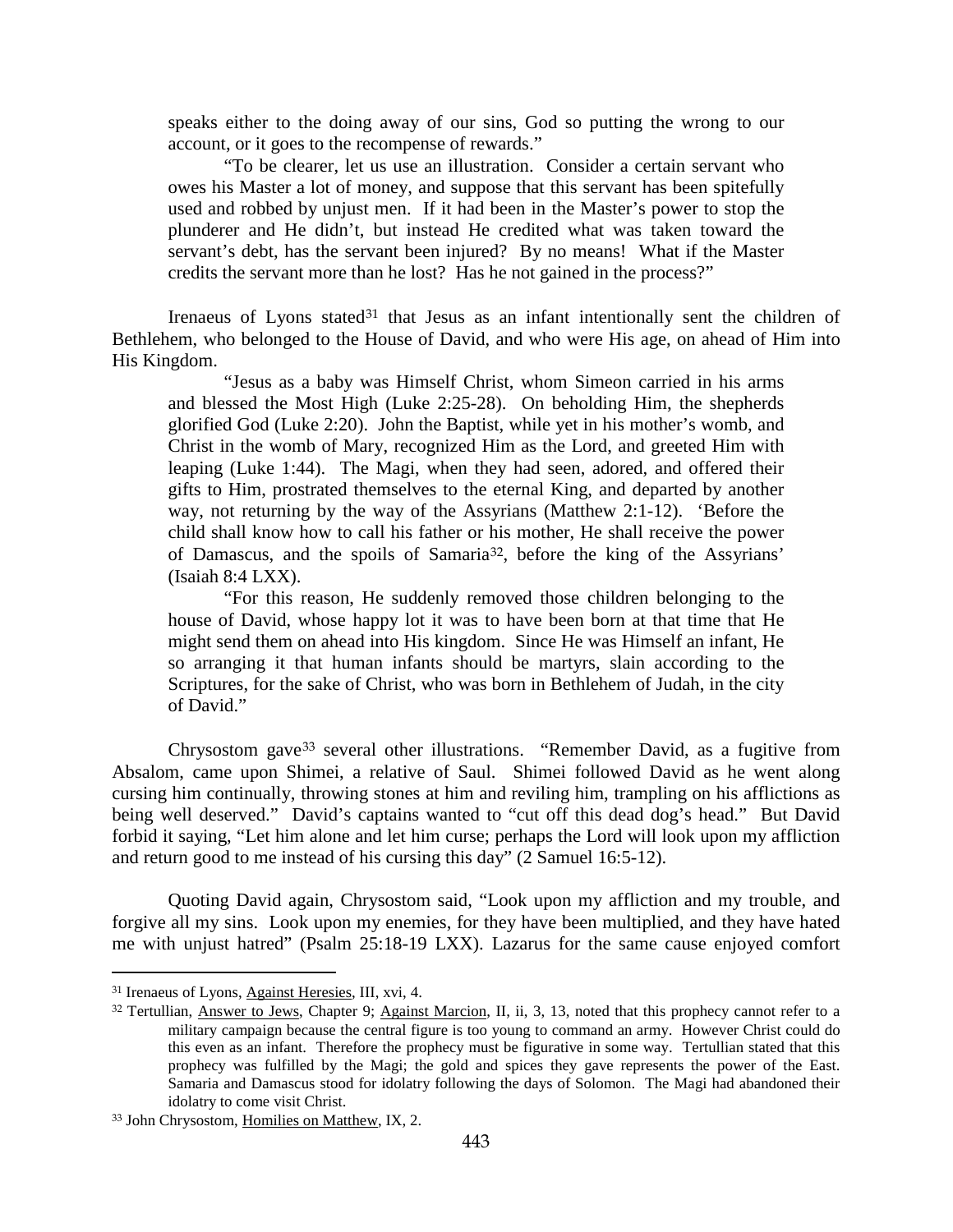having in this life suffered innumerable evils (Luke 16:20-25). They therefore who are wronged are not wronged at all if they bear nobly all that they suffer. Rather they gain even more abundantly whether they are disciplined by God or scourged by the devil".

With regard to the 14,000 children slaughtered in Bethlehem<sup>[34](#page-21-0)</sup>, the Church has referred to them as The Holy Innocents and has counted them among the martyrs. Chrysostom stated<sup>[35](#page-21-1)</sup> in another place:

"Nothing is holier than the tongue which, in evils, gives thanks to God. Truly in no respect does it fall short of that of martyrs; both are alike crowned. For over the martyr stands the executioner to force one to deny God by blasphemy. In the other case, the devil stands over one torturing him with executioner thoughts, darkening him with despondencies. If then, one bears his grief and gives thanks, he has gained a crown of martyrdom. Is her little child sick and her mother still gives God thanks? This is a crown for her. What torture is so bad that despondency is not worse? Still it does not force her to vent any bitter word. The child dies; again she gives thanks for the time spent. She has become a daughter of Abraham. She didn't sacrifice with her own hand, yet she was pleased with the sacrifice, which is the same thing. She felt no indignation when the gift was taken away".

Christ had said, "Whoever desires to save his life will lose it, but whoever loses his life for My sake will find it" (Matthew 16:25). "For whoever does not bear his cross and come after Me cannot be My disciple" (Luke 14:27).

Most of the martyrs didn't go out of their way to put themselves in harm's way and seek martyrdom. They just couldn't avoid it and faced it courageously and head-on. The Holy Innocents didn't seek to die in their Lord's place, but that's what they did. John Chrysostom stated<sup>[36](#page-21-2)</sup>.

"Their Lord knows what they might have achieved in terms of good works had they lived. For this reason, He laid up for them no small reward".

Chrysostom also stated<sup>[37](#page-21-3)</sup> that we should not be confused when things happen even if they seem contrary to God's promises. He tends to accomplish His Will by these contraries as a demonstration of His power.

"In this we are taught never to be confounded when what is happening is contrary to the promise of God. For instance, when Christ came for the salvation of the people, or rather for the salvation of the world, what kind of beginning did He have? His mother has to flee after His birth; His birth-place is involved in an incredible calamity, and the bitterest mass murder possible is perpetrated; there is lamentation and great mourning everywhere. Don't be troubled for He tends to

<span id="page-21-0"></span><sup>&</sup>lt;sup>34</sup> Different sources give different numbers of the infants slaughtered at Bethlehem. Most numbers range from 9,000 to 20,000.

<span id="page-21-1"></span><sup>35</sup> John Chrysostom, Homilies on Colossians, VIII, v. 15.

<span id="page-21-2"></span><sup>36</sup> John Chrysostom, Homilies on Matthew, IX, 3.

<span id="page-21-3"></span><sup>37</sup> John Chrysostom, Homilies on Matthew, IX, 4.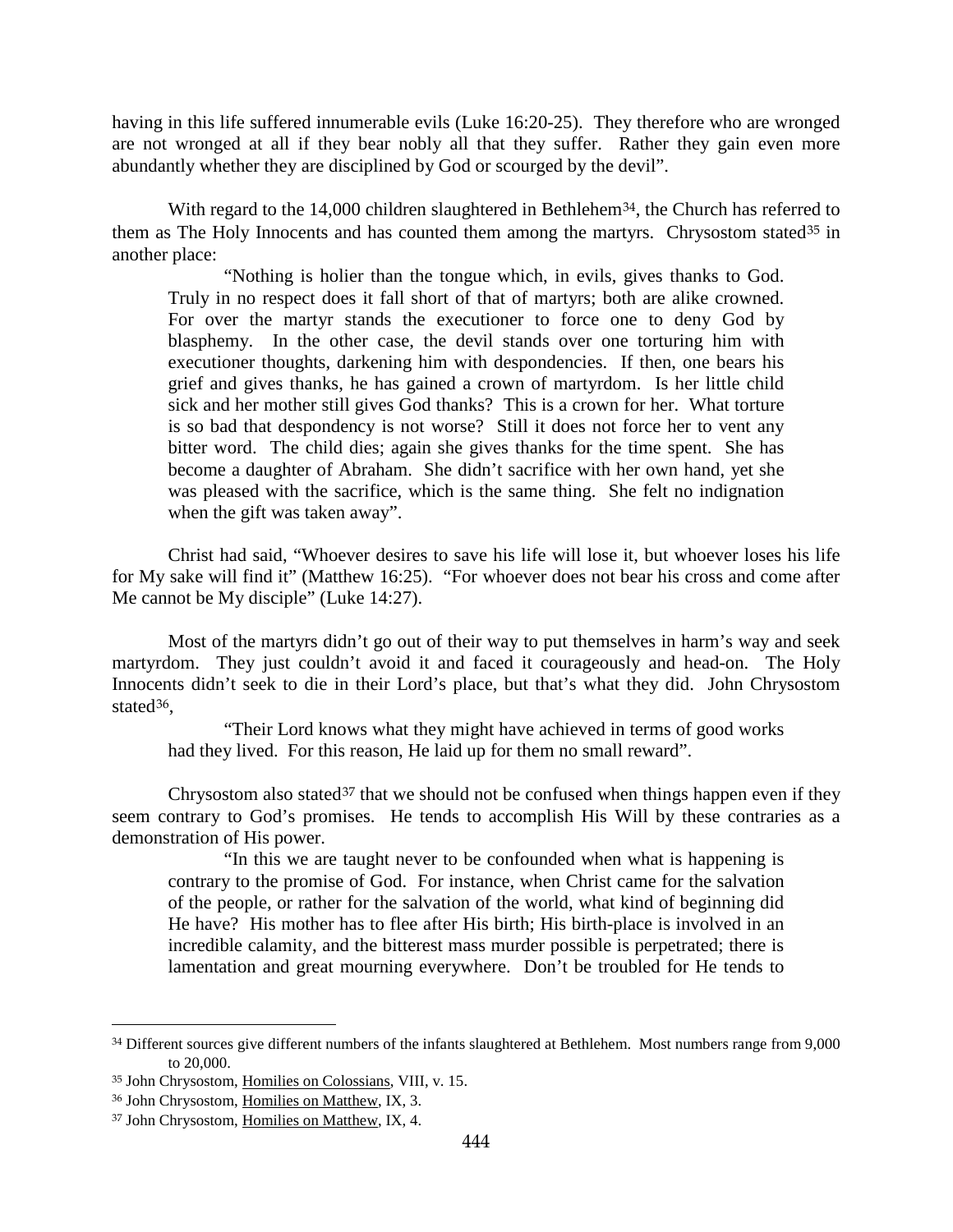accomplish His own dispensations by their contraries, affording us from this a very great demonstration of His power."

Leo the Great made<sup>[38](#page-22-1)</sup> an analogy to the work of Satan today among believers, comparing Satan's work to the envy of the Jews and the plotting of Herod. If even infants can be martyrs for the Faith, we can also stand up to the schemes against us that this world offers.

"The devil himself is an unwearied imitator of Herod's character, just as he was then a secret instigator. He is tortured at the calling of all the Gentiles, and racked at the daily destruction of his power, grieving at his being deserted everywhere, and the true King adored in all places. He prepares devices, he hatches plots, he bursts out into murders. Of those whom he deceives, he is consumed with envy in the persons of the Jews; he lies treacherously in wait in the persons of heretics; he blazes out into cruelty in the persons of the heathen. He sees that the power of the eternal King is invincible; Whose death has extinguished the power of death itself. Therefore he has armed himself with all his skill of injury against those who serve the true King. He hardens some by the pride that knowledge of the Law engenders; he debases others by the lies of false belief; and he incites others to the madness of persecution. Yet the madness of this 'Herod' is vanquished, and brought to nothing by Him who has crowned even infants with the glory of martyrdom. He has granted His faithful ones so unconquerable a love that in the Apostle's words they dare to say, 'Who shall separate us from the love of Christ? Shall tribulation, want, persecution, hunger, nakedness, peril, or the sword? As it is written, for your sake are we killed all day long; we are counted as sheep for the slaughter. But in all these things we overcome on account of Him who loved us'" (Romans 8:35-36, Psalm 44:22).

# <span id="page-22-0"></span>**The Flight to Egypt**

According to tradition, Joseph's youngest son, James (author of the Epistle of James) was too young (about 10 years old) to leave behind and went with Joseph, Mary and Jesus to Egypt. Jesus was about one year old<sup>[39](#page-22-2)</sup> when they left. The route they took led them due West to the shore of the Mediterranean Sea and then along the well-traveled caravan route to Egypt. By taking this route, they were able to reach Egyptian soil in about 14 days; this was the quickest route to Egypt. As a practical measure, the gifts given by the Magi probably financed the entire flight to Egypt.

In ancient iconography, the Virgin Mary is often pictured carrying Jesus while riding on a donkey with Joseph and James taking turns leading the donkey. In one case Jesus is pictured sitting on Joseph's shoulders with Mary riding the donkey.

In Matthew's traditional account<sup>[40](#page-22-3)</sup> of the early life of Jesus, he stated that many wild animals, such as lions and wolves, accompanied Joseph, Mary and Jesus along part of the way to

<span id="page-22-1"></span> <sup>38</sup> Leo the Great, Pope of Rome, Sixth Sermon on the Feast of the Epiphany, XXXVI, 2.

<span id="page-22-2"></span><sup>39</sup> Nickolai Velimirovic, Prologue From Ochrid, Lazarica Press, Birmingham, 1986, October 23.

<span id="page-22-3"></span><sup>40</sup> Roberts and Donaldson, "The Gospel of Pseudo-Matthew", 19, in Apocrypha of the New Testament, The Ante-Nicene Fathers, Volume 8.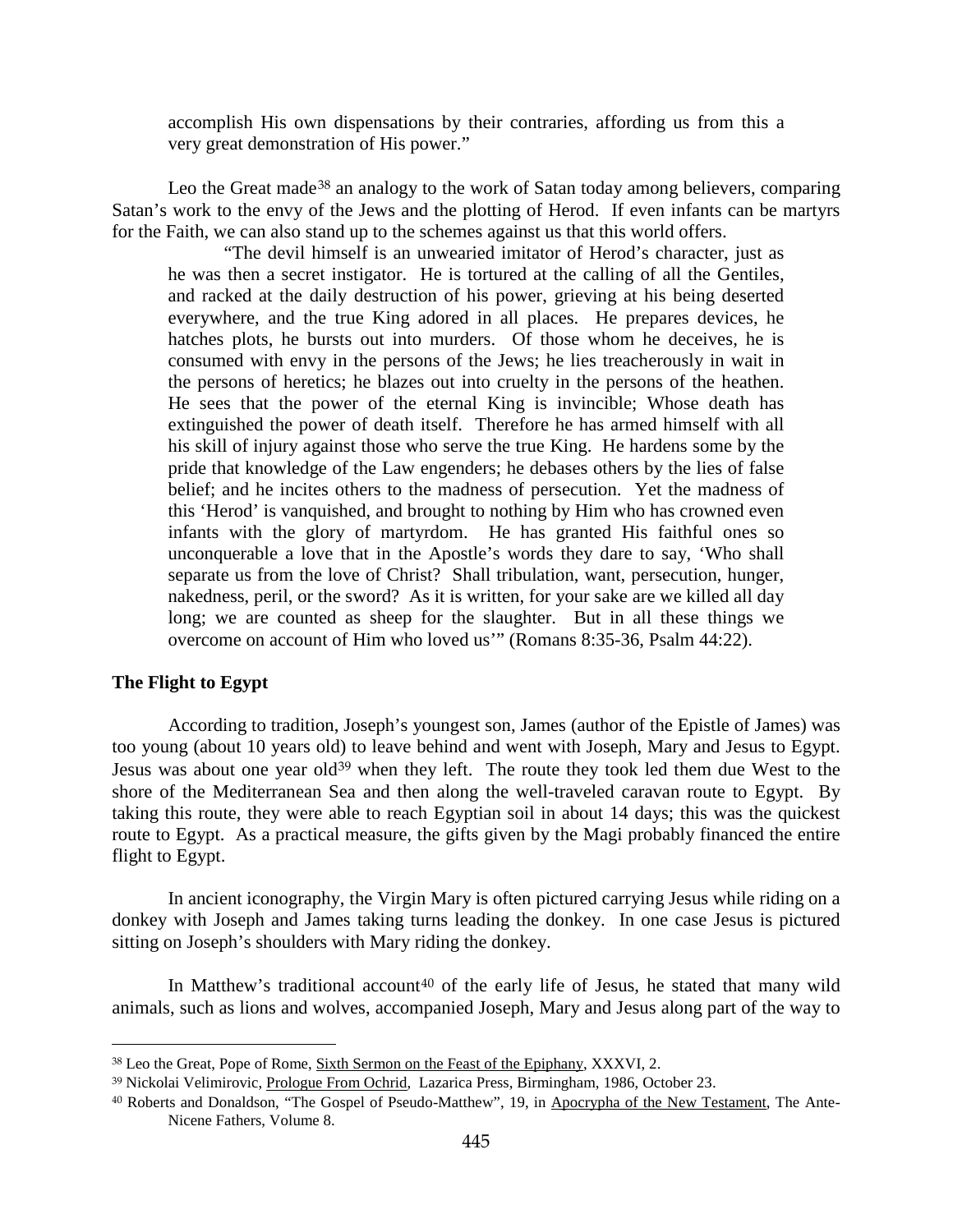Egypt as they crossed the wilderness of Sinai. Even though there were two oxen drawing a wagon carrying provisions, and there were sheep following along also, the lions and wolves did not bother the sheep or the oxen, but the lions directed the oxen in their path. Matthew quoted from Isaiah to describe this, 'The wolf and the lamb shall feed together; the lion shall eat straw like the ox' (Isaiah 65:25).

At this time, there was a significant Jewish population in Egypt, primarily in the area of Alexandria and along the Nile Valley and Delta. It was because of this Jewish population that the Septuagint was commissioned by Pharaoh Ptolemy II several hundred years earlier. Thus Joseph and Mary were able to find accommodations among their own people during part of the journey.

There are many early accounts of the adventures of the Holy Family that occurred during the Flight to Egypt. For example, there are a number of accounts of idols and statues of Egyptian deities collapsing or crumbling as the Christ Child entered that town. This is supported by Old Testament prophecy: "Behold, the Lord is riding on a swift cloud, and is about to come to Egypt; the idols of Egypt will tremble at His presence and the heart of the Egyptians will melt within them" (Isaiah 19:1). The early Church Fathers also bear witness<sup>[41](#page-23-0)</sup> to this and this is expressed in ancient hymns and ancient icons.

Athanasius of Alexandria stated<sup>[42](#page-23-1)</sup> that the reference to Christ riding a cloud (Isaiah 19:1) into Egypt refers to His Flight into Egypt with His parents. During this time something unique occurred, where the idols of Egypt were overcome and people began enrolling themselves under Him.

"Christ was born in Judea, and men from Persia came to worship Him. Even before His appearing in the body (at His Baptism), He won the victory over His demon adversaries and a triumph over idolatry. All heathen from every region are renouncing their hereditary tradition and the impiety of idols, are placing their hope in Christ, and are enrolling themselves under Him, the like of which you may see with your own eyes."

"At no other time has the impiety of the Egyptians ceased, except when the Lord of all, riding as it were upon a cloud, came down there in the body and brought to nothing the delusion of idols, and brought everyone over to Himself, and through Himself to the Father."

The Church historian Sozomen stated<sup>[43](#page-23-2)</sup> that a very large tree at Persis in the Thebais at Hermopolis reacted to the Presence of Christ in Egypt by bowing its branches when He arrived. After Christ left, the branches, leaves and a portion of the bark were used to heal the sick. Sozomen concluded that either this was a sign of the Presence of God or the tree had been worshipped by the pagan inhabitants, and the demons that were worshipped were shaken by the Presence of Christ as Isaiah had foretold.

<span id="page-23-0"></span> <sup>41</sup> Theodoret of Cyrus, Letter to the Monks of the Euphratensian.

<span id="page-23-1"></span><sup>42</sup> Athanasius of Alexandria, Incarnation of the Word, XXXIII, 5; XXXVI, 4; XXXVII, 5-6; Athanasius of Alexandria, Letters, LXI, 4.

<span id="page-23-2"></span><sup>43</sup> Salaminius Hermias Sozomenus, Ecclesiastical History, V, 21.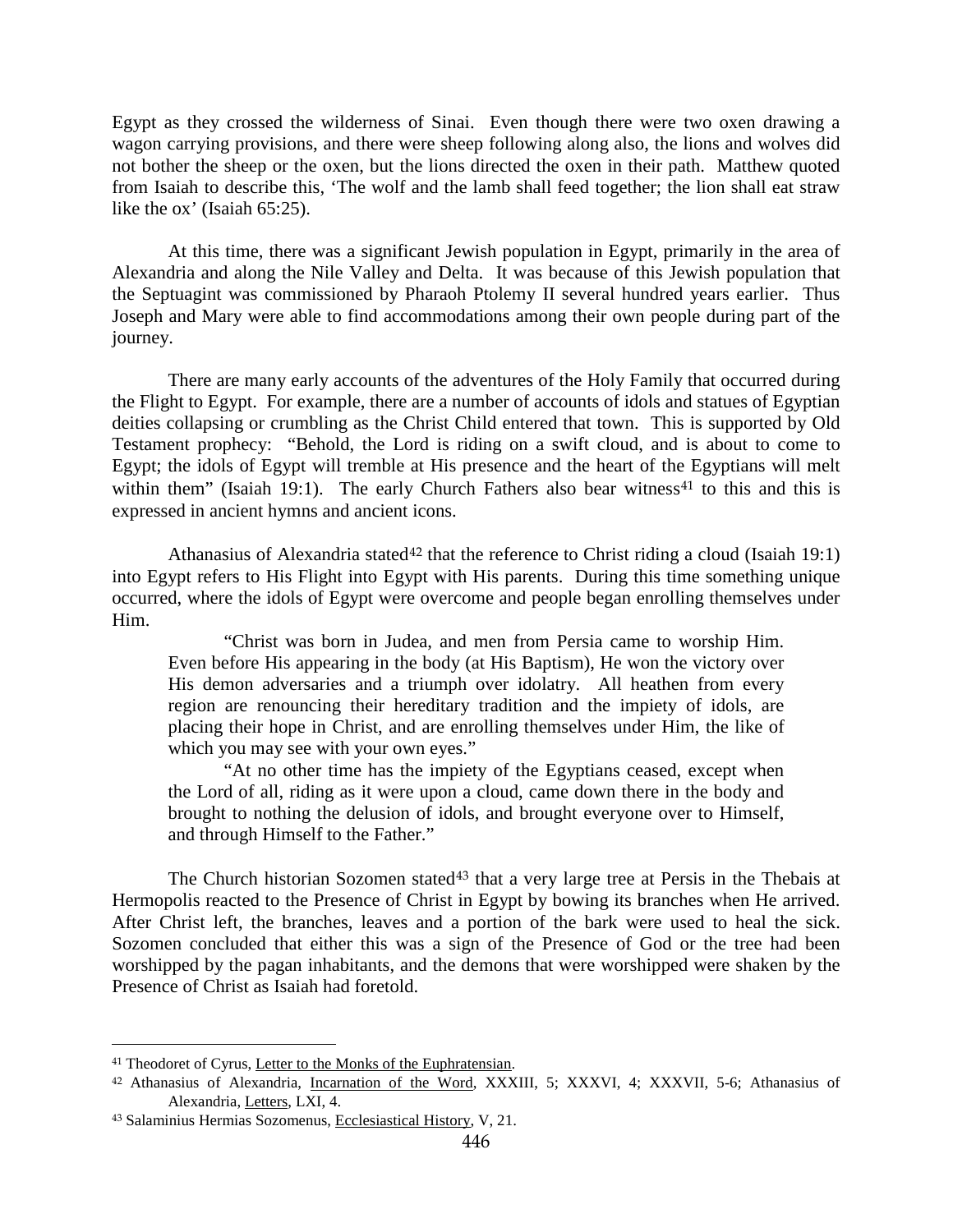Some accounts portray the Christ Child as a precocious infant who performed many miracles. This, however, is denied by Church Fathers such as John Chrysostom who reasoned<sup>[44](#page-24-0)</sup> that if such were the case: (1) He would not have needed John the Baptist to go before Him, and (2) He would have been crucified much earlier since He would have irritated the Scribes and Pharisees much earlier.

Regarding the collapsing idols, the first instance occurred<sup>[45](#page-24-1)</sup> just East of the Nile Delta after they had entered Egypt. One of the idols had warned the pagan priests (by the voice of the demon) that a God had come to their town. At the same time, the priest's young son, who had been demon-possessed since birth, wandered into the building where Joseph, Mary, James and Jesus were staying. Picking up some of Jesus' freshly washed clothing and putting them over his head; he was healed of his demon possession and began praising God. Meanwhile, the idol who had spoken along with the other idols, collapsed and shattered on the ground. This created quite a commotion! After some inquiring, the priest whose son was healed recognized Jesus as the Son of the Living God and treated the Holy Family very well while they stayed there. This seems reminiscent of the time that the idol of Dagon in the Philistine Temple collapsed and fell before the Ark of the Covenant when the Philistines had captured the Ark (1 Samuel 5:1-4). The same Lord who dwelt between the Cherubim on the Ark (Exodus 25:22, 30:6, Leviticus 16:2, Numbers 17:4, 2 Samuel 6:2) now had come to Egypt.

Concerning Egyptian idolatry, Jerome remarked<sup>[46](#page-24-2)</sup> that, "No nation was so given to idolatry and worshipped such a countless number of monsters as the Egyptians".

In addition, historical writings attribute some prophecy of Jeremiah as predicting this. Later in his life, Jeremiah was forced to go to Egypt with some of the Hebrew royalty who were fleeing Nebuchadnezzar prior to the Babylonian conquest (Jeremiah 43:1-13). Eventually, Jeremiah was stoned to death in Egypt by his own countrymen, but not before he had done considerable prophesying. One of these prophecies (not recorded in Scripture) involved the idols of Egypt falling and being destroyed when a virgin mother with her son entered Egypt. Jeremiah was highly revered by the Egyptians and hieroglyphics depicting these prophesies were included on one of the Egyptian temples. Later when Pharaoh Ptolemy II (who commissioned the Septuagint) inquired<sup>[47](#page-24-3)</sup> about the meaning of these images, the Egyptian priests replied that it was a mystery foretold by a Hebrew prophet and they were awaiting its fulfillment.

In the same vicinity<sup>[48](#page-24-4)</sup>, Joseph and Mary came upon a large group of robbers. Details of this encounter vary from one source to another; but one common element of all the sources has one of the robbers standing out and letting them pass unmolested. Some accounts say this one robber, named Dysmas (or Titus), even bribed another robber to let them go. Thirty two years

<span id="page-24-0"></span> <sup>44</sup> John Chrysostom, Homilies on John, XXI, 2.

<span id="page-24-1"></span><sup>45</sup> Roberts and Donaldson, ed., "The Arabic Gospel of the Infancy of the Savior", Apocrapha of the New Testament, Ante-Nicene Fathers, v. 8.

<span id="page-24-2"></span><sup>46</sup> Jerome, Against Jovinianus, II, 7.

<span id="page-24-3"></span><sup>47</sup> Nickolai Velimirovic, Prologue From Ochrid, Lazarica Press, Birmingham, 1986, May 1, February 3.

<span id="page-24-4"></span><sup>48</sup> Roberts and Donaldson, ed., "The Arabic Gospel of the Infancy of the Savior", Apocrapha of the New Testament, Ante-Nicene Fathers, v. 8.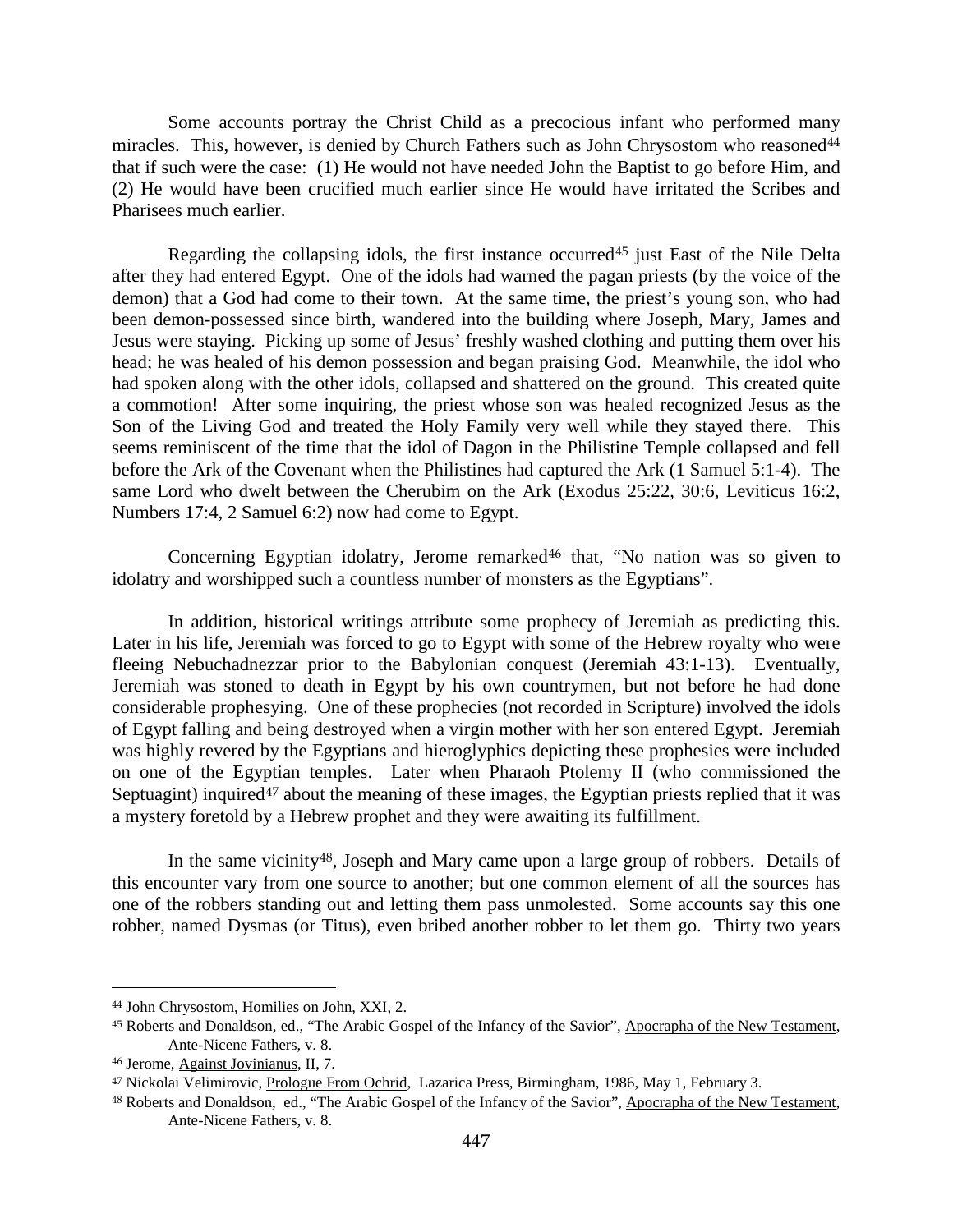later this robber Dysmas was one of the thieves that was crucified with Jesus, who rebuked the other thief for blaspheming, and who Jesus said will be with Him in Paradise (Luke 23:39-43).

At a number of other occasions, Egyptian idols collapsed as the Lord and His earthly parents entered a town. For example, this also occurred at Mataria (near Heliopolis, NE of Cairo), at Hermopolis (Ashmunein in Upper Egypt), and at Cusae (Qusia in Upper Egypt near Thebes). At Cusae, they were driven out of town by angry priests; but at the other two towns, they were received warmly.

For example from Matthew's traditional account<sup>[49](#page-25-0)</sup> of Jesus' early life, all the idols in the temple at Sotinen fell and shattered when Jesus entered. The governor of the city was stunned and recognized Jesus as the God of these gods. Remembering what happened to Pharaoh at the Exodus, the governor and all the people believed in the Lord God through Jesus.

"They came into the regions of Hermopolis, and entered into a certain city of Egypt which is called Sotinen; and because they knew no one there from whom they could ask hospitality, they went into a temple which was called the Capitol of Egypt. In this temple there had been set up three hundred sixty-five idols, to each of which on its own day divine honors and sacred rites were paid. The Egyptians who lived in the Capitol were instructed by the priests regarding how many sacrifices were offered each day, according to the honor in which the god was held."

"When the most blessed Mary went into the temple with the little child, all the idols prostrated themselves on the ground, so that all of them were lying on their faces shattered and broken to pieces; thus they plainly showed that they were nothing. Then was fulfilled that which was said by the prophet Isaiah, 'Behold, the Lord sits on a swift cloud, and shall come to Egypt; and the things made by hands in Egypt shall be shaken by his presence'" (Isaiah 19:1 OSB LXX).

"Then Affrodosius, the governor of the city, when news of this was brought to him, went to the temple with all his army. The priests of the temple, when they saw Affrodosius with all his army coming into the temple, thought that he was hurrying only to see vengeance taken on those on whose account the gods had fallen down. But when he came into the temple, and saw all the gods lying prostrate on their faces, he went up to the blessed Mary, who was carrying the Lord in her bosom, and adored Him. He said to all his army and all his friends, 'Unless this was the God of our gods, our gods would not have fallen on their faces before Him; nor would they be lying prostrate in His presence. They silently confess that He is their Lord. Unless we take care to do what we have seen our gods doing, we may run the risk of His anger, and all come to destruction, even as it happened to our Pharaoh, who not believing in powers so mighty, was drowned in the sea, with all his army (Exodus 14:21-31). Then all the people of that same city believed in the Lord God through Jesus Christ."

The end of the journey in Upper Egypt was near the Qousqam Mountains about 100 miles from Thebes where they lived in a cave for the better part of a year. Today this cave is the

<span id="page-25-0"></span> <sup>49</sup> Roberts and Donaldson, "The Gospel of Pseudo-Matthew", 23-25, in Apocrypha of the New Testament, The Ante-Nicene Fathers, Volume 8.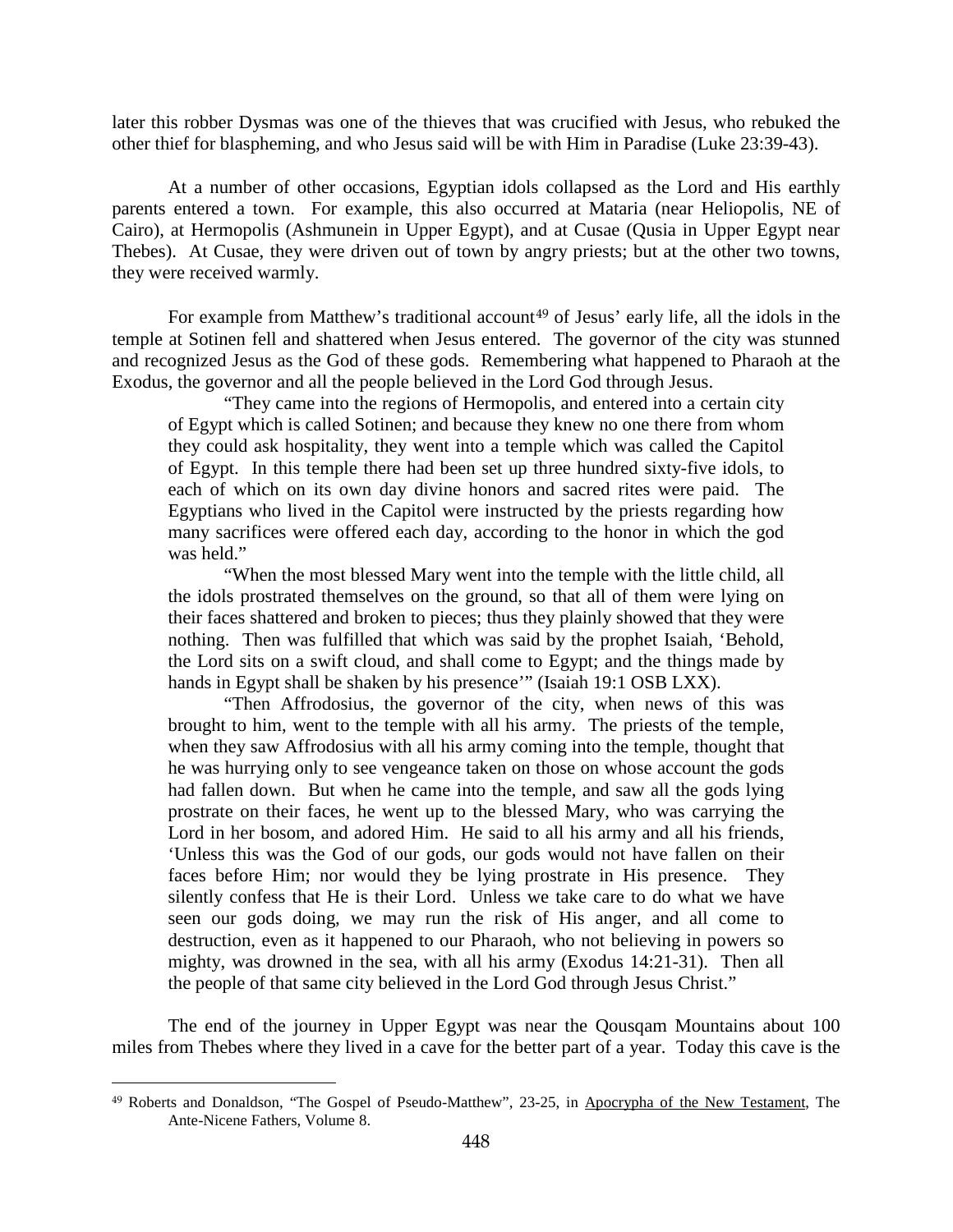site of the Dair al-Muharraq Monastery. The first church was built on that location in about 60 AD when the Evangelist Mark traveled throughout Egypt, finding a very receptive people as he went. The Monastery was built in the  $4<sup>th</sup>$  century as were a number of other monasteries and churches that commemorated the various places Joseph, Mary, Jesus and James stayed. Many of these still exist today[50](#page-26-0) and the historic sites are visited by many people every year.

While they were living in the cave near the Qousqam Mountains, Herod died. "When Herod was dead, behold, an angel of the Lord appeared in a dream to Joseph in Egypt, saying, 'Arise and take the Child and His mother, and go into the land of Israel; for those who sought the child's life are dead'" (Matthew 2:19-20). Thus Joseph began the approximately 600 mile journey back to Nazareth.

The word "go" (Matthew 2:20) can be contrasted with the word "flee" (Matthew 2:13). "Flee" (Greek: *pheugo*) implies escape or run quickly while "go" is a more general term and implies merely making steady progress in that direction.

The route home most likely was a retrace of the route used in their flight from Herod. Considerable oral tradition exists as to places they stopped and their length of stay in returning home. From this, we can surmise that they were not in a great hurry to get back and that they took their time.

Most of the places that oral tradition assigns for their stopping points were springs, wells or sources of water. Being devout Jews and following the Mosaic Laws regarding purification (Exodus 19:14-15, Leviticus 13-15, Numbers 19) this seems logical that they would stop to wash periodically in the hot climate.

Reaching the land of Israel, Joseph had another decision to make. "And when he (i.e. Joseph) heard that Archelaus was reigning over Judea in place of his father Herod, he was afraid to go there. And being warned by God in a dream, he departed for the regions of Galilee, and came and resided in a city called Nazareth, that what was spoken through the prophets might be fulfilled, 'He shall be called a Nazarene'" (Matthew 2:22-23).

John Chrysostom noted<sup>[51](#page-26-1)</sup> that Archelaus thought that his father had gotten rid of any threat to the throne. Also Archelaus was hesitant to become as blood thirsty as his father since he feared that his father's death agony was punishment for his deeds. However, since another son of Herod the Great was ruling Galilee, Joseph was given a message from the angel that it was OK to go there.

"How did Archelaus reign over Judea, when Pontius Pilate was governor? Herod's death had just recently taken place, and the kingdom had not yet been divided into many parts. As Herod had just ended his life, the son for a while kept possession of the kingdom 'in the place of his father Herod' (Matthew 2:22). It may be said, however, 'if Joseph was afraid to settle in Judea on account of Archelaus, he had cause to fear Galilee also on account of Herod Antipas. By Joseph changing the place where he lived, the whole matter was hidden; the

<span id="page-26-0"></span> <sup>50</sup> Holy Apostles Convent, The Life of the Virgin Mary, pp. 284-285

<span id="page-26-1"></span><sup>51</sup> John Chrysostom, Homilies on Matthew, IX, 5.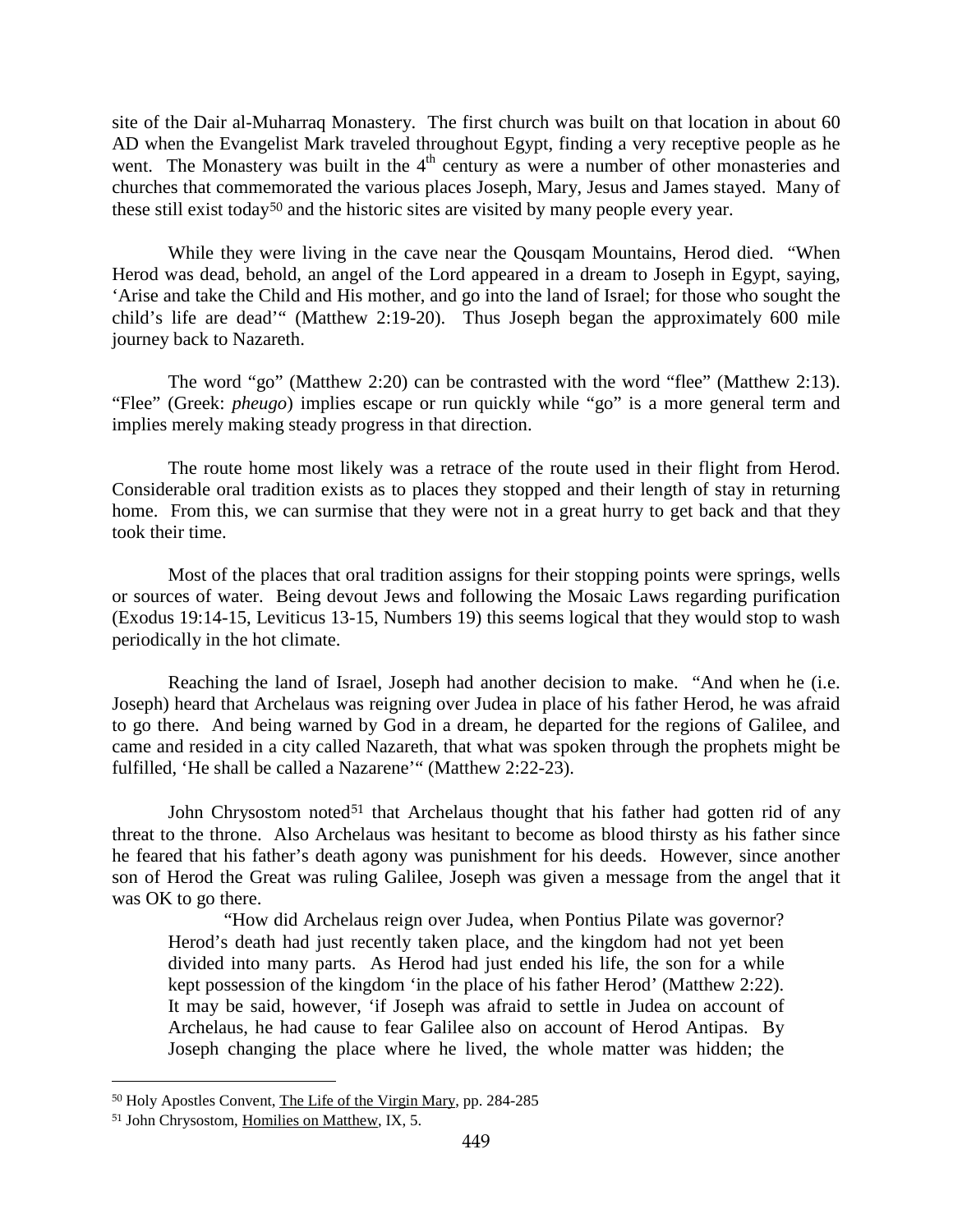whole assault was on 'Bethlehem and its coasts'. Now that the slaughter had taken place, the young Archelaus thought that the whole matter had come to an end; he thought that the One his father sought had been destroyed. Besides, his father having come to such an end of his life before his eyes, he became more cautious about proceeding further in that course of iniquity."

"Joseph therefore came to Nazareth, partly to avoid the danger, partly also delighting to live in his native place. To give him more courage, he received an oracle from the angel touching this matter (Matthew 2:22). Luke, however, does not say that Joseph went there by Divine warning, but that when they had fulfilled all the purification, they returned to Nazareth."

# <span id="page-27-0"></span>**The Death of Herod**

Joseph, Mary, Jesus and James were in Egypt for about a year before they learned of the death of Herod the Great. Early historians state that Herod was in great pain before his death, and that this was a consequence of his murder of the children of Bethlehem among other things.

The Church Historian Eusebius of Caesarea<sup>[52](#page-27-1)</sup> quoted Josephus, the  $1<sup>st</sup>$  century historian, in the details of Herod's death. While Josephus didn't mention the murder of the 14,000 babies, he did give a graphic account of the suffering Herod had to endure, both from the tremendous infighting among his family, and the deterioration of his body. Eusebius interpreted this misery as punishment sent by God for his murder of the children of Bethlehem.

"When Christ was born in Bethlehem of Judea, Herod was greatly disturbed by the inquiry of the Magi who came from the east, asking where he who was born King of the Jews was to be found. They had seen his star, and this was their reason for taking so long a journey; for they earnestly desired to worship the infant as God. Herod imagined that his kingdom might be endangered; he inquired therefore of the doctors of the law, where they expected Christ to be born. He learned that the prophecy of Micah announced that Bethlehem was to be his birthplace (Micah 5:2). He commanded, in a single edict, all the male infants in Bethlehem, and all its borders, that were two years of age or less, according to the time which he had accurately ascertained from the Magi, to be slain, supposing that Jesus, would share the same fate as the others of his own age. But the child anticipated the snare, being carried into Egypt by his parents, who had learned from an angel what was about to happen."

"It is worthwhile to observe the reward which Herod received for his daring crime against Christ and those of the same age. Immediately, divine vengeance overtook him, and gave him a foretaste of what he was to receive after death. It is not possible to relate here how he tarnished the supposed happiness of his reign by successive calamities in his family, by the murder of wife and children, and others of his nearest relatives and dearest friends. The account, which casts every other tragic drama into the shade, is detailed at length in the histories of Josephus. Immediately after his crime against our Savior and the other infants, the punishment sent by God drove him on to his death."

<span id="page-27-1"></span> <sup>52</sup> Eusebius of Caesarea, Church History, I, 8.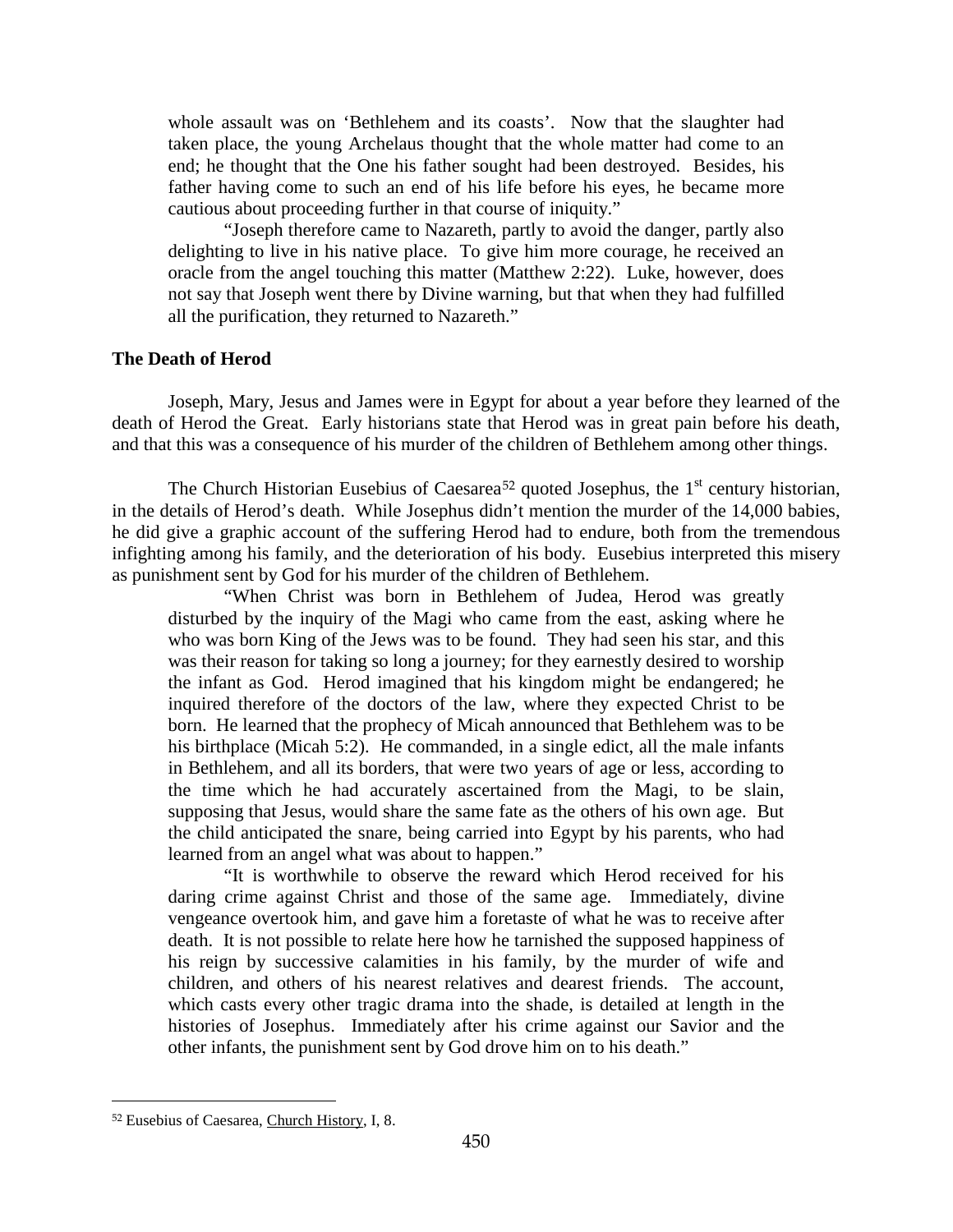Josephus records<sup>[53](#page-28-0)</sup> details of the death of Herod the Great. Not only did Herod have to live with daily plots, subplots and infighting among his many children, but everyone hated him for all he had done. He lived the last years of his life in excruciating pain and his body began to rot before he died. Figuring that no one would mourn his death, he arranged for a great number of Jewish leaders to be murdered on the day he died so that people would mourn him against their will. This was not carried out, however.

"Herod's severe derangement greatly increased before his death; this was God's judgment on him for his sins. A fire glowed in him slowly, which did not appear to the touch outwardly as it increased his pains inwardly; for it brought on him a vehement unavoidable appetite. His intestines were ulcerated, and most of his pain was in his colon; an aqueous and transparent liquid oozed from his feet, and a similar substance afflicted him at the bottom of his belly. His male organ was putrefied, and produced worms; when he sat upright he had a difficulty of breathing, which was very loathsome, on account of the stench of his breath, and his rapid breathing; he also had convulsions in all parts of his body."

"Those who pretended to practice divination, and who were endowed with wisdom to foretell such things, said that God inflicted this punishment on the king on account of his great impiety. Yet he still hoped to recover, though his afflictions seemed greater than anyone could bear. He sent for physicians, and followed what they prescribed for his assistance; he went beyond the river Jordan, and bathed himself in warm baths that were at Calirrhoe[54](#page-28-1), which water runs into the lake called Asphaltitis<sup>[55](#page-28-2)</sup>."

"When the physicians once bathed him in a vessel full of oil, it was supposed that he was just dying; but, on the lamentable cries of his servants, he revived; having no longer the least hope of recovering, he gave order that every soldier should be paid fifty drachmae. He also gave a great deal to their commanders, and to his friends. When he came to Jericho, he grew so angry, that he began to do everything like a madman; though he was near death, he contrived the following wicked designs."

"He commanded that all the principal men of the entire Jewish nation, wherever they lived, should be called to him. A great number came, because the whole nation was called, and death was the penalty for despising the letter of his call. The king was in a wild rage against them all, the innocent as well as those that had given him ground for accusations. When they had come, he ordered them all to be shut up in the hippodrome[56](#page-28-3), and sent for his sister Salome, and her husband Alexas, and spoke to them: 'I shall die in a little time, so great are my pains. I expect that my death will be cheered by all men; and that I shall die without such mourning as men usually expect at a king's death'".

"He desired therefore that as soon as they see he has given up the spirit, they shall place soldiers around the hippodrome, before anyone knows that he is dead. Then they shall give orders to have those that are in custody shot with their arrows before they declare Herod's death to the multitude. This slaughter of them

<span id="page-28-0"></span> <sup>53</sup> Josephus, Antiquities of the Jews, XVII, vi, 5 (168-178).

<span id="page-28-1"></span><sup>54</sup> This is a town just East of the Dead Sea.

<span id="page-28-2"></span><sup>55</sup> This is the name that Josephus used for the Dead Sea.

<span id="page-28-3"></span><sup>56</sup> This was an oval stadium used for chariot races.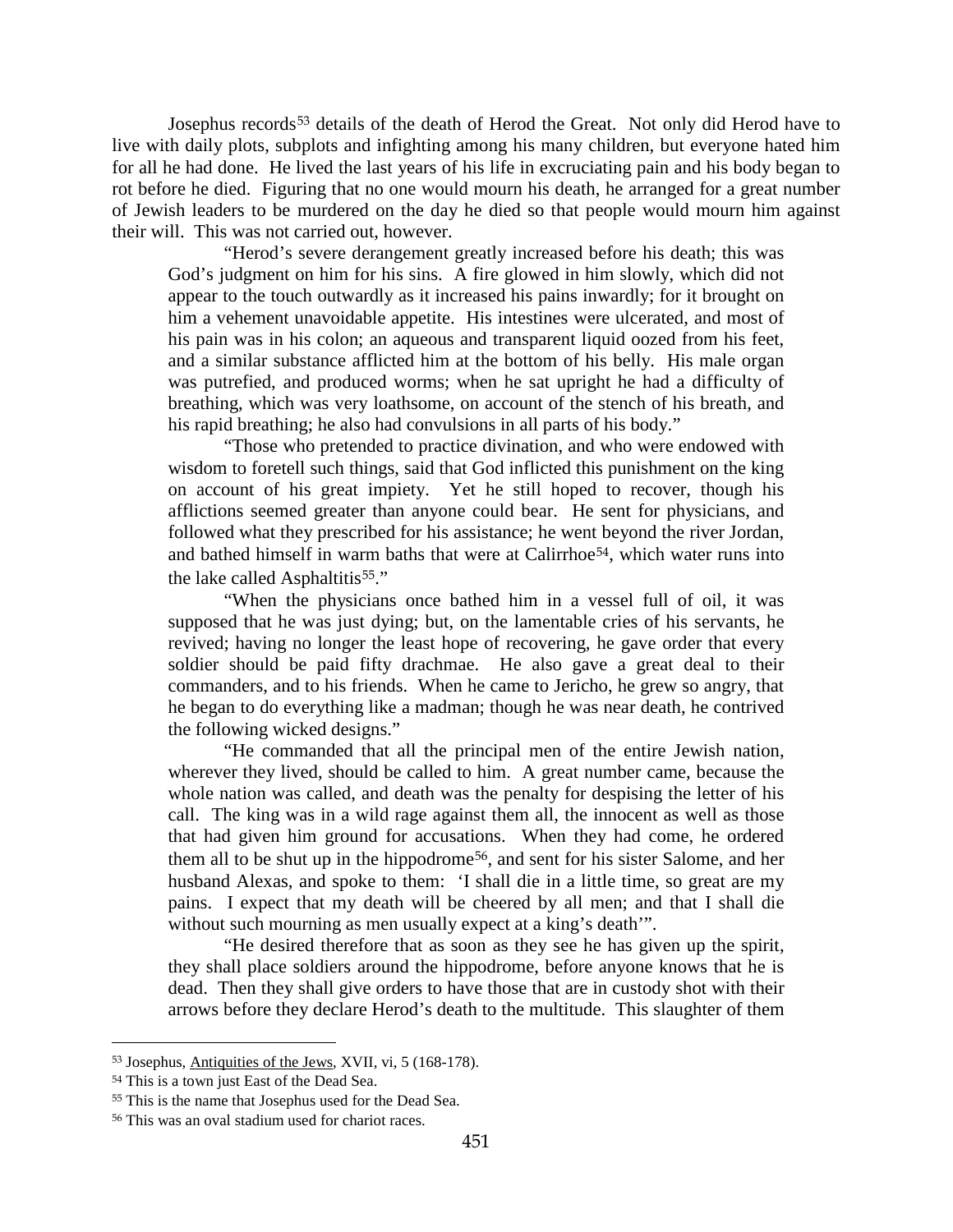all will cause Herod to rejoice on a two accounts: (1) as he is dying, they will make him secure that his will shall be executed in what he charges them to do; and (2) he shall have the honor of a memorable mourning at his funeral. Salome and Alexas promised him not to transgress his commands. However, as soon as Herod died, they released the prisoners."

# <span id="page-29-0"></span>**Consequences of the Flight to Egypt**

One thing that stands out (Matthew 2:13) is that Joseph was called upon to react immediately and quickly and flee to Egypt. Joseph was about 81 years old<sup>[57](#page-29-1)</sup> at the time and this was not an easy task for him to live as a refugee for three years. Chrysostom pointed out<sup>[58](#page-29-2)</sup> some contradictions Joseph had to deal with:

"Didn't You just say that He should save His people from their sins? And now He can't even save Himself, but we must flee far away from home and be away a long time? The facts are contrary to the promise". But yet, Joseph didn't question the command; he just did it.

Leo the Great stated<sup>[59](#page-29-3)</sup> that the Magi entered on a new way of life after their visit. Jesus, by going to Egypt gave new meaning to the office of the Patriarch Joseph who distributed food in Egypt. He also connected back to the Exodus, where the lamb was first slain at the Passover.

"Now when the wise men had worshipped the Lord and finished their devotions, according to the warning of a dream, they didn't return by the same route by which they had come. Now that they believed in Christ, it was fitting for them not to walk in the paths of their old line of life, but having entered on a new way, they needed to keep away from the errors they had left. It was also fitting to baffle Herod's plot, who, under the cloak of worship, was planning a wicked plot against the Infant Jesus. When his crafty hopes were overthrown, the king's wrath rose to a greater fury. Reckoning up the time, which the wise men had indicated, he poured out his cruel rage on all the male children of Bethlehem, and in a general massacre of the whole of that city slew the infants, who thus passed to their eternal glory. Herod thought that, if every single baby was slain there, Christ too would be slain. But He Who was postponing the shedding of His blood for the world's redemption till another time, was carried and brought into Egypt by his parents' aid, and thus sought the ancient cradle of the Hebrew race. He gave greater meaning to the princely office of Joseph, in that He, the Bread of Life and the Food of reason that came down from heaven, removed the worst famine under which the Egyptians' minds were laboring, the lack of truth. Christ's journey to Egypt completed the symbolism that began at the Exodus, where the slaying of the lamb foreshadowed the health-bringing-sign of the Cross and the Lord's Passover."

John Chrysostom pointed out<sup>[60](#page-29-2)</sup> how Jacob and his family going to Egypt, being provided for by Joseph and returning at the Exodus was a figure of Christ's descent into Egypt. In doing

<span id="page-29-1"></span> <sup>57</sup> Nickolai Velimirovic, Prologue From Ochrid, Lazarica Press, Birmingham, 1986, December 31.

<span id="page-29-2"></span><sup>58</sup> John Chrysostom, Homilies on Matthew, VIII, 4.

<span id="page-29-3"></span><sup>59</sup> Leo the Great, Pope of Rome, Third Sermon on the Feast of Epiphany, XXXII, 4.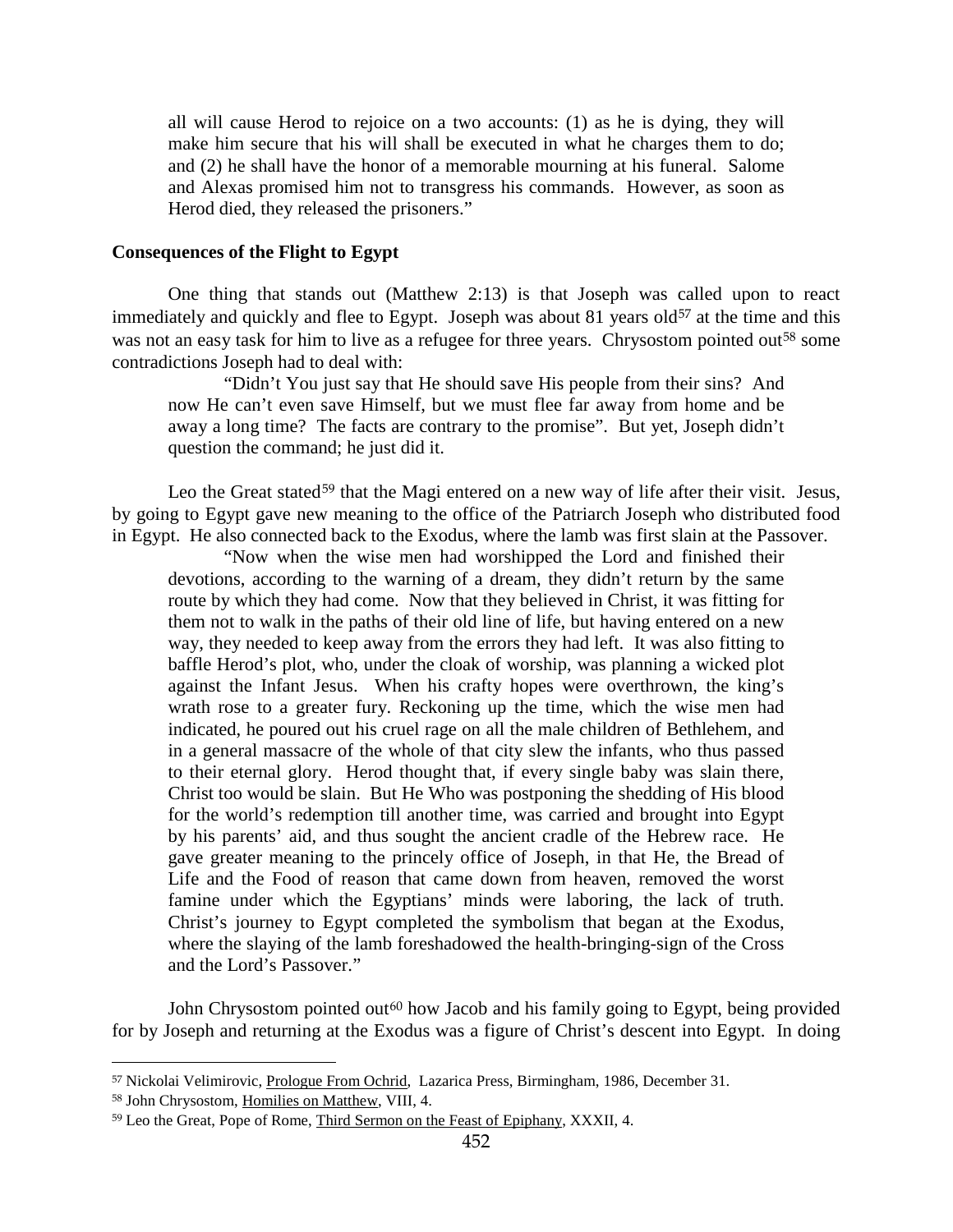this, Christ prepared Egypt to receive the Apostles, and Egypt became especially fervent for Christ as a result.

"The patriarch Jacob, called Israel, went down to Egypt and returned at the Exodus, thus completing a type of Christ's calling out of Egypt. They went down to avoid death by famine; He went down to avoid death by conspiracy. On Jacob's arrival in Egypt, they were for the time delivered from the famine; Christ, when He had gone down, sanctified the whole land by setting His foot there."

"In the midst of His humiliation, the evidence of His Godhead is disclosed. First of all, the angel said, 'Flee into Egypt' (Matthew 2:13), but did not promise to travel with them, either in their descent or return. This intimated that they had a great fellow traveler, the Child that had been born; such a one as actually changed all things immediately on His appearing, and worked so that His enemies should serve this Divine Plan in many ways. Thus Magi and barbarians, leaving the superstition of their fathers, came to worship; thus Augustus Caesar facilitated the birth at Bethlehem by the decree for the taxing. Egypt received and preserved Him, driven from His home, and plotted against, and obtained a sort of first impulse towards her union with Him. Later when Egypt heard Him preached by the Apostles, she had this to glory in: she had received Him first. The privilege of receiving Him did not belong only to Palestine; Egypt receiving Him proved more fervent than Palestine."

In the centuries that followed, Egypt became one of the great world centers of holiness and asceticism, where women as well as men participated. Chrysostom wrote<sup>[61](#page-30-0)</sup> of this in the  $4<sup>th</sup>$ century:

"And now, should you come into the desert of Egypt, you will see this desert become better than any paradise, and 10,000 choirs of angels in human forms, and nations of martyrs, and companies of virgins and all the devil's tyranny put down while Christ's kingdom shines forth in its brightness. Poets, wise men, magicians, sorcerers, among others, you will see changed and now taking pride in the fishermen, carrying about everywhere the publican, and the tentmaker, and protecting herself with the cross. These good things are not in the cities only, but also in the deserts more than in the cities; since everywhere in that land may be seen the camp of Christ, the royal flock, and the government of the powers above. This lifestyle one may find, not among men only, but also among woman."

"The war against the devil and his powers is common to women and men; women's delicate nature is not an impediment in such conflicts. It is not bodily constitution, but mental choice, that decides these struggles. Women in many cases have actually been more forward in the contest than men, and have set up more brilliant trophies. The heavens are not as glorious with the varied choir of the stars, as is the wilderness of Egypt, exhibiting to us all around the tents of the monks."

 <sup>60</sup> John Chrysostom, Homilies on Matthew, VIII, 5.

<span id="page-30-0"></span><sup>61</sup> John Chrysostom, Homilies on Matthew, VIII, 6.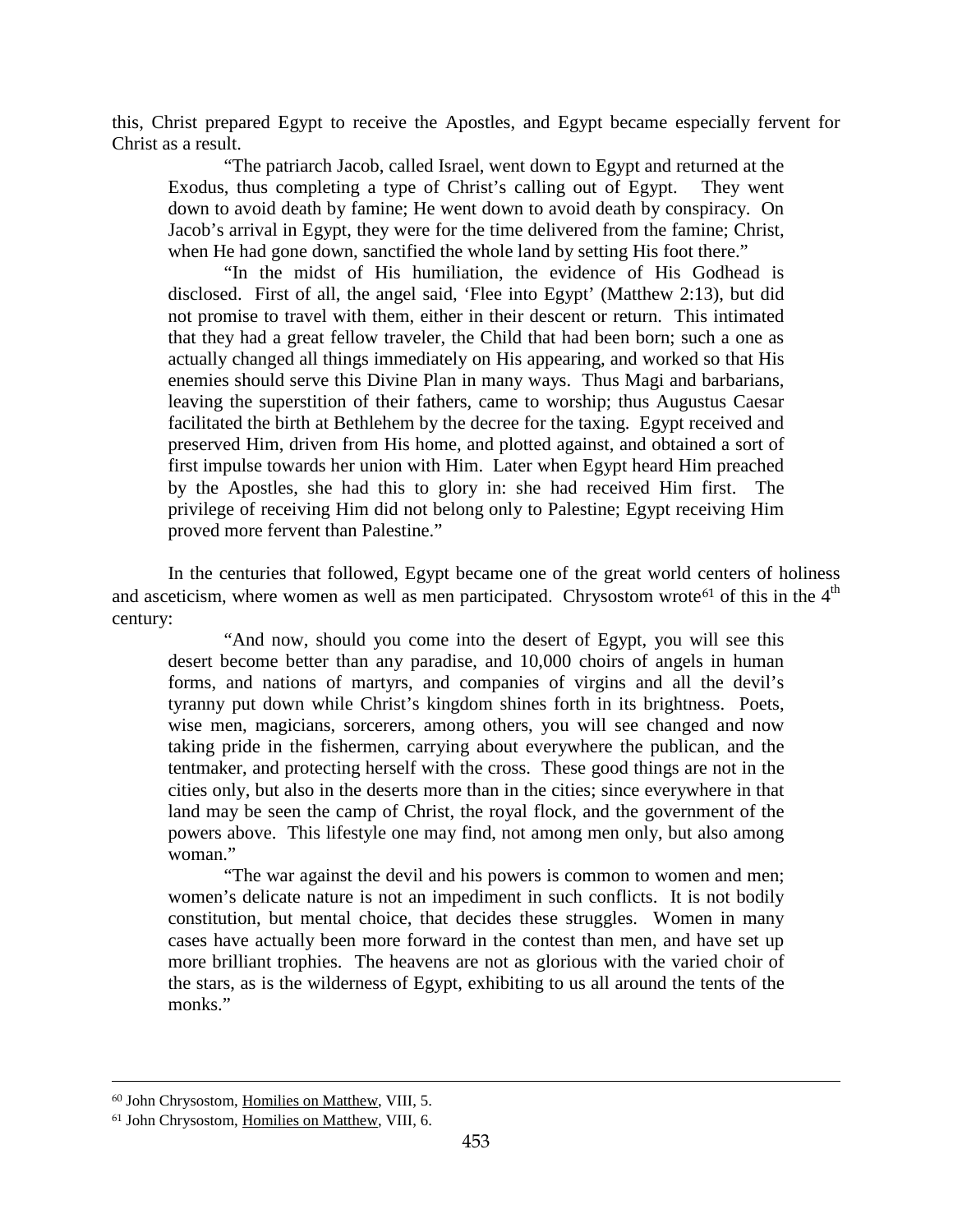Chrysostom described<sup>[62](#page-31-1)</sup> their life style as similar to the life of the Apostle Paul, where they continued in vigils by night and worked with their hands during the day.

"With their great exactness in doctrine, they exhibit also by their life that extreme seriousness. For when they have stripped themselves of all that they have and are crucified to the whole world, they urge their course on yet further using the labor of their body for the nourishment of those in need. For neither because they fast and watch by night do they think it is all right to be idle by day. But their nights they spend in holy hymns and in vigils and their days in prayers; and at the same time laboring with their own hands imitating the zeal<sup>[63](#page-31-2)</sup> of the Apostle Paul. For if he, when the whole world was looking at him (1 Corinthians 4:9), for the sake of nourishing them that were in need, both occupied a workshop and practiced a craft; and being thus employed did not so much as sleep by night (2 Corinthians 4:8-12, 6:5, 11:27). How much more, say they, is it fitting that we, who have taken up our abode in the wilderness and have nothing to do with the turmoil in the cities, should use the leisure of our quiet for spiritual labors".

Returning to Nazareth, Joseph and Mary were content to live a meager existence. They were never rich, but always had something to eat. The gifts given by the Magi (Matthew 2:11) may have been consumed in supporting themselves during the three years in Egypt. Jesus therefore grew up being called a Nazarene as was spoken by the prophets (Matthew 2:23).

# <span id="page-31-0"></span>**Jesus Shall Be Called a Nazarene**

Matthew stated, "But when Herod was dead, behold, an angel of the Lord appeared in a dream to Joseph in Egypt, saying, 'Arise, take the young Child and His mother, and go to the land of Israel, for those who sought the young Child's life are dead'. Then he arose, took the young Child and His mother, and came into the land of Israel. But when he heard that Archelaus was reigning over Judea instead of his father Herod, he was afraid to go there. And being warned by God in a dream, he turned aside into the region of Galilee. And he came and dwelt in a city called Nazareth, that it might be fulfilled which was spoken by the prophets, 'He shall be called a Nazarene'" (Matthew 2:19-23).

There is some mystery to the prophetic reference, "He shall be called a Nazarene", since this reference is not included in most English Bibles. There are three opinions about this:

- 1. The reference comes from the writings of some prophet whose works are no longer  $extant<sup>64</sup>$  $extant<sup>64</sup>$  $extant<sup>64</sup>$ .
- 2. The reference is Isaiah 11:1, but the text today is corrupted.
- 3. Nazarene refers to the Old Testament order of the Nazarites (Numbers 6:1-22), similar to Samson and others (Judges 13:5).

<span id="page-31-1"></span> <sup>62</sup> John Chrysostom, Homilies on Matthew, VIII, 6.

<span id="page-31-2"></span><sup>63</sup> See Acts 18:3, 20:34, 1 Thessalonians 2:9, 1 Corinthians 4:12, 2 Corinthians 12:13.

<span id="page-31-3"></span><sup>64</sup> Compare 2 Chronicles 9:29, 12:15, 13:22, 1 Chronicles 29:29, also Jeremiah 36:20-29, 2 Kings 22:8-13. Known lost writings of the prophets include the books of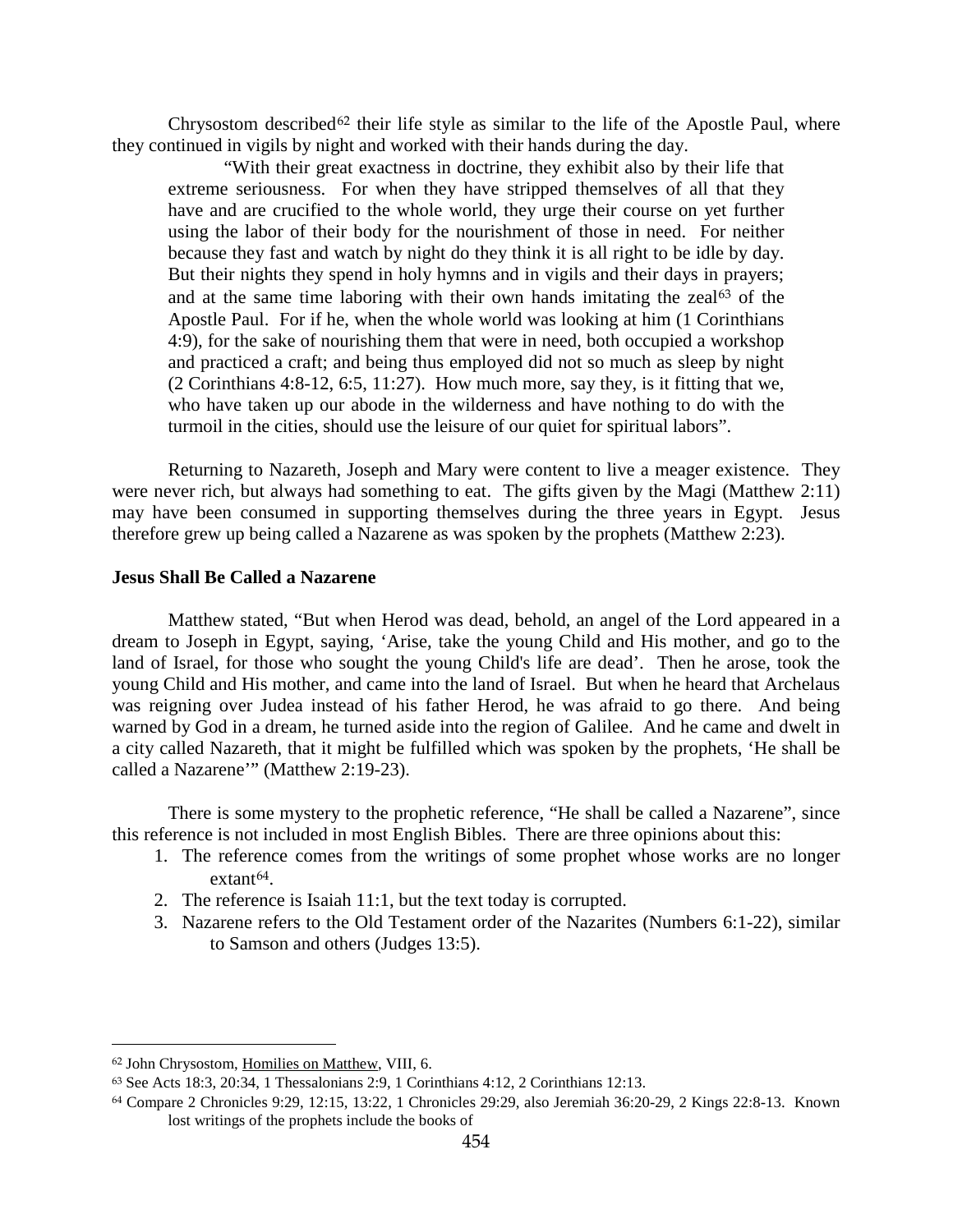John Chrysostom stated<sup>[65](#page-32-0)</sup> that the reference in the prophets to Jesus being called a Nazarene may be among the lost books of the prophets. Many of the writings of the prophets had been lost due to the ungodliness of the people.

"Matthew added a prophecy to Christ's journey to Nazareth, 'That it might be fulfilled', he said, 'which was spoken by the prophets, He shall be called a Nazarene'" (Matthew 2:23).

"What manner of prophet said this? Don't be curious, or overly busy about it. Many of the prophetic writings have been lost; and this one may see from the history of the Chronicles. Being negligent, and continually falling into ungodliness, some prophets they allowed to perish, others they themselves burned up and cut to pieces. The latter fact Jeremiah relates (Jeremiah 36:23); the former, the writer of  $2<sup>nd</sup>$  Kings, saying, that after a long time the book of Deuteronomy was hardly found, buried somewhere and lost (2 Kings 22:8). If they betrayed their books, when there was no barbarian conqueror there, much more when the barbarians had overrun them. As to the fact that the prophet had foretold it, the Apostles themselves in many places call Him<sup>[66](#page-32-1)</sup> a Nazarene."

Jerome, who was a Hebrew scholar, stated<sup>[67](#page-32-2)</sup> that when Matthew wrote his Gospel in Hebrew, he quoted from the Hebrew Old Testament. The only copies of Matthew today have been translated into Greek, where most of the Old Testament quotes are from the Septuagint. The Hebrew text that Matthew used, therefore, had some differences from the best Hebrew texts today, in that "he shall be called a Nazarene" is not found in today's Hebrew text.

"Matthew, also called Levi, Apostle and previously a publican, composed a Gospel of Christ at first published in Judea in Hebrew for the sake of those of the circumcision who believed, but this was afterwards translated into Greek though by what author is uncertain. The Hebrew itself has been preserved until the present day in the library at Caesarea which Pamphilus so diligently gathered. I have also had the opportunity of having the volume described to me by the Nazarenes of Beroea, a city of Syria, who use it. In this it is to be noted that wherever the Evangelist, whether on his own account or in the person of our Lord the Savior quotes the testimony of the Old Testament he does not follow the authority of the translators of the Septuagint but the Hebrew. These two forms exist 'Out of Egypt have I called my son' (Matthew 2:15), and 'For he shall be called a Nazarene"" (Matthew 2:23).

Jerome wrote<sup>[68](#page-32-3)</sup> that the mysterious quote about Jesus being called a Nazarene comes from a Hebrew idiom in Isaiah that is not present in current Hebrew texts.

"It is written in the pages of the Gospel of Matthew, 'And he came and dwelt in a city called Nazareth, that it might be fulfilled which was spoken by the prophets, He shall be called a Nazarene' (Matthew 2:23). Let these nice critics of all composition tell us where they have read the words; and if they cannot, let me tell them that they are in Isaiah. For in the place where we read and translate,

<span id="page-32-0"></span> <sup>65</sup> John Chrysostom, Homilies on Matthew, IX, 6.

<span id="page-32-1"></span><sup>66</sup> See Acts 2:22, 3:6, 4:10, 6:14, 21:11, 26:71, etc.

<span id="page-32-2"></span><sup>67</sup> Jerome, "Lives of Illustrious Men", 3, in Jerome and Gennadius.

<span id="page-32-3"></span><sup>68</sup> Jerome, Letter to Pammachius, LVII, 7.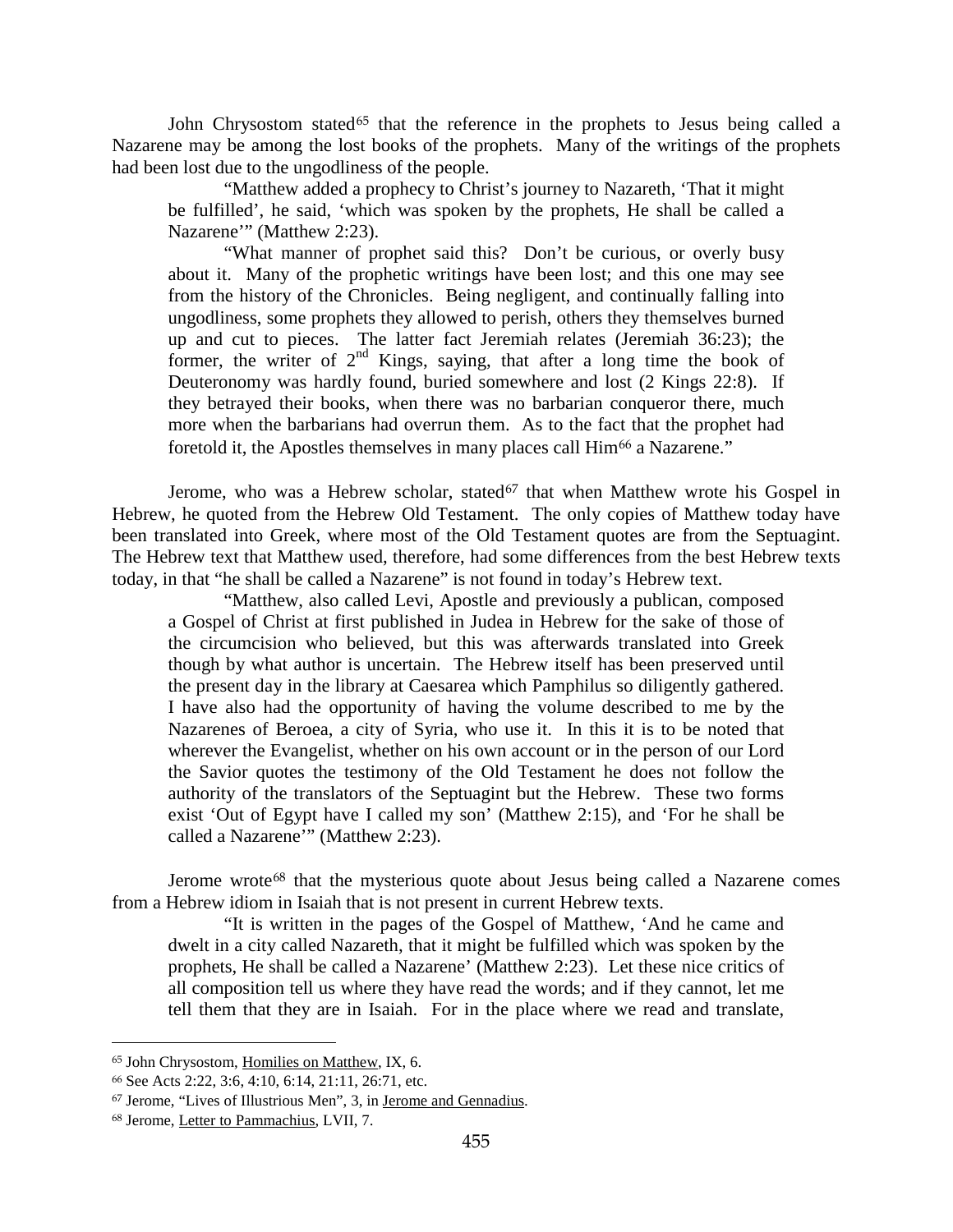'There shall come forth a Rod from the stem of Jesse, and a Branch shall grow from his roots' (Isaiah 11:1), in the Hebrew idiom it is written thus, 'There shall come forth a Rod from the root of Jesse and a Nazarene shall grow from his roots'".

Tertullian linked<sup>[69](#page-33-0)</sup> the prophecy of Christ being called a Nazarene to the Old Testament order of the Nazirites<sup>[70](#page-33-1)</sup>.

"The Christ of the Creator had to be called a Nazarene according to prophecy; because of this, the Jews call  $\mu s^{71}$  $\mu s^{71}$  $\mu s^{71}$ , on that account, Nazerenes after Him. We are they of whom it is written, 'Her Nazarites were brighter than snow' (Lamentations 4:7); even they who were once defiled with the stains of sin, and darkened with the clouds of ignorance. But to Christ the title Nazarene was destined to become a suitable one, from the hiding-place of His infancy, for which He went down and dwelt at Nazareth (Luke 4:16), to escape from Archelaus the son of Herod."

John Chrysostom stated<sup>[72](#page-33-3)</sup> that the prophets had called Christ "a Nazarene" to point out that He would be brought up and live there. The Jews intentionally repressed His birth in Bethlehem, since it was evident that He might be the Christ.

"The Jews, when they were asked where Christ should be born, replied, 'In Bethlehem' (Matthew 2:5), and produced the evidence, saying, 'But you, Bethlehem Ephrathah, though you are little among the thousands of Judah' (Micah 5:2). Before they had seen Him they bore this witness; but when they saw Him in their malice they concealed the testimony, saying, 'But as for this fellow, we don't know where He is from' (John 9:29). Nathanael did not do this, but continued to retain the opinion which he had from the beginning, that Christ was not 'of Nazareth'. How then do the prophets call Him a Nazarene? From His being brought up and living there! Jesus refrained from saying, 'I am not of Nazareth, as Philip has told you, but of Bethlehem', that He may not make the account of His birth in Bethlehem seem questionable. Even if Nathanael had believed in Him, Jesus would not have given sufficient proof that He was the Christ. What hindered Him from being "of Bethlehem", like the others who were born there? This then He omits; but He does that which has more power to bring him over; He shows that He was present when they were conversing under the fig tree" (John 1:48).

<span id="page-33-0"></span> <sup>69</sup> Tertullian, Five Books Against Marcion, II, ii, iv, 8.

<span id="page-33-1"></span><sup>70</sup> A Nazirite was someone who was dedicated to the Lord's service for a special mission and certain procedures applied, such as refraining from cutting the hair and from eating grapes or drinking wine (Numbers 6). Some well-known Nazirites were Samson, Samuel and John the Baptist (Judges 13:2-7, 1 Samuel 1:11, Luke 1:13-17); James, the Lord's brother was a Nazirite as well all his life. The closest thing to a Nazirite vow today is the vow of celibacy for a monk or nun. There was also a class of Nazirite women devoted to service in the Tabernacle at Shiloh (Exodus 38:8), of whom the Prophetess Anna was one who served later at the Temple in Jerusalem (Luke 2:36-38). The Virgin Mary also served with this group of virgins until her betrothal to Joseph. At the time of Samuel, the apostate sons of Eli engaged in adulterous relations with these women (1 Samuel 2:22).

<span id="page-33-2"></span><sup>71</sup> That is, the modern Hebrew word for "Christian" is *notsri*, or Nazarene.

<span id="page-33-3"></span><sup>72</sup> John Chrysostom, Homilies on John, XX, 2.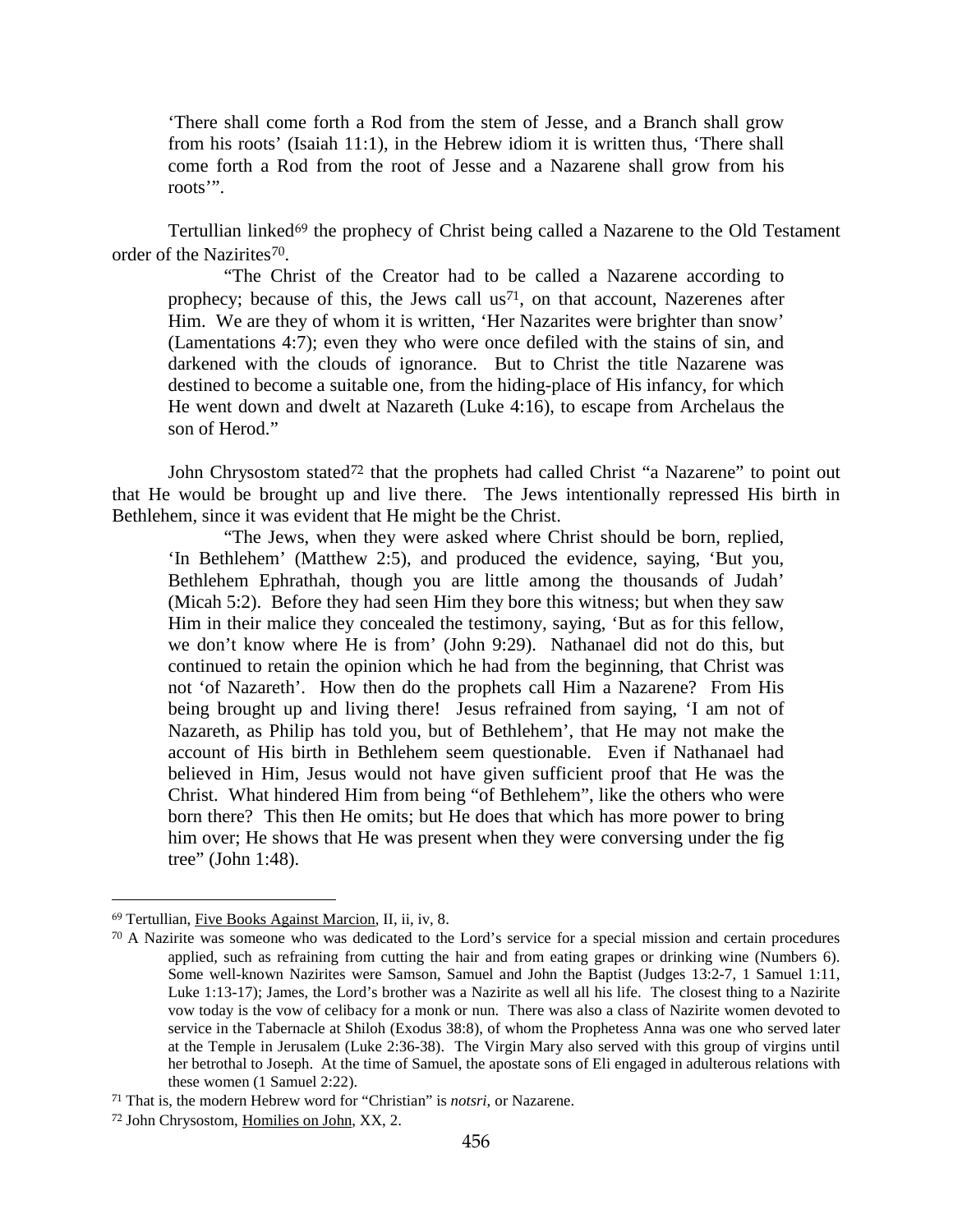# <span id="page-34-0"></span>**Aftermath of the Visit by the Magi**

The Magi were the first of many Gentiles that would seek the King of the Jews. That the Gentiles would come to know the Lord in large numbers was a mystery hidden in God from the beginning of the ages (Ephesians 3:8-11). And the Magi had a large hand in making it happen. When everyone was scattered during the persecution following the martyrdom of Stephen one year after Pentecost (Acts 8:1, 4), the Twelve also left on their missionary journeys. According to tradition[73](#page-34-1), the Apostle Thomas, as he was heading for India (which he had drawn by lot), encountered the Magi in Persia on his way. Just as the Magi rejoiced with exceedingly great joy when the star reappeared after the audience with Herod (Matthew 2:10), so they did also when Thomas came and told them the rest of the story. Thomas then baptized them, instructed them, and sent them all over the area of Persia with the Gospel. Later, others of the Twelve came through Persia also (Philip, Andrew, Matthias, Simon the Zealot, Jude, Nathanael and Matthew; not necessarily in this order).

Being a Nazarene, Jesus was later scorned by proper Jewry. Even though Nicodemus (a Pharisee) defended Jesus, the other members of the Sanhedrin ridiculed Jesus just because He was from Galilee. They said to Nicodemus: "Are you also from Galilee? Search and look, for no prophet has arisen out of Galilee" (John 7:52). They were technically incorrect in this point; Jonah and Nahum came from Galilee, but no one else that we know of (compare 2 Kings 14:25).

Another aspect of being a Nazarene was a distinctive accent in His speech. Galileans spoke the same Aramaic dialect (of Hebrew) as Judeans, but they were easily identified by their speech. During Jesus' trail, Peter was questioned about being one of Jesus' disciples since his Galilean accent gave him away (Mark 14:70, Matthew 26:73). What this speech recognition amounted to was a different pronunciation of the Hebrew gutturals, and would be equivalent to the differences in pronunciation one might find between Boston, Atlanta and Los Angeles. All of the Twelve, except Judas, were also from Galilee.

The Lord accepted His humble roots and did not seek status or the things of this world, for His Kingdom is not of the world (John 18:36). As He moved around during His three year ministry, He did not have His own house to return to (Matthew 8:20). At the time of His crucifixion, the only property He owned were the clothes He was wearing (John 19:23-24). The Lord illustrated His own life style when He said:

"Whoever desires to be great among you, let him be your servant! And whoever desires to be first among you, let him be your slave; just as the Son of Man did not come to be served, but to serve and to give His life a ransom for many" (Matthew 20:28).

<span id="page-34-1"></span> <sup>73</sup> [http://en.wikipedia.org/wiki/Biblical\\_Magi.](http://en.wikipedia.org/wiki/Biblical_Magi)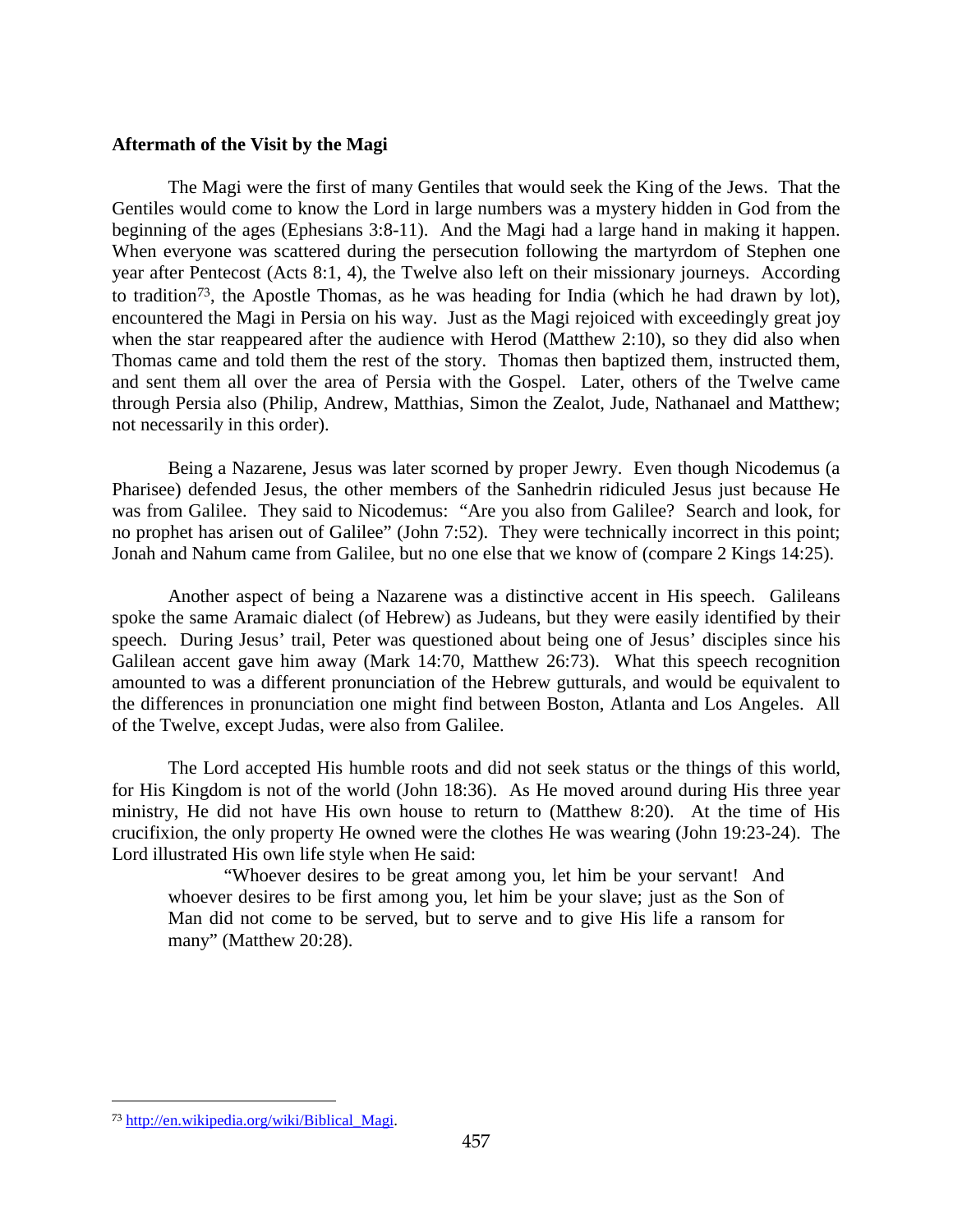# *THE TRAINING OF PAUL*

# **December 27, 2015 20th Sunday after Pentecost Revision D**

# **Epistle: Galatians 1:11-19**

Today's Epistle lesson is also used in the Eastern lectionary for the 20th Sunday after Pentecost. In the West, the Epistle text is sometimes used for the 5th Sunday of Trinity.

Today's Epistle lesson is also used in the Eastern lectionary for the 20th Sunday after Pentecost. In the West, the Epistle text is sometimes used for the 5th Sunday of Trinity.

The subject of today's Epistle is the early life of the Apostle Paul between his conversion and the beginning of his First Missionary Journey where the Church in Antioch sent him out. During this time, Paul also had a "flight to Egypt" experience where he had to escape from a garrison of soldiers (about 400 men, Acts 21:31, 23:23).

The context of the Epistle lesson is just how the Apostle Paul came to be an Apostle and how he got to know what he knew. To explain this, we need to go beyond just the Epistle text and cover Paul's life prior to 45 AD.

# **Some Dates as References**

Paul's life as an Apostle began in 45 AD when Barnabas went to Tarsus to get him and brought him to Antioch. Paul and Barnabas then taught in the Church in Antioch for a year (Acts 11:25-26) before being sent out by the Church on their First Missionary Journey (Acts 13:1-4) in about 46 AD. Upon their return, they went up to Jerusalem for the Council of Jerusalem in 48 AD (Acts 15, Galatians 2:1-10).

There are three places in Paul's epistles that give us some dates prior to 45 AD. Two of them involve the context of the Epistle lesson:

• Galatians 2:1 - Paul's conversion occurred 14 years before the Council of Jerusalem or 34 AD[74](#page-35-0)

Copyright © Mark Kern 2007

<span id="page-35-0"></span> $74$  The context is his going up to Jerusalem. He didn't go up to Jerusalem immediately following his conversion (Galatians 1:17), but he did three years later (Galatians 1:18) and 14 years later (Galatians 2:1).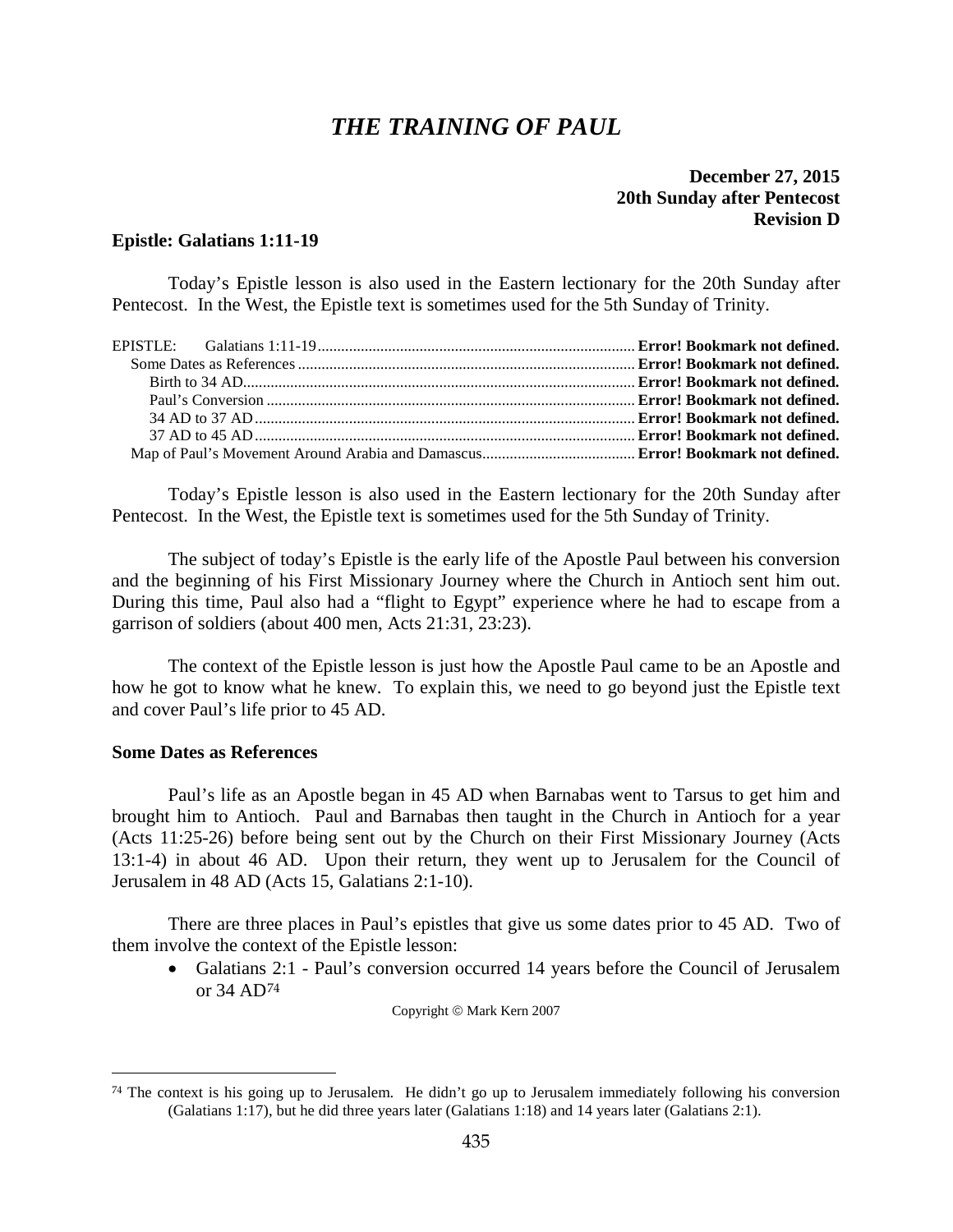- Galatians 1:18 Paul went to see Peter and James in Jerusalem 3 years after his conversion or 37 AD
- 2 Corinthians 12:2 Paul had a vision of heaven 14 years prior to writing 2 Corinthians. Since 2 Corinthians was written in 55 AD, his vision occurred in 41 AD

Let us look at these periods in the life of the Apostle Paul more closely.

# **Birth to 34 AD**

Paul was born in Tarsus of Cilicia probably about 2 AD and was a Pharisee along with his father (Acts 23:3, 23:6). His father was a Roman citizen, and thus Paul was also (Acts 22:27- 28). As was customary, all Jewish boys learned a trade as part of their education. Paul's trade was tent making (Acts 18:1-3); this would prove very helpful later on (Acts 20:32-35, 1 Corinthians 9:6-12). Paul continued his education in Jerusalem under Gamaliel, the most respected Rabbi of that day (Acts 22:3, 5:34). This higher education usually began about age 13 for Jewish boys where some type of formal education usually began at age 6. Paul was an excellent student and advanced beyond many of his contemporaries, being "exceedingly zealous for the traditions of his fathers" (Galatians 1:14). In the late 20's AD, it is possible that Paul came with other Pharisees to be baptized by John the Baptist. John refused to baptize the Pharisees (Luke 7:30) and called them a brood of vipers (Matthew 3:7).

In 30 AD, when the Holy Spirit came at Pentecost, Paul began to persecute the Church. Paul may have been a junior member of the Sanhedrin; he mentions that he cast his vote in favor of putting some Christians to death (Acts 26:10). In 31 AD (almost a year after Pentecost), Paul was present at the stoning of Stephen (Acts 22:19-20, Acts 7:59-8:3).

The martyrdom of Stephen began as a dispute with the Synagogue of the Freedmen (people from Cyrene, Alexandria, Cilicia and Asia). They were not able to resist the wisdom and the Spirit by which Stephen spoke (Acts 6:9-10). Since Paul was from Cilicia, he may have been personally involved in this dispute. According to tradition[75](#page-36-0), Paul was also a relative of Stephen.

For the next three years, Paul "persecuted the Way to the death, binding and delivering into prisons both men and women" (Acts 22:4). He "punished them often in every synagogue and compelled them to blaspheme; and being exceedingly enraged against them, he persecuted them even to foreign cities" (Acts 26:11).

John Chrysostom pointed out<sup>[76](#page-36-1)</sup> some interesting contrasts in the life of the Apostle Paul. Paul persecuted the Church out of ignorance (1 Timothy 1:13), but yet he was extremely knowledgeable in the Law. The Jewish leaders persecuted the Christians out of love for power, but Paul did it out of zeal for doctrine. Paul's teacher, Gamaliel, was not like the other Jewish leaders ( ), and does not seem to have a love for power like them; perhaps he instilled this in Paul. Paul was given mercy because of his ignorance; the other Jewish leaders were not given mercy because they did things willfully.

<span id="page-36-0"></span> <sup>75</sup> Nickolai Velimirovic, Prologue From Ochrid, Lazarica Press, Birmingham, 1986, December 27.

<span id="page-36-1"></span><sup>76</sup> John Chrysostom, Homilies on 1 Timothy, III, v. 13.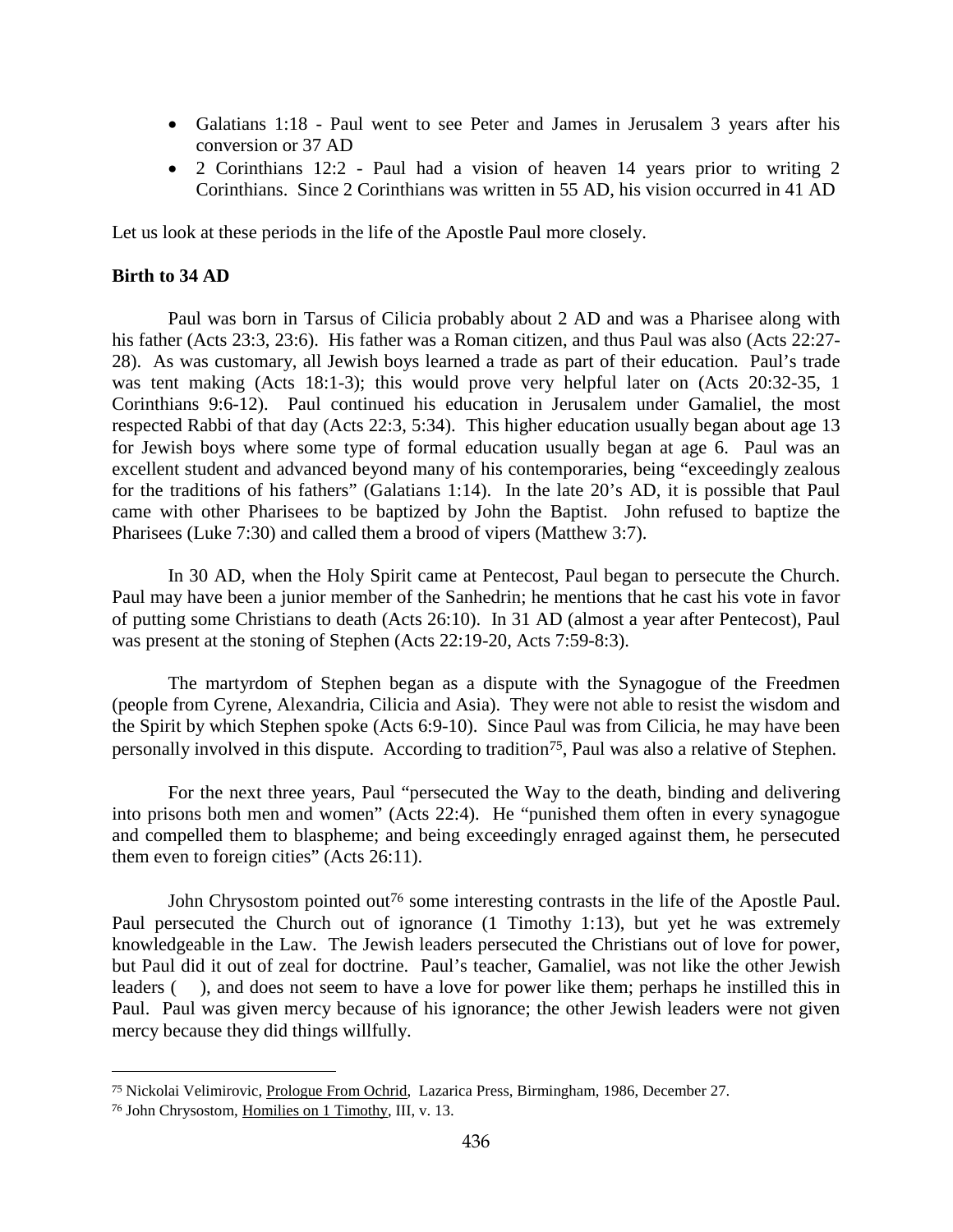"'But I obtained mercy because I did it ignorantly in unbelief'. Why then did other Jews not obtain mercy? Because what they did, they didn't do ignorantly, but willfully, well knowing what they did. For this we have the testimony of John, 'Many of the Jews believed on Him, but because of the Pharisees they did not confess Him. They loved the praise of men more than the praise of God' (John 12:43). And Christ again said to them, 'How can you believe, who receive honor one of another' (John 5:44)? The parents of the blind man 'said these things for fear of the Jews, lest they should be put out of the synagogue' (John 9:22). The Jews themselves said, 'Perceive you how we avail nothing? Behold, the world is gone after Him' (John 12:19). Thus their love of power was everywhere in their way. When they admitted that no one can forgive sins but God only, and Christ immediately did that very thing, which they had confessed to be a sign of divinity, this could not be a case of ignorance. But where was Paul then? Perhaps one should say he was sitting at the feet of Gamaliel, and took no part with the multitude who conspired against Jesus. For Gamaliel does not appear to have been an ambitious man. Then how is it that afterwards Paul was found joining with the multitude? He saw the doctrine growing, and on the point of prevailing, and being generally embraced. For in the lifetime of Christ, the disciples consorted with Him, and afterwards with their teachers, but when they were completely separated, Paul did not act as the other Jews did, from the love of power, but from zeal. For what was the motive of his journey to Damascus? He thought the doctrine was pernicious, and was afraid that the preaching of it would spread everywhere. But with the Jews it was no concern for the multitude, but the love of power, that influenced their actions. Hence they say, 'The Romans will come and take away both our place and nation' (John 11:48). What fear was this that agitated them, but that of man? But it is worthy of inquiry, how one so skillful in the Law as Paul could be ignorant? It is he who says, 'which He had promised before by His holy prophets' (Romans 1:2). How is it then that you know not, you who are zealous of the Law of their fathers, who were brought up at the feet of Gamaliel? Yet those who spent their days on lakes and rivers, and the publicans, have embraced the Gospel, while those that studied the Law are persecuting it! It is for this he condemns himself, saying, 'I am not fit to be called an Apostle' (1 Corinthians 15:9). It is for this he confesses his ignorance, which was produced by unbelief. For this reason, he says, he obtained 'mercy' (1 Timothy 2:16). What then does he mean when he says, 'He counted me faithful?' (1 Timothy 1:12) He would give up no right of his Master's; even his own part he ascribed to Him, and assumed nothing to himself, nor claimed for his own the glory which was due to God. Hence in another place we find him exclaiming, 'Sirs, why do you these things to us? We also are men of like passions with you' (Acts 14:15). So again, 'He counted me faithful'. And again, 'I labored more abundantly than they all, yet not I, but the grace of God which was with me' (1 Corinthians 15:10). And again, 'It is He that works in us both to will and to do' (Philippians 2:13). In acknowledging that he 'obtained mercy', he admits that he deserved punishment; since mercy is for such. And again in another place he says of the Jews, 'Blindness in part is happened to Israel'" (Romans 11:25).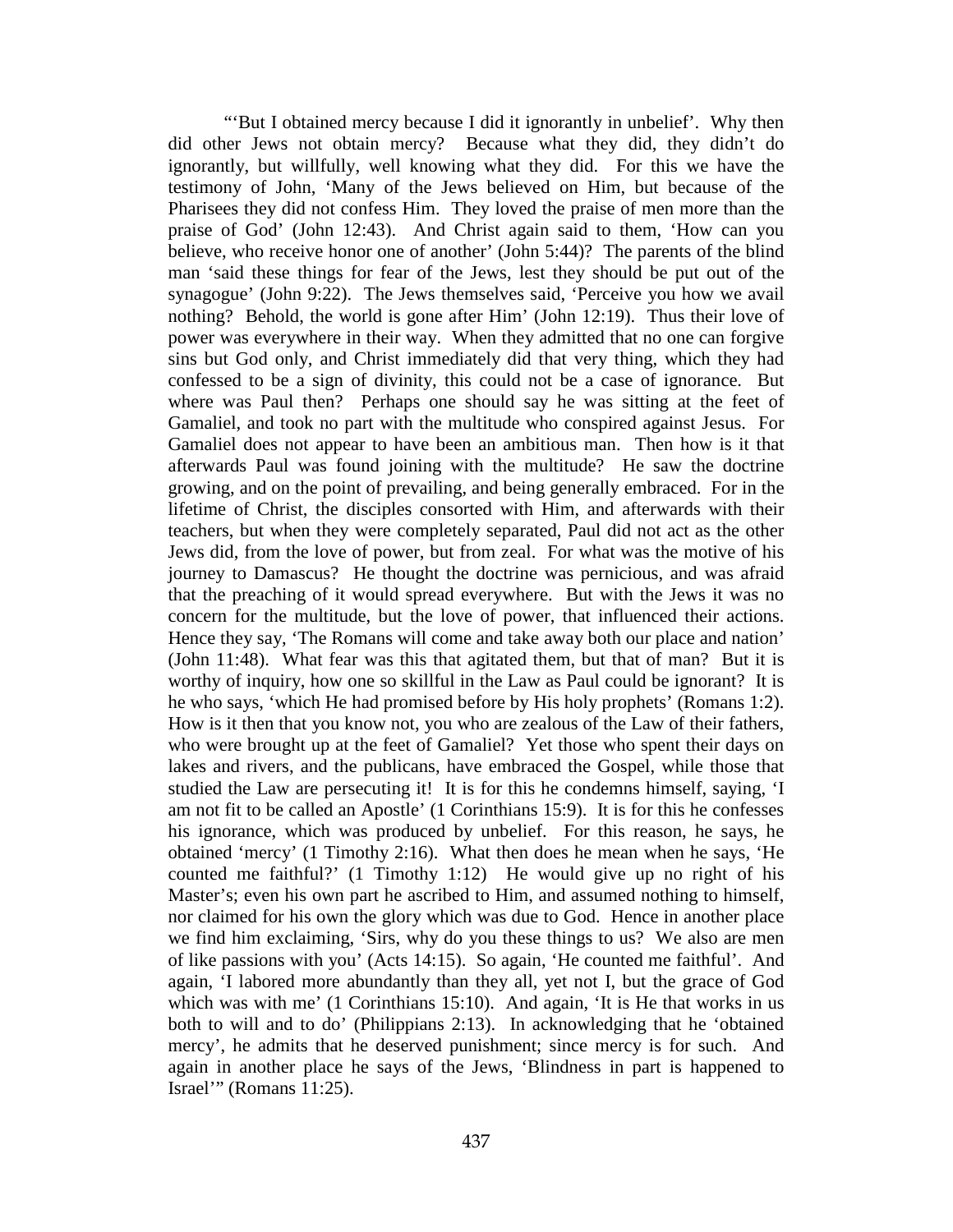# **Paul's Conversion**

Armed with letters from the high priest to the synagogues of Damascus (Acts 9:1-2), Paul headed north to seek out Christians that had scattered because of his persecution (Acts 8:4). On the road to Damascus, Paul met the Lord and was struck blind (Acts 9:3-8). In that encounter, the Lord told Paul to go into the city of Damascus where he would be told what to do. The Lord also told Paul that He would send him to the Gentiles that they also might have an inheritance among the faithful (Acts 26:16-18).

Meanwhile in Damascus, the Apostle Ananias also had a vision (Acts 9:10-12). Ananias was one of the original Seventy and was one of the people Paul was looking for, and Ananias knew it (Acts 9:13-14). The Lord told Ananias that Paul was coming and that:

- Paul had been told that a man named Ananias would lay hands on him to restore his sight (Acts 9:12).
- Paul would evangelize the Gentiles and proclaim Christ to kings and to Israel (Acts 9:15).
- The Lord would show Paul how much he needed to suffer for the Lord's Name's sake (Acts 9:16).

Ananias went right away to the house on the street called Straight where Paul was staying and laid hands on him, restored his sight and baptized him. Located at this address today is the Patriarchate of the Church of Antioch.

# **34 AD to 37 AD**

Paul spent some days with the disciples of Damascus after his baptism (Acts 9:19-20). Undoubtedly, Ananias and Paul talked about their visions: that Paul was a chosen vessel to evangelize the Gentiles and would suffer a lot. In our Epistle reading, Paul stated that he did not immediately confer with flesh and blood (Galatians 1:16), but he went to Arabia for a while (Galatians 1:17). The implication is that he spent the greater part of three years (34-37 AD) in Arabia (Galatians 1:18). See Figure 1 for a map of Paul's movement in and around Damascus and Arabia.

To a Jew in the 1<sup>st</sup> Century "Arabia" did not necessarily mean the entire Arabian Peninsula. Josephus wrote that Arabia could be seen to the East from a tower in Jerusalem. In the  $2<sup>nd</sup>$  Century, the kingdom of Nabatea was established as generally to the East of Palestine. This area was generally referred to as Arabia by residents of Palestine (see map). Note that Nabatea includes both the area surrounding Damascus and the area of Decapolis evangelized by the healed demoniacs in Mark 5:20 (see also Matthew 8:28).

The politics of this area was somewhat in turmoil at the time of Paul's conversion. From an article[77](#page-38-0) in Bible Review that gives a historical perspective to Nabatea:

"Although the mother of Herod the Great came from an eminent Nabatean family, he later fought the Nabateans in a war that he won only after suffering

<span id="page-38-0"></span> <sup>77</sup> Jerome Murphy-O'Connor, "What Was Paul Doing in Arabia?" Bible Review, October 1994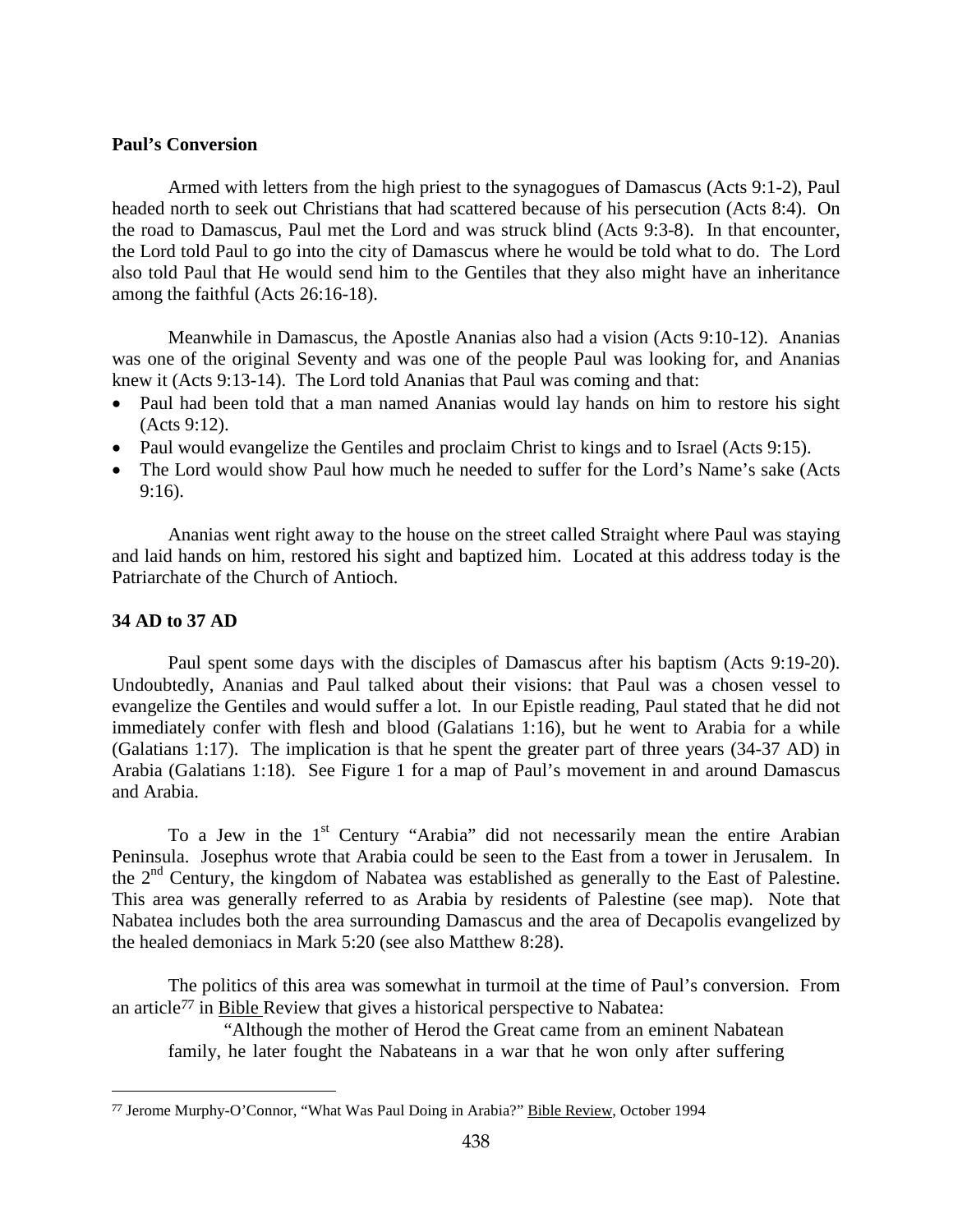heavy losses. The Nabateans, in return, enthusiastically provided auxiliary troops to aid the Roman governor of Syria in brutally suppressing the Jewish revolt that followed Herod's death" (about 4 BC).

"In order to calm the tensions between the two peoples, one of Herod's sons, Herod Antipas, married the daughter of the Nabatean king, Aretas IV. However, in about 23 AD he divorced her in order to marry Herodias, the wife of his half-brother Philip. John the Baptist criticized this marriage, as reported both by Josephus and the Gospels, with the result that John was imprisoned and then beheaded (Matthew 14:3-12; Mark 6:17-29, Luke 4:19-20). Using a disputed border as an excuse, the Nabatean king attacked Galilee to avenge the insult to his daughter."

"The Nabatean king knew from experience that Rome had little patience with warlike actions between the client kings who guarded the eastern frontier of the empire. He thus had every reason to feel anxious not only about Jewish reaction, but about Roman reaction to his attack on Galilee. The Roman emperor was perfectly capable to reacting quickly and decisively. All he had to do was to give an order to the governor of Syria, who had four legions at his disposition."

Just as the Nabatean King Aretas was expecting the reaction from Rome, Paul [a Jew, a Pharisee, and the son of a Pharisee] went to Arabia.

Prior to leaving for Arabia, Paul had begun to preach Christ in the synagogues of Damascus (Acts 9:20). Those who heard him were amazed since they knew that Paul tried to destroy Christians in Jerusalem, and had come to Damascus to do the same (Acts 9:21-22). After his return to Damascus from Arabia, the amazement and consternation turned into a murder plot against Paul. The Jews hatched the plot (Acts 9:24) and got the governor of Damascus under King Aretas to go along (2 Corinthians 11:32). With an Ethnarch guarding the city looking for Paul, the Christians let Paul down in a basket through a window in the city wall (Acts 9:25, 2 Corinthians 11:32-33) and he escaped, heading for Jerusalem.

The Twelve had divided the world up into different regions, and then they drew lots to see who would go where. The Apostle John had drawn the region of Asia Minor<sup>[78](#page-39-0)</sup>, but he couldn't go there until after the death of the Virgin Mary, since the Lord had directed him to care for her (John 19:25-27). On Paul's missionary journeys, he filled in for John in Asia Minor until John could get there. Paul did something similar during his first three years as a believer in Arabia. Timon, of the Seventy and of the first seven deacons, was later Bishop of Bostra in Arabia. Paul laid the groundwork for Timon. John Chrysostom noted<sup>[79](#page-39-1)</sup> Paul's fervent, yet extremely humble, character, as he began his life as an Apostle. He desired to go to places that the Twelve and the Seventy hadn't taken up the preaching of the Word yet.

"Paul was a fervent soul! He desired to go to regions not yet cultivated, which were in a wild state. Had he remained with the Apostles, since he had nothing to learn, his preaching would have been limited, for they needed to spread the Word everywhere. Thus this blessed man, fervent in spirit, undertook to teach

<span id="page-39-0"></span> <sup>78</sup> We can see this from Revelation 2 and 3, where John addresses some of the Churches in this region.

<span id="page-39-1"></span><sup>79</sup> John Chrysostom, Commentary on Galatians, Chapter 1, v. 17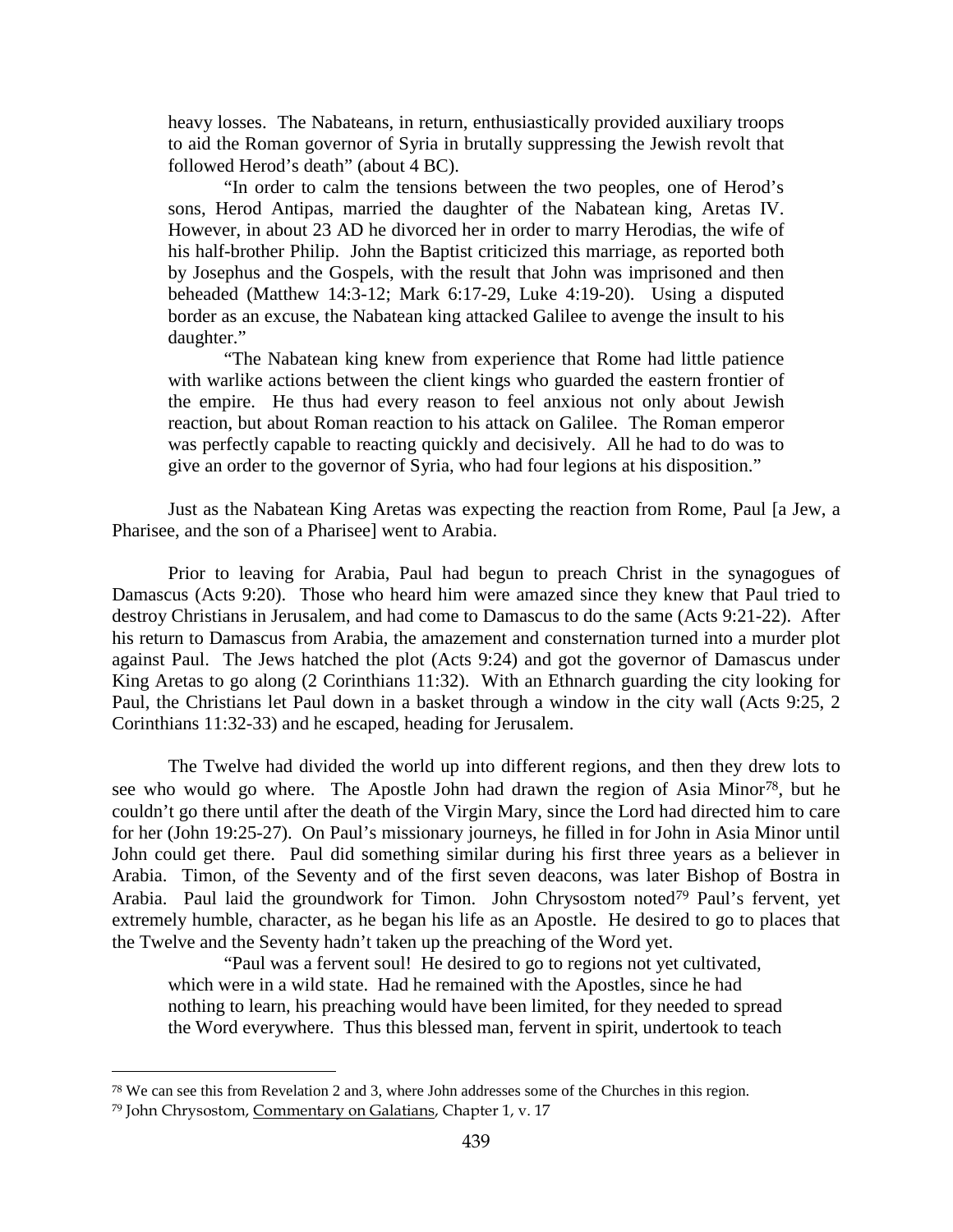wild barbarians, choosing a life full of battle and labor. He said, 'I went into Arabia', and added, 'and again I returned to Damascus' (Galatians 1:17). Observe his humility; he doesn't speak of his successes, or whom or the many he instructed. Yet such was his zeal, immediately after his baptism, that he confounded the Jews, and so exasperated them, that they and the Greeks lay in wait for him to kill him. This would not have been the case, had he not greatly added to the numbers of the faithful. Since the Jews were defeated in doctrine, they resorted to murder, which was a clear sign of Paul's superiority. But Christ did not allow him to be put to death, preserving him for his mission. Of these successes, however, Paul says nothing. In all his writings, his motive is not ambition, nor to be honored more highly than the Apostles, nor because he is embarrassed at being taken lightly. He calls himself, 'one born<sup>[80](#page-40-0)</sup> out of due time', and, 'the first of sinners', and 'the last of the Apostles', and, 'not fit to be called an Apostle' (1 Corinthians 15:8). The one who said this had labored more than all of them; which is real humility. For he, who is conscious of no excellence, and speaks humbly of himself, is candid but not humble; but for Paul to say so after such accomplishments, is to be practiced in self-control."

"What great things did he achieve in the city of Damascus? He tells us that the governor $81$  under Aretas the king set guards about the whole city, hoping to trap this blessed man. This is a proof of the strongest kind that he was violently persecuted by the Jews. He says nothing of this, but, mentioning his arrival and departure, is silent concerning the events which occurred, nor would he have mentioned them (2 Corinthians 11:32) had not circumstances required it."

"'He said that after three years he went up to Jerusalem to visit Cephas' (Galatians 1:18). What can be lowlier than such a soul? After such successes, lacking nothing of Peter, not even his assent, but being of equal dignity with him, he went to him as his elder and superior. The only object of this journey was to visit Peter; thus he pays due respect to the Apostles, and regards himself as not even their equal. Which is plain from this journey, for Paul visited Peter for the same reason many of our brethren today visit with holy men. Or rather by a humbler feeling, for today they do so for their own benefit, but Paul, not for his own instruction or correction, but merely for the sake of honoring Peter by his presence. He says, 'to visit Peter'; he does not say to see (Greek: ideio), but to inquire about, (Greek: istoresai) a word, which those, who seek to become acquainted with great and splendid cities, apply to themselves. Worthy of such trouble did he consider the very sight of Peter. Paul did this again on his arrival at Jerusalem, after having converted many Gentiles; having reformed and brought to Christ Pamphylia, Lycaonia, Cilicia, and all nations in that quarter of the world, he first addressed himself with great humility to James, as to his elder and superior (Acts 21:17-19). Next he submitted to his counsel, and that counsel contrary to this Epistle. 'You see, brother, how many thousands there are among the Jews of those which have believed; therefore shave your head, and purify

<span id="page-40-0"></span> <sup>80</sup> The Greek word *ektroma* means literally "an abortion".

<span id="page-40-1"></span><sup>81</sup> The "governor" under Aretas was an Ethnarch. Archelaus (Matthew 2:22) was an Ethnarch, which is a higher position than a Tetrarch, such as Herod Antipas, Philip and Lysanias (Luke 3:1). Thus it was a higher ranking official who was after Paul, trying to kill him, than was after Peter (Acts 12:3).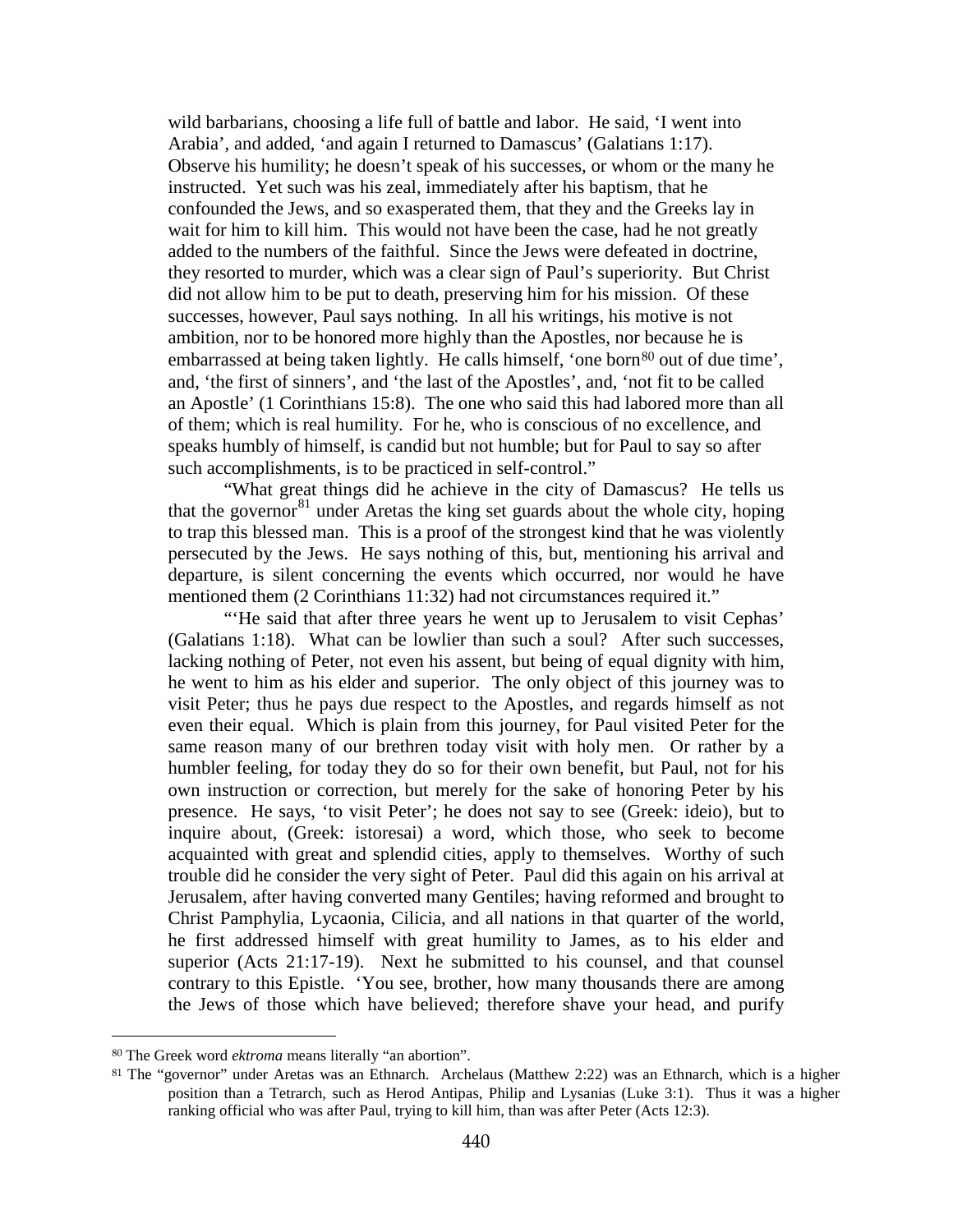yourself' (Acts 21:20-24). Accordingly he shaved his head, and observed all the Jewish ceremonies; for where the Gospel was not affected, he was the humblest of all men. But where by such humility he saw any injured, he gave it up, for that was no longer being humble, but that could destroy the disciples."

Chrysostom continued<sup>[82](#page-41-0)</sup> to say that Paul, in his humility, referred to himself as "less than the least of all the saints" (Ephesians 3:8). In spite of being a blasphemer, a persecutor, and an insolent man (1 Timothy 1:13), he was given the grace to communicate the unsearchable riches of Christ to the Gentiles. Paul didn't call himself the least of the Apostles, but less than the least of all the saints. In his humility, Paul mourned his former sins, even though they were blotted out.

# **37 AD to 45 AD**

Arriving in Jerusalem, Paul met with Peter and James, the Lord's brother (Galatians 1:18- 19). This was his first visit to Jerusalem after his conversion and he only stayed 15 days. At first, the disciples in Jerusalem were afraid of him and didn't believe he was a disciple. But Barnabas, who had also studied<sup>[83](#page-41-1)</sup> under Gamaliel, took Paul in, introduced him to the Apostles, and declared to them concerning Paul's conversion (Acts 9:26-27). When Paul spoke boldly in the Name of Jesus and disputed with the Greek-speaking Jews, they also hatched a murder plot (Acts 9:29). This is why he only stayed 15 days in Jerusalem. When the brethren in Jerusalem found out about the murder plot, they hustled Paul down to Caesarea and off to his hometown of Tarsus (Acts 9:30). With Paul out of the way and no longer organizing the persecution of the Church, Judea, Galilee and Samaria had peace and multiplied considerably (Acts 9:31). This peace lasted until about 44 AD when Herod (Agrippa) killed James, the son of Zebedee, and tried to kill Peter also (Acts 12:1ff) because it pleased the Jews.

Before leaving Jerusalem, Paul had another vision from the Lord that confirmed the one he had at his conversion (Acts 22:17-21). In this vision, which occurred while Paul was praying in the Temple, the Lord warned him to get out of Jerusalem quickly because:

- They will not receive your testimony in Jerusalem
- The Lord would send him far from there to the Gentiles.

Paul spent the next 8 years in Tarsus (37 AD - 45 AD). During this time Paul had at least one other vision, this one greater than all the others. This vision occurred in 41 AD (14 years before the writing of 2 Corinthians in 55 AD). In this vision Paul was caught up into Paradise and heard things that he couldn't even speak about (2 Corinthians 12:2-4). This vision prepared Paul for his role as an Apostle since the Churches on earth are modeled after the Assembly of the Saints in heaven just as the Tabernacle in the wilderness was modeled after the Tabernacle in heaven (Exodus 25:9, 20; 26:30, Acts 7:44, Hebrews 8:5).

There was other foundational work that Paul did while he was in Tarsus that we don't notice until later. A number of the members of Paul's immediate family either came to know the

<span id="page-41-0"></span> <sup>82</sup> John Chrysostom, Homilies on Ephesians, VII.

<span id="page-41-1"></span><sup>83</sup> Nickolai Velimirovic, Prologue From Ochrid, Lazarica Press, Birmingham, 1986, June 11.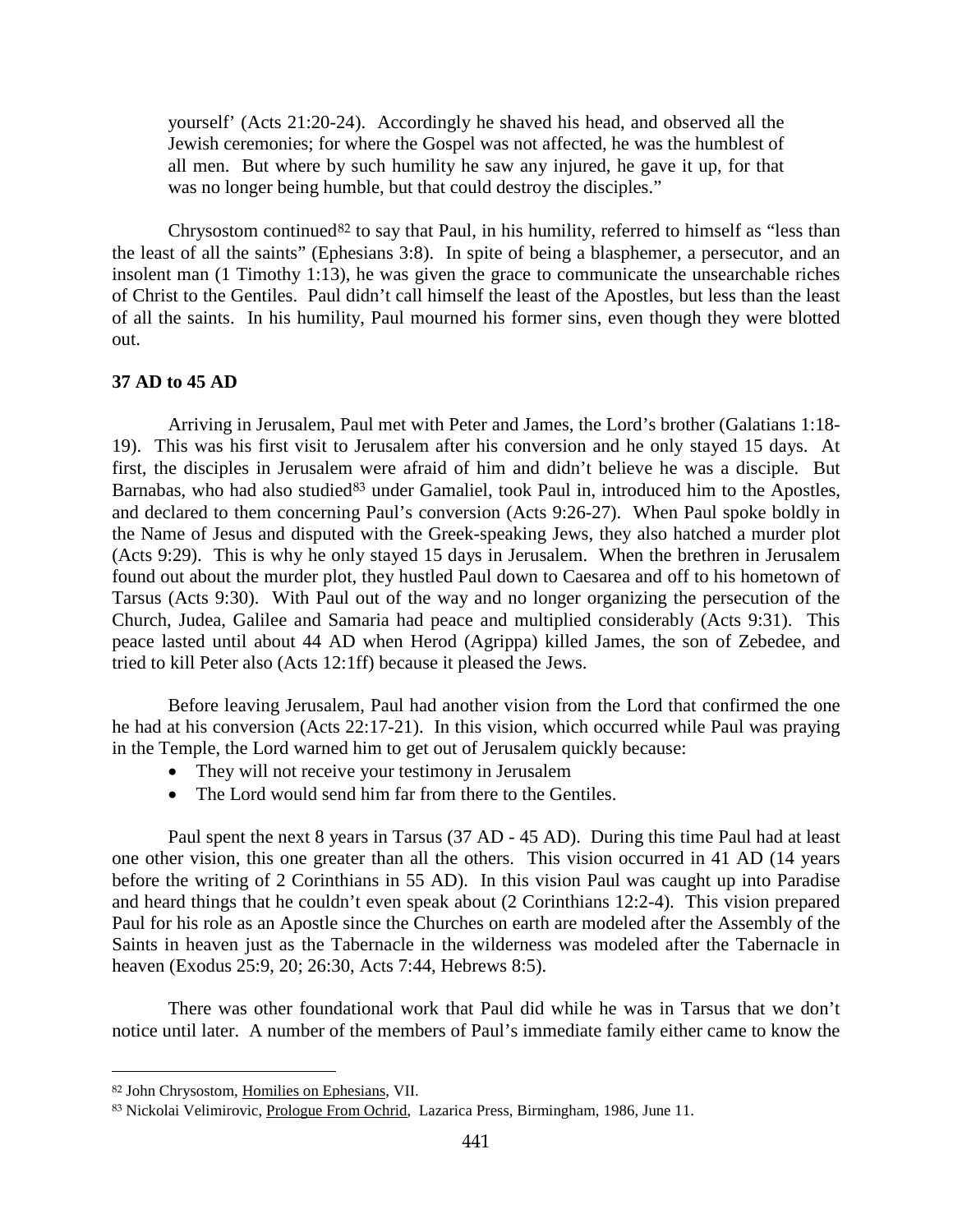Lord; or if they already did, the breach between them and Paul was repaired. According to tradition<sup>[84](#page-42-0)</sup>, Stephen, one of the first seven deacons was a kinsman of Paul and therefore some repair work on family relationships may have been necessary.

Some of Paul's kinsmen that are mentioned in the Scriptures are Herodion (Romans 16:11), Andronicus and Junius (Romans 16:7), Lucius, Jason and Sosipater (Romans 16:21). Herodion, Andronicus<sup>[85](#page-42-1)</sup>, both members of the Seventy, and Junius were in Rome in 55 AD when Paul wrote Romans. According to tradition, they had been sent there by Peter and Paul to help get the Church started, and Paul addressed them by name in Romans 16. Herodion was later Bishop of Neoparthia and Andronicus was later Bishop of Pannonia (North of Dalmatia).

When Paul wrote Romans, he was in the middle of his Third Missionary Journey and was staying in Corinth at the time. With him in Corinth were Lucius, Jason and Sosipater (Romans 16:21), all members of the original Seventy and now doing apostolic work with Paul. Jason is also mentioned as working with Paul on Paul's Second Missionary Journey in Thessalonica (Acts 17:5-7). According to tradition<sup>[86](#page-42-2)</sup>, Jason was later Bishop of Tarsus; Lucius, Bishop of Laodicea; and Sosipater, Bishop of Iconium. Jason and Sosipater later teamed up as apostles and evangelized the Island of Corfu (West coast of Greece).

After spending about 8 years in Tarsus, Barnabas arrived in 45 AD looking for Paul (Acts 11:25). The Church in Antioch had gotten started recently by some men from Cyprus and Cyrene (Acts 11:20). The men we know from the Scripture that were from Cyprus are Barnabas (Acts 4:36) and his brother Aristobulus (Romans 16:10). According to tradition<sup>[87](#page-42-3)</sup>, Aristobulus was also Peter's father-in-law and later Bishop of Britain. Those from Cyrene were Simon of Cyrene and his sons Rufus and Alexander (Mark 15:21). Simon was pressed into service to carry Jesus' cross at the crucifixion. Rufus worked with the apostle Paul, was in Rome when Paul wrote Romans (Romans 16:13), and was later Bishop of Thebes<sup>[88](#page-42-4)</sup>. Simon's other son, Alexander, became a traitor to the Faith and was largely responsible for Paul's martyrdom (2 Timothy 4:14, 1 Timothy 1:20). Another man from Cyrene was Lucius of Cyrene who was one of the prophets and teachers at the Church of Antioch (Acts 13:1).

When Barnabas found Paul in Tarsus, he brought him to Antioch (Acts 11:26). Along with the others, Paul and Barnabas taught at the Church in Antioch for a year before they went off on their First Missionary Journey. During this one-year period, Agabus, a prophet and one of the Seventy, predicted that there would be a great famine. During the famine, Barnabas and Paul hand-carried alms from Antioch to the Church in Jerusalem (Acts 11:27-30).

As one can see from this brief history of the Apostle Paul's early life, there was considerable preparation and training he went through prior to his being sent out as an Apostle. He didn't have the opportunity to follow Jesus for three years like the Twelve and the Seventy.

<span id="page-42-0"></span> <sup>84</sup> Nickolai Velimirovic, Prologue From Ochrid, Lazarica Press, Birmingham, 1986, December 27.

<span id="page-42-1"></span><sup>85</sup> Nickolai Velimirovic, Prologue From Ochrid, Lazarica Press, Birmingham, 1986, April 8, May 17.

<span id="page-42-2"></span><sup>86</sup> Nickolai Velimirovic, Prologue From Ochrid, Lazarica Press, Birmingham, 1986, April 28, September 10.

<span id="page-42-3"></span><sup>87</sup> Nickolai Velimirovic, Prologue From Ochrid, Lazarica Press, Birmingham, 1986, March 16.

<span id="page-42-4"></span><sup>88</sup> Nickolai Velimirovic, Prologue From Ochrid, Lazarica Press, Birmingham, 1986, April 8.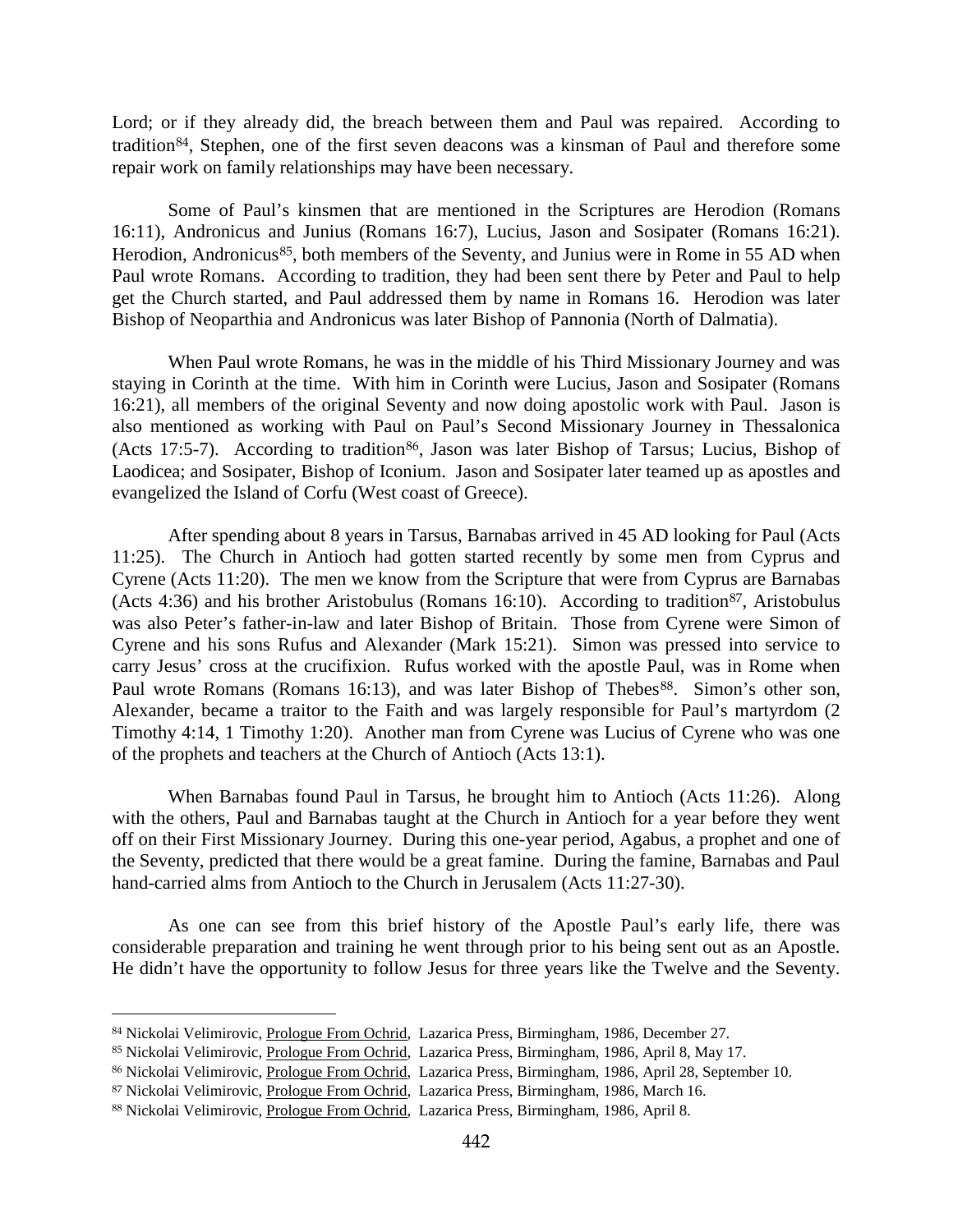However, the Lord did speak to him personally and specifically in directing him what to do. When he said in Galatians, "I did not immediately confer with flesh and blood" (Galatians 1:16) following his conversion, he is not putting down the Twelve, nor is he saying one shouldn't confer with one's elders. He is simply referring to the visions he had that were necessary for him to be able to do what he had done.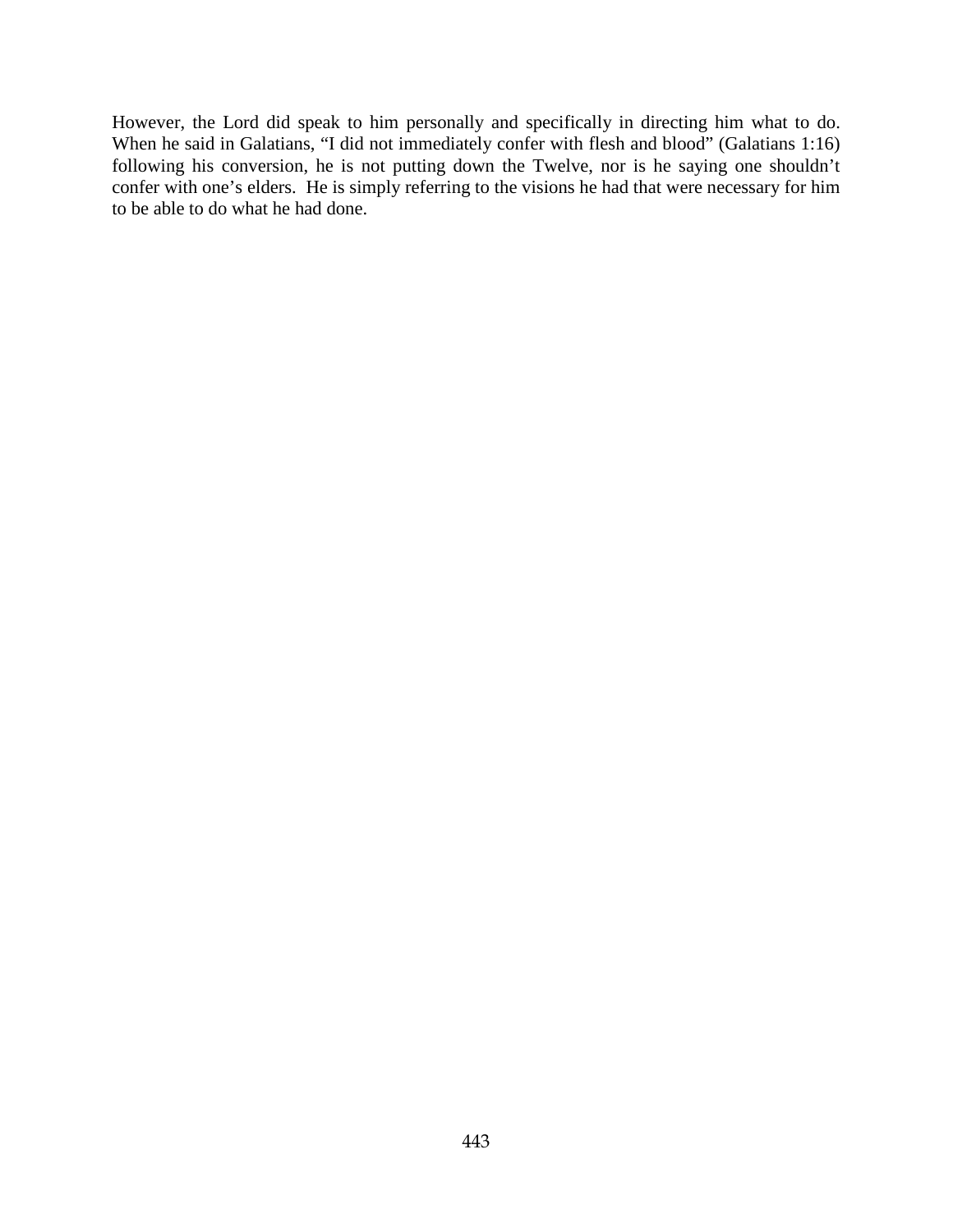# **Figure 1**